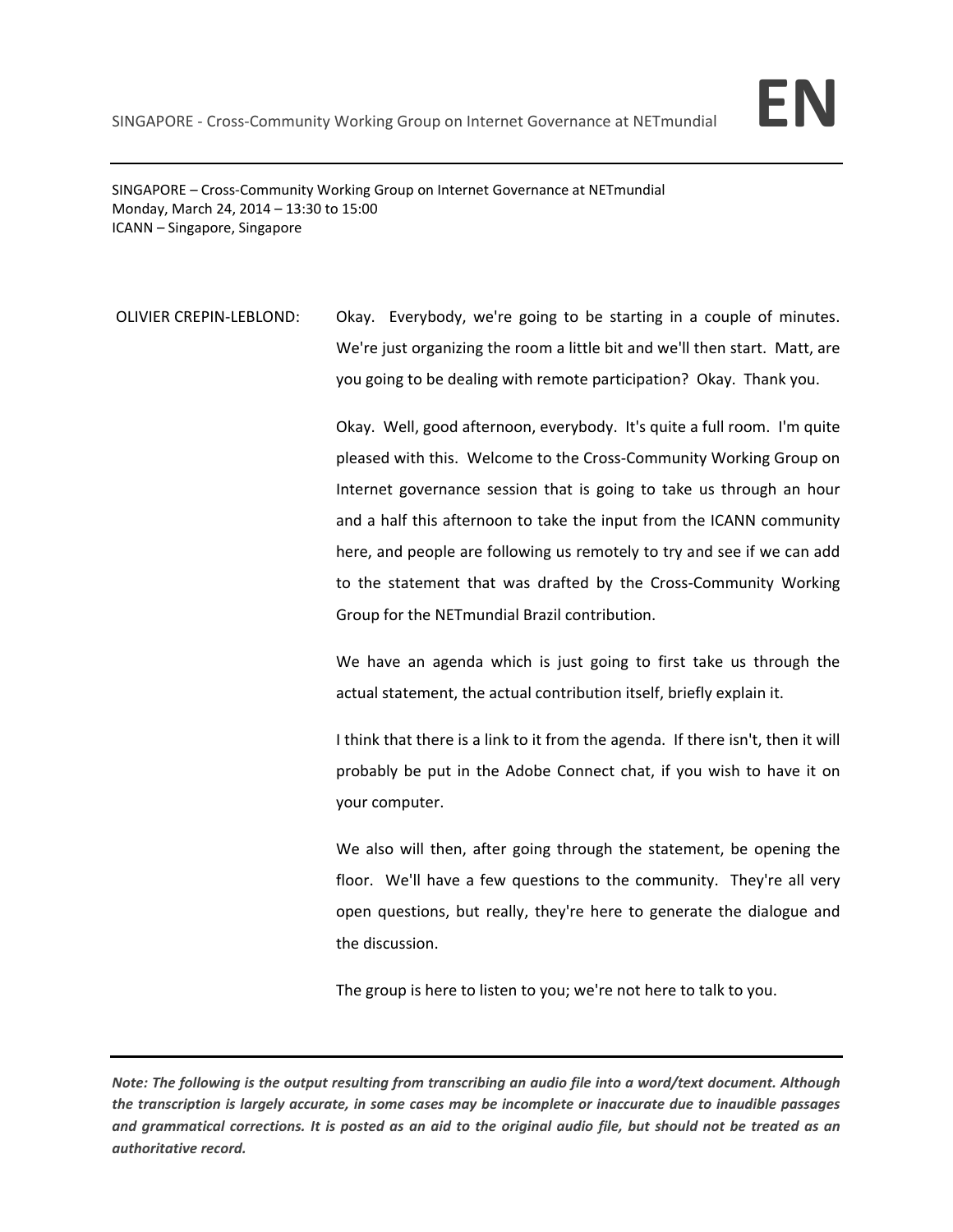

So you really are encouraged to be the people that will be building this and building the future of the work of this working group.

With me, next to me, there's Rafik Dammak. He's the co-facilitator of this working group. And we have members of the working group scattered not only on the stage, but also scattered throughout the audience.

Could I ask the members of the working group to stand up, please, so we can see about who's around?

Okay. So the whole working group has got 41 members, and of course not all of them managed to make it to Singapore, but I gather some will be following us remotely as well, but you've seen a core set of people that are here.

We will be asking the questions and collecting your input. We have actually four microphones, I believe, so that there's always one that's close to you, and we just hope that there's going to be a good dialogue with the working group.

Rafik, anything that you wish to add to this?

RAFIK DAMMAK: I guess to thank that everybody make it to attend our -- this session, and I think we really expect a lot of feedback from the community, so it's ‐‐ this is kind of a new experience to have a real cross‐community working group. Even it was in ‐‐ we did it in ‐‐ I'll say we needed to act quickly because of the deadline, but we made it, and I think that's kind of a good experience that we can replicate in many other issues that interest

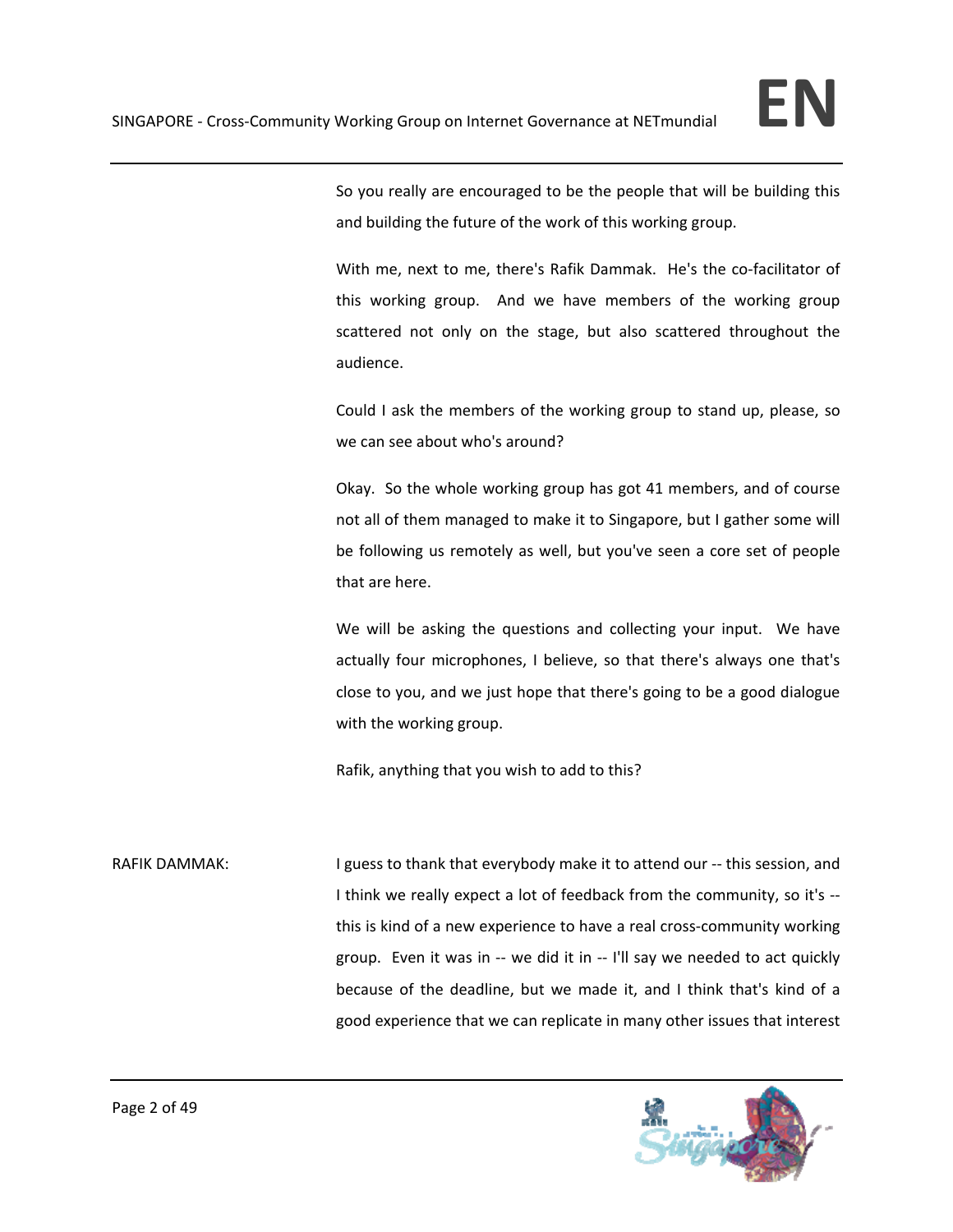

the whole community and to work across the community, and that's ‐‐ I think that's what we expect from the bottom‐up model.

OLIVIER CREPIN‐LEBLOND: Okay. Thank you, Rafik. Olivier Crepin‐Leblond speaking.

So a little bit of history of how this whole Cross‐Community Working Group came about.

Originally, if you remember, in Buenos Aires there were a set of early sessions and discussions with the NETmundial -- at the time it was just called "the Brazil meeting" -- that was going to be announced and that was going to take a few months later.

The at-large advisory committee and the noncommercial stakeholders group met a couple of days later and had a discussion and thought, "Well, maybe we can put together a working group between ourselves to see if we can start work on this and put together our forces, if there is any need for contributions, or effectively what will happen. Maybe we could put together some discussion papers or something.

Very quickly, a number of other advisory committees ‐‐ well, SOs, ACs, and stakeholder groups joined in, which was very good to see. I think that the effort gelled very quickly.

The only thing, though, is of course it happened so fast and we had so little time until the time when the deadline for contributions was announced that the working group had to somehow work at a very fast pace and not spend months and months in putting together a charter.

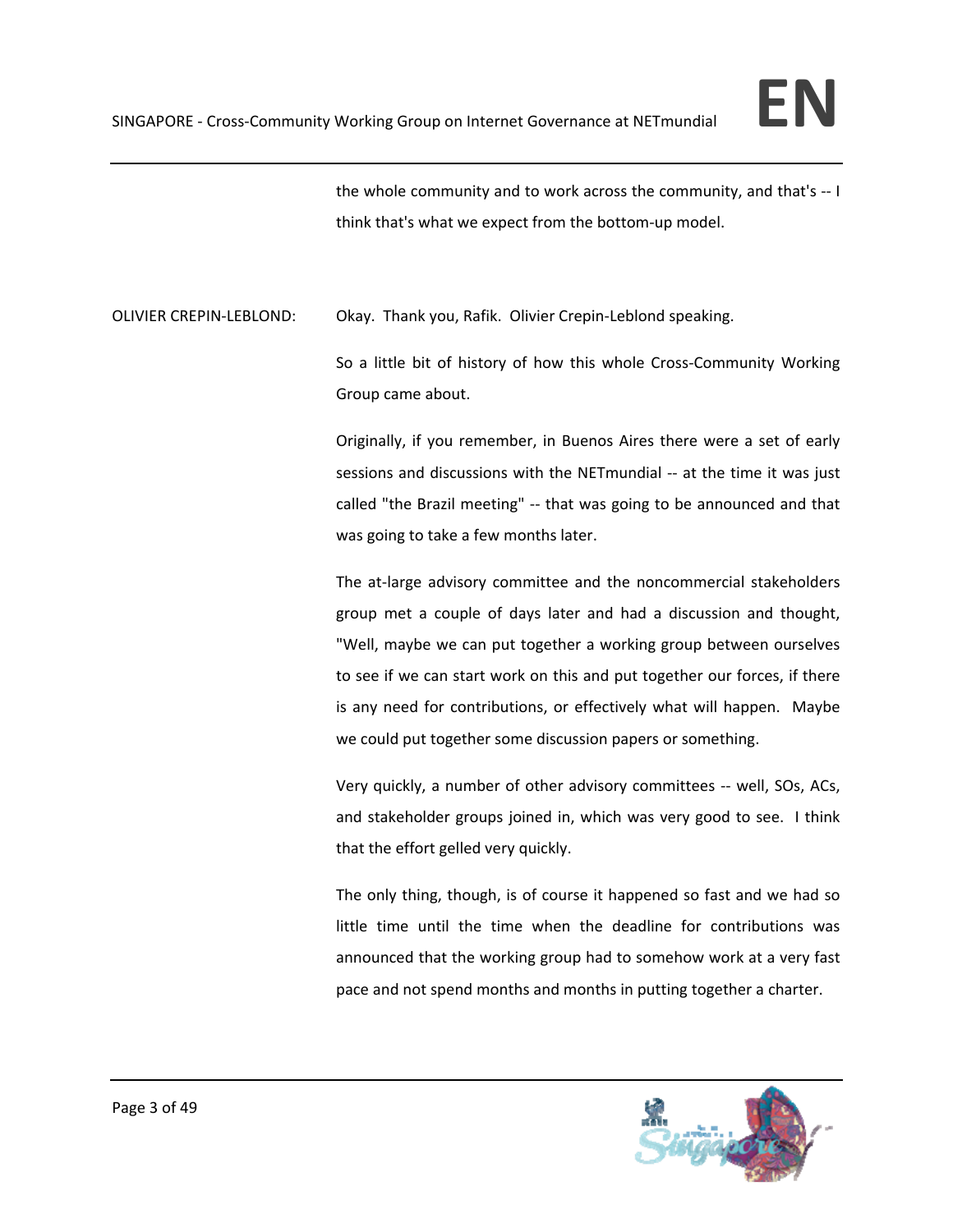That, of course, introduces problems because when you have a charter, There are a whole number of boundaries which are set. But there ‐‐ all the time we would have spent on a charter would have been time lost in actually putting together a statement or a contribution, and as you know, finding consensus in a very wide, diverse group is sometimes difficult, so the charter was worked on, put to the side for the time being, and that's of course going to be the next thing that we will be working on in order to officialize the working group. But the charter was put to the side and the work was basically focused on building that statement.

Of course the NETmundial meeting was announced with a very open ‐‐ very open agenda, one being the principles of Internet governance and one being the roadmap of Internet governance, and one of the things that I guess the working group understood right away was that because we are an ICANN working group, it's a little bit difficult for us to start focusing on wider principles of Internet governance since we are somehow regulated by the mandate, the bylaws -- mandate of the ICANN bylaws. It has to be related somehow to ICANN.

Now, this might well change in the future. That's really something which we will have to see. And of course there needs to be some feedback from the audience as well as to ‐‐ from all of you here as to what the working group should do, but we'll touch on this a little bit later.

What I wanted to do, I guess first -- and we had an earlier meeting late last week to try and see, first thing, to look at the working group's

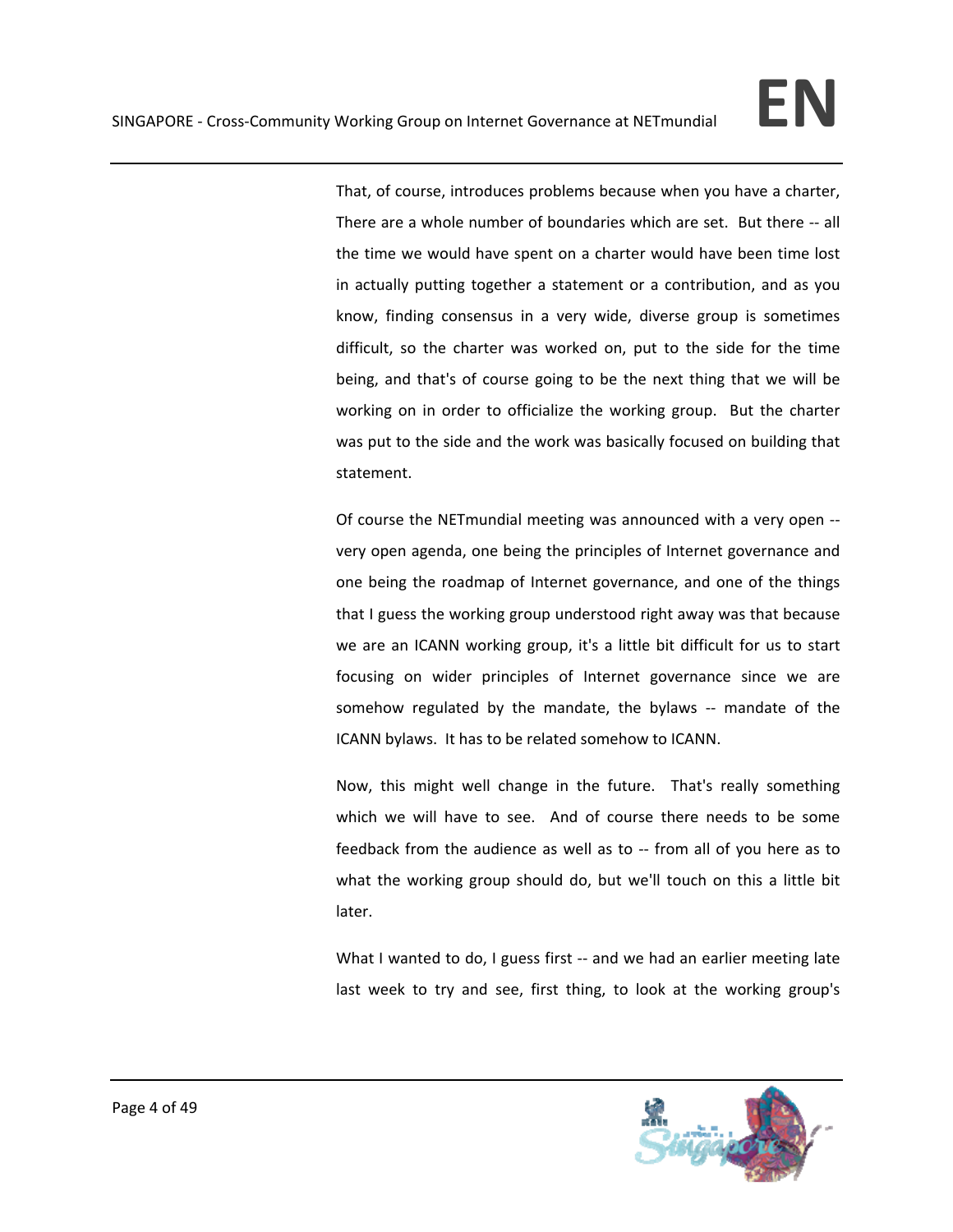

statement itself and explain the key points that are involved and that we managed to convey in that contribution.

Can we -- is it possible to switch over to the -- to the statement?

Okay. I have the green light from my co-facilitator to continue, so as we're on a roll, so the statement effectively was filed at the very last minute because as in any kind of consensus‐building, there are a lot of different points of view and sometimes you end up in arguments that delay the drafting down to the last dot.

Thankfully, we made use of the tools that were provided, both by ICANN but also by other organizations outside of ICANN, including a well-known on-line document system where many people from around the world -- since we are all scattered around the world, we've never had a face-to-face meeting -- all around the world managed to type in the document simultaneously, and we managed to put something together that was agreed by the members of the working group itself.

There was no chance to relay it back to our respective supporting organizations and advisory committees, and we are hoping that within the next week and until the NETmundial meeting takes place, there will be this feedback from the respective advisory committees, stakeholder groups, and supporting organizations.

This, I guess, is probably the first step into engaging the ‐‐ everyone and the different stakeholder groups, and if we can actually end up with some kind of ratification or support from the ICANN community, that would certainly strengthen the messages that we are sending forward.

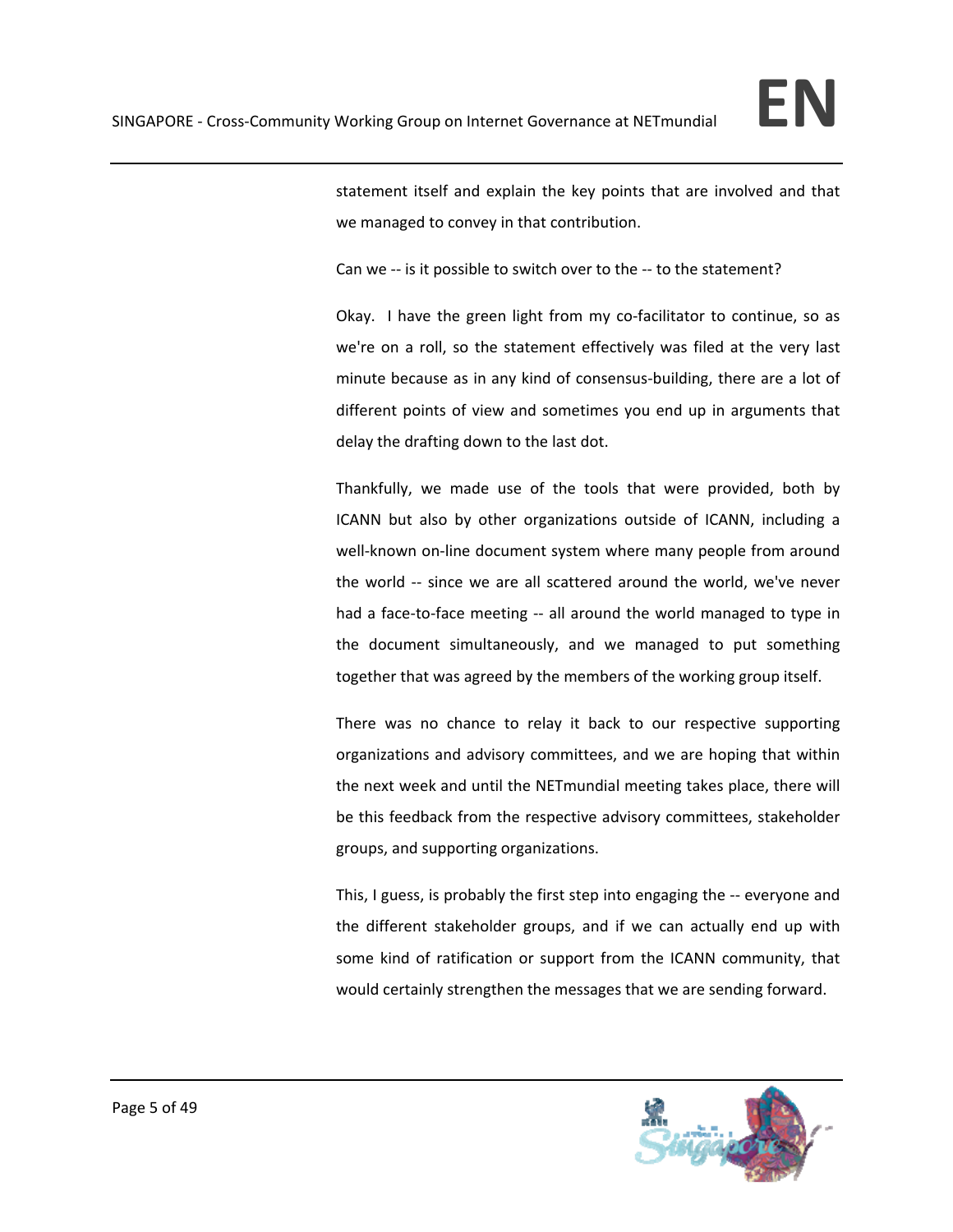There's nothing earth-shattering about the statement itself. Why? Because we couldn't go into any depth into some of the points that were explained in there due to the fact that it's when the -- in the details that sometimes you start finding discourse between participants.

The general points which are -- which are put there, though, were agreed on by everyone and I think that will be supported by the majority of the community. And without further ado, I introduce you to ‐‐ then to look at the first part, which is to do with Internet principles.

Just a few declarations.

And the declarations are, I think, quite consensual.

The ICANN multistakeholder bottom‐up consensus‐based model best serves the Internet community.

I think that this is something which we've all shared and that we felt there was much support about.

What we did in that chapter was to also say that we're dealing here in ICANN with a specific type of multistakeholder system. We've got our own brand of multistakeholderism.

There are other multistakeholder systems out there. The RIRs are one multistakeholder system. The IGF is another brand of a multistakeholder system and perhaps slightly differently arranged, but certainly it recognizes that there's more than one multistakeholder way of doing things.

Then in 2.2, the Cross‐Community Working Group supports an Internet with a single root.

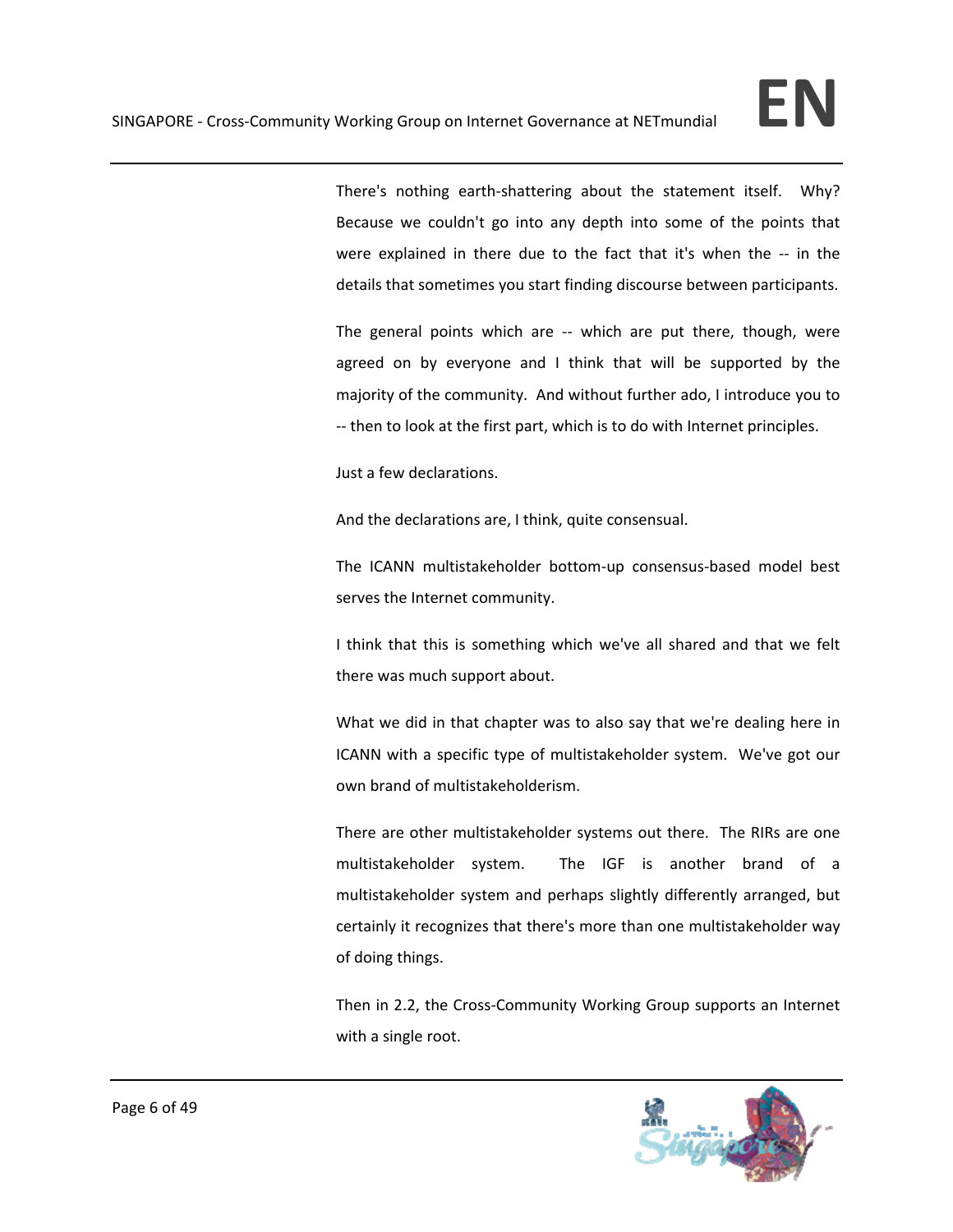This is something which I think ICANN has been very strong on supporting, and we felt that this needed to be -- to be put in the contribution, since we are aware that many other contributions might support multiple roots and that's been one of the key big discussions for many, many years.

Certainly even before ICANN was born.

The Cross‐Community Working Group supports a unique Internet. That, again, is something which we are feeling very strongly about. The Internet being a network of networks, if we have multiple Internets, then it's not an Internet anymore. It somehow breaks down.

The Cross-Community Working Group supports best practices that enhance Internet security. Obviously, that is taken from one of the mandates of ICANN to provide a stable and reliable Internet domain name system, and so in that chapter ‐‐ in that small paragraph, actually, we mentioned the use of the DNSSEC.

Then the Cross-Community Working Group supports transparency in Internet governance decisions. In discussions. Sorry. And that's, of course, something that we feel very strongly about. As you know, you're very well aware ICANN meetings are all open for everyone to participate, and that goes in line also with the Internet being open for everyone to use.

And then we've got another part, and that's the future evolution of the Internet governance ecosystem.

So the roadmap contributions, a lot of the other contributions that were made by other groups actually managed to focus on where the Internet

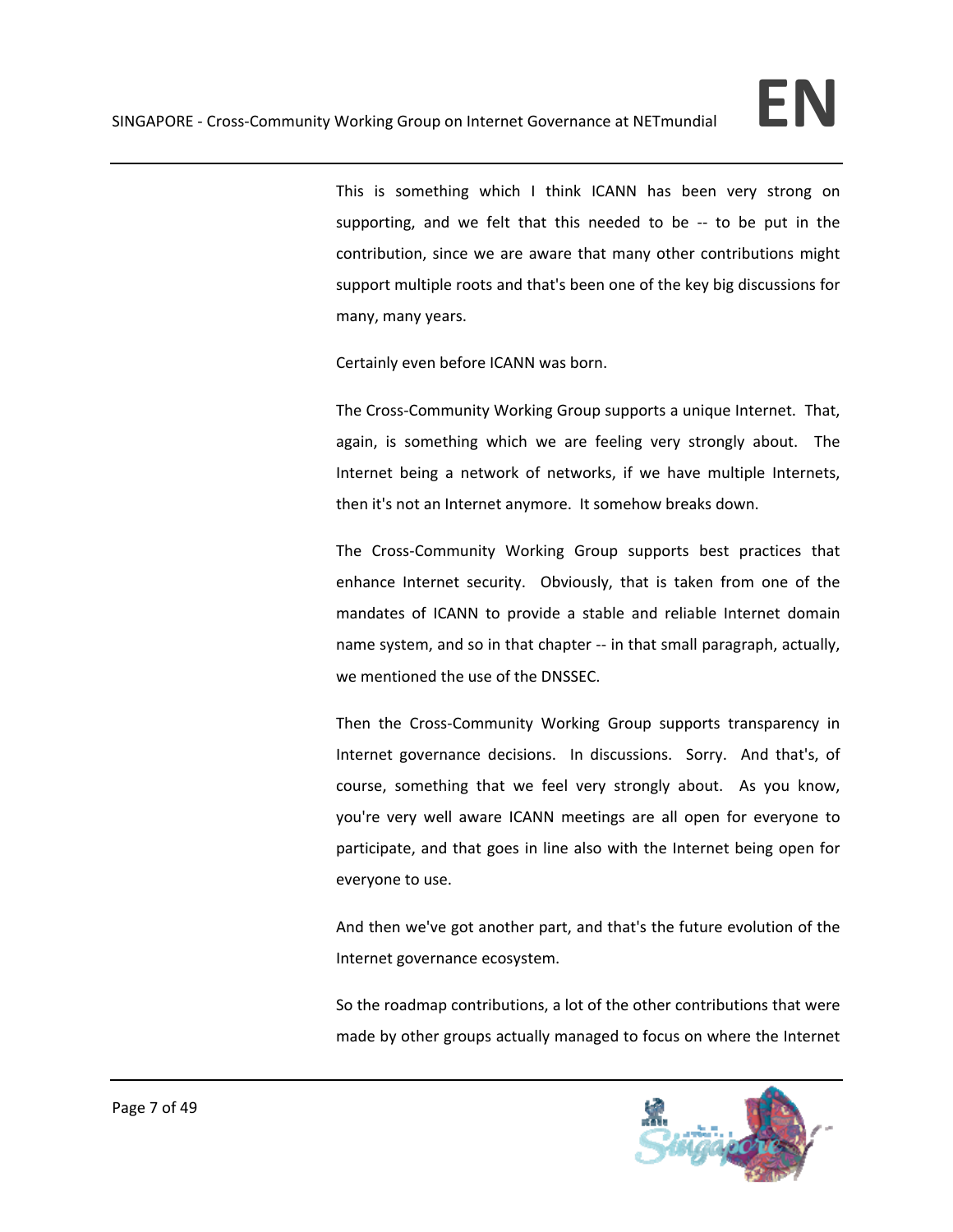needed to go, and unfortunately I think rather than just focusing on the Internet, there was a lot of focus on ICANN. About 75 or 78% of the contributions focused on ICANN, the IANA function, on all of this, and it's clear that in this community there still isn't consensus because the discussion hasn't started yet. It's just started the meeting we had this morning.

So we're looking at a number of contributions where we decided we would look at the principles and which way we would need to reach consensus in the future, rather than actually looking at the end goal.

The evolution of ICANN.

Well, so we gave a number of principles on there, including that the evolution needs to be driven by the ICANN community. The evolution should support the participation of a broader range of actors from all sectors, especially those from developing regions. Transparency and accountability are a key to all actions by the ICANN board, the ICANN staff, and the ICANN community as well.

Globalization plans for ICANN must be developed with stakeholder support and take into account impact on stakeholders. And we mean, really, all stakeholders here.

Negotiations with the U.S. Department of Commerce on the future of ICANN should take into account input received from the community.

Of course at the time when this statement was drafted and then filed as a contribution to NETmundial, we had not received the letter from the U.S. Department of Commerce, and therefore the word "negotiations" came into the sentence.

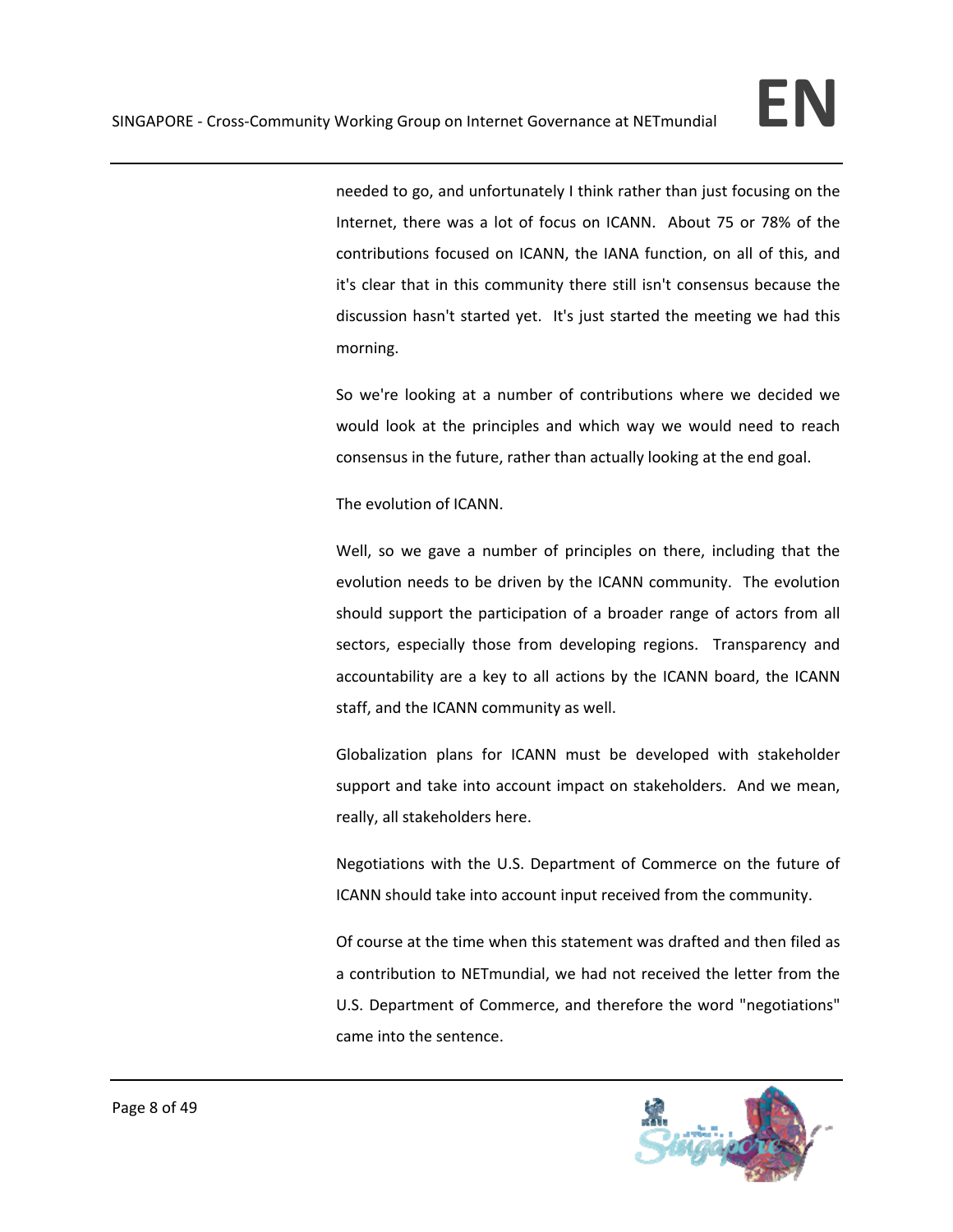I'm not quite sure whether there's any negotiation required now. There probably will be for some of the points, but at least this thing has already started.

And then next, in 3.2, evolution of ICANN, the globalization of ICANN, this was one of the topics which, as we know, is now really firmly on the table, and again, all we did was to just provide the guidelines as to how we think this should be dealt with as far as the community is concerned and who effectively should be looking at the problems in the process itself.

International frameworks for ICANN's accountability, just a very small chapter, finally.

And that's to deal with the Affirmation of Commitments, as we are aware, and it says in there that any globalization of ICANN would require the creation of a new framework for ICANN's accountability.

They all sound like very obvious points, but trust me, reading some of the contributions going to the NETmundial meeting, you suddenly find out that there are a lot of erroneous contributions. You'll find contributions that are not actually accurate, and one of the things that we were quite careful about -- or should I say very careful about -- was accuracy.

So at least whilst this might not be ground‐breaking in any way, this actually is an accurate contribution.

And one of the things we wanted to also add to this was a part -- a second part, which is in effect an appendix providing a reliable

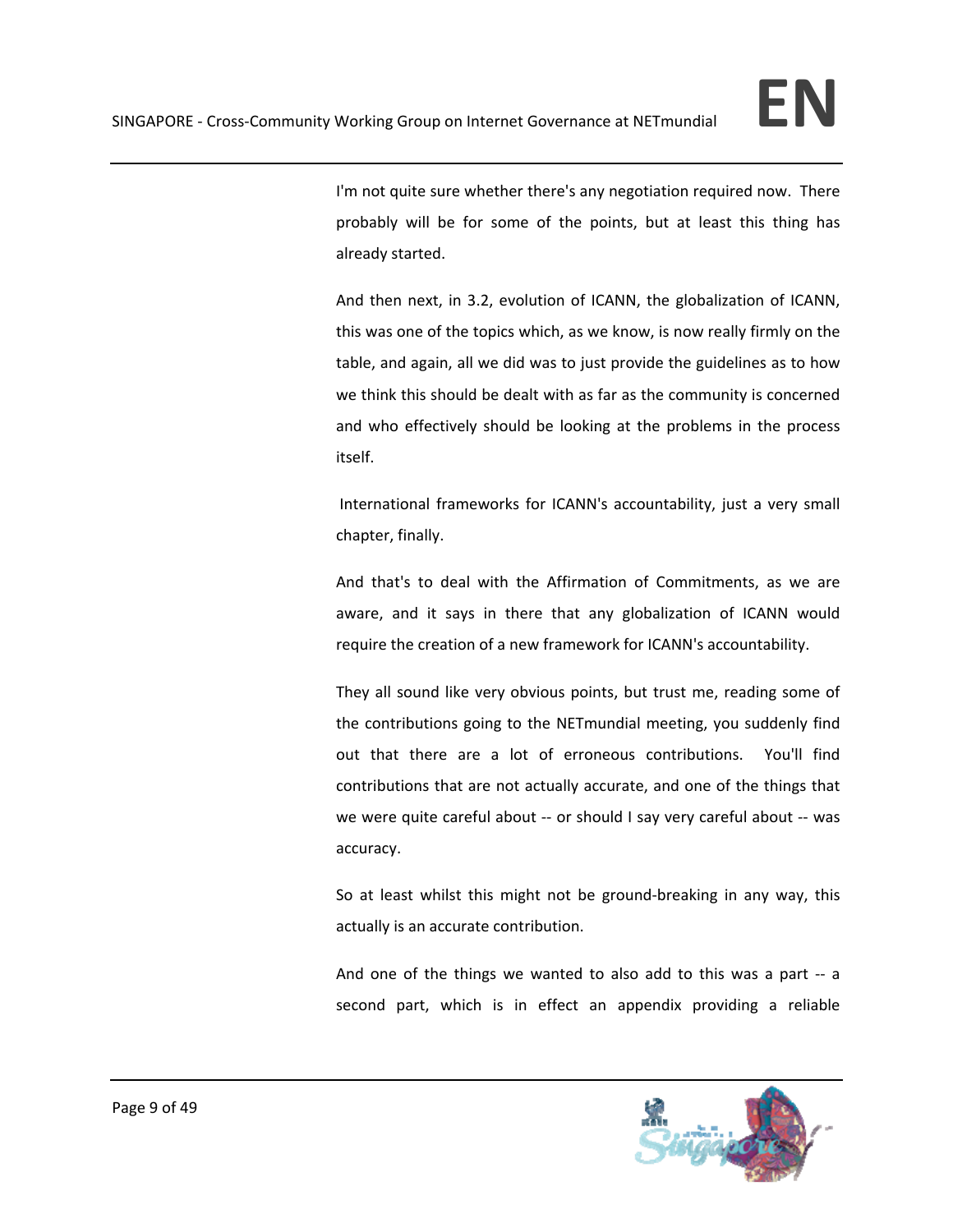explanation as to what is a multistakeholder model, what is a multilateral model, of course always in the ICANN context.

And then providing an example of what the different parts of ICANN are.

So explanation as to what the Address Supporting Organization is, the Generic Name Supporting Organization, the Country Code Name Supporting Organization. And this was triggered by some contributions that we read that appeared to be somehow misled by their understanding, their own understanding, of the ICANN component organizations.

One contribution, for example, asked that the GAC would need to become multistakeholder, and that -- that somehow doesn't quite fit with the function of the GAC, and that's some of the discussions and the things that we saw.

So that's the contribution in itself. I guess really from here, what we're asking is, what did we miss in that -- in that contribution. What could we add. What are the messages that we need to send to NETmundial.

None of us know yet whether we will be traveling to Brazil or not. Some of us have received an invitation, but there's always the concern of funding and so on, but we hope that there will be at least a small number of people that will be able to push this contribution in Brazil and to defend it and to engage in the negotiations and discussions that take place over there.

Rafik?

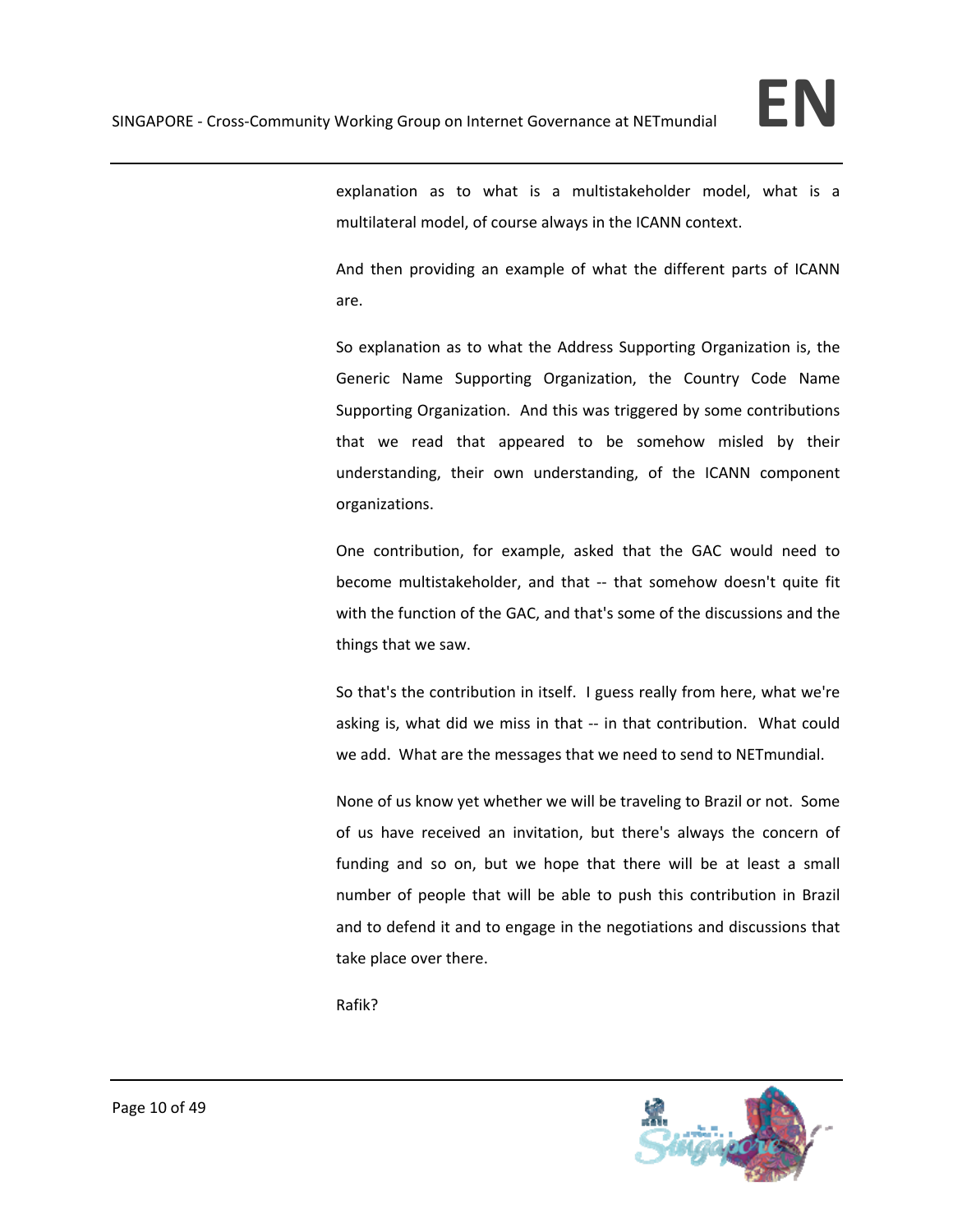RAFIK DAMMAK: Thanks, Olivier, to explain about the statement.

I guess now we are moving to the third item of the agenda, which is really about the community input, and we have several questions ‐‐ Ergys?

Just please put the question.

So we have ‐‐ it's split in three parts.

The first is to say the topic is about the document itself, and to see how the -- also the ICANN community will be involved with the NETmundial, and so it's to cover that part and to get the feedback.

So we are proposing several questions, I mean, to help you in the way that you -- to respond and to -- also to give us, I mean, some idea what you think is missing in the contribution.

Probably we didn't cover everything, so that's the time to just write ‐‐ direct us to what you think is missing.

And then the second topic is, I think it's just maybe about NETmundial and then beyond NETmundial, I think, because this working group is focusing on Internet governance issues, and for this year I think we have a lot of events that may interest us as a community, and so also we have other questions trying to trigger, I mean, your interest.

And the final part is really open question, so it's up to you to bring what you think that we need. I mean, it may be a question to ask, but probably to the other members of the community, and so you have, in

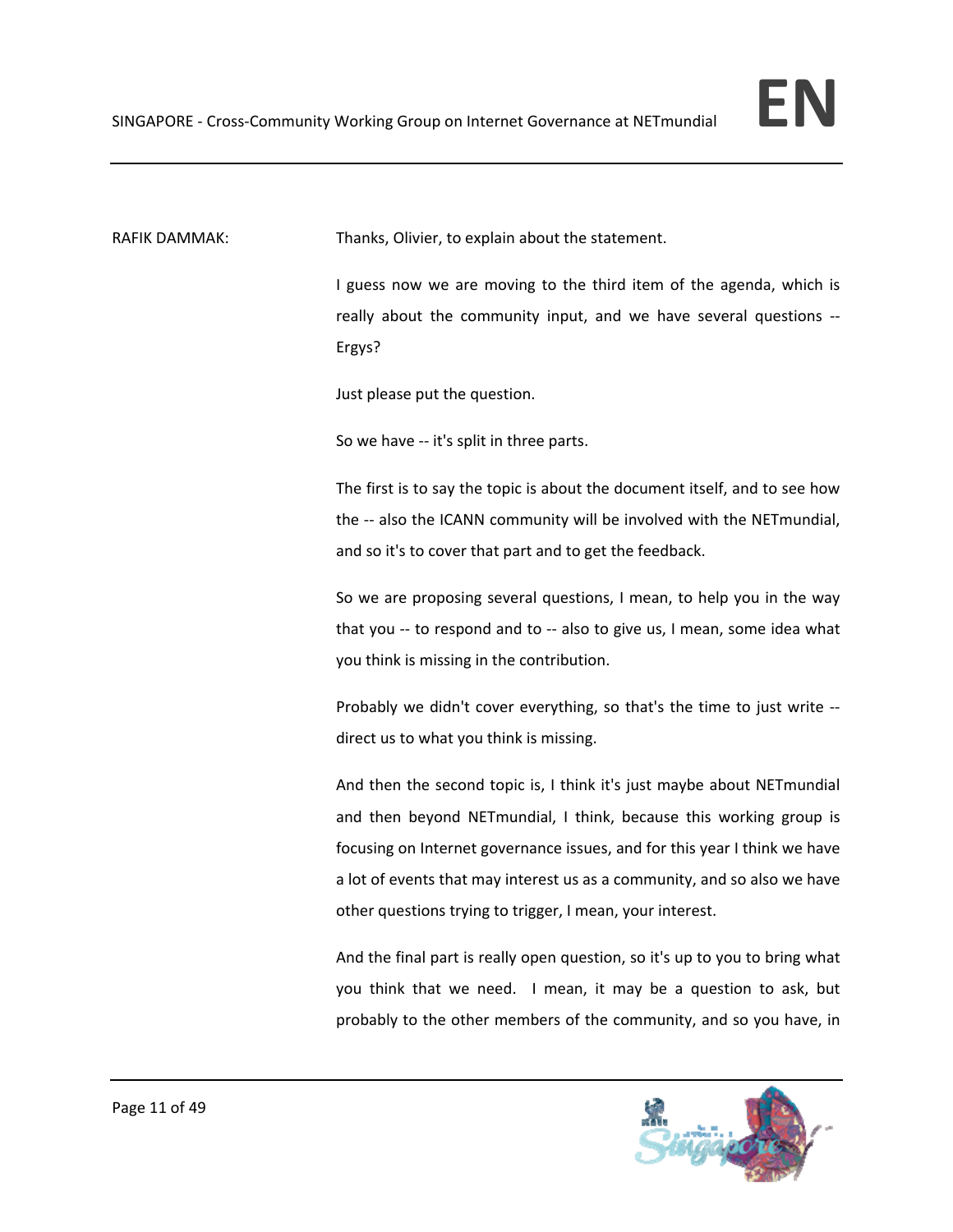

the three parts, enough room to give your input, to ask the community, to ask the working group.

Do we have the question on ‐‐ yeah, okay.

OLIVIER CREPIN‐LEBLOND: Yeah, Rafik. It's Olivier speaking. I can see on the screen ‐‐ I think you can see them behind. If we can scroll up a little bit and just have from Question 1 to 7 please.

> Now, you're not bound to, of course, answer the questions but these are meant to stimulate your mind into anything, "Ahhh, maybe there's something that's been forgotten."

> The first one, I guess, is one that's actually made to any of the supporting organizations or the SOs or ACs. It's a bit small, yeah. That is very small.

Maybe -- can you zoom into it, somehow?

They're trying to do that.

If there are any SO, ACs, or SGs that have already prepared some feedback on this ‐‐ I'm not quite sure whether there has been any time for anyone to work on this -- then we very much welcome this to be either read to the record or if you want to email it to the working group, you're very welcome to do so.

We've got a number of people standing in the audience with a microphone, and rather than people queueing up at a mic, we thought it would be better for us to do a little bit of running around and things,

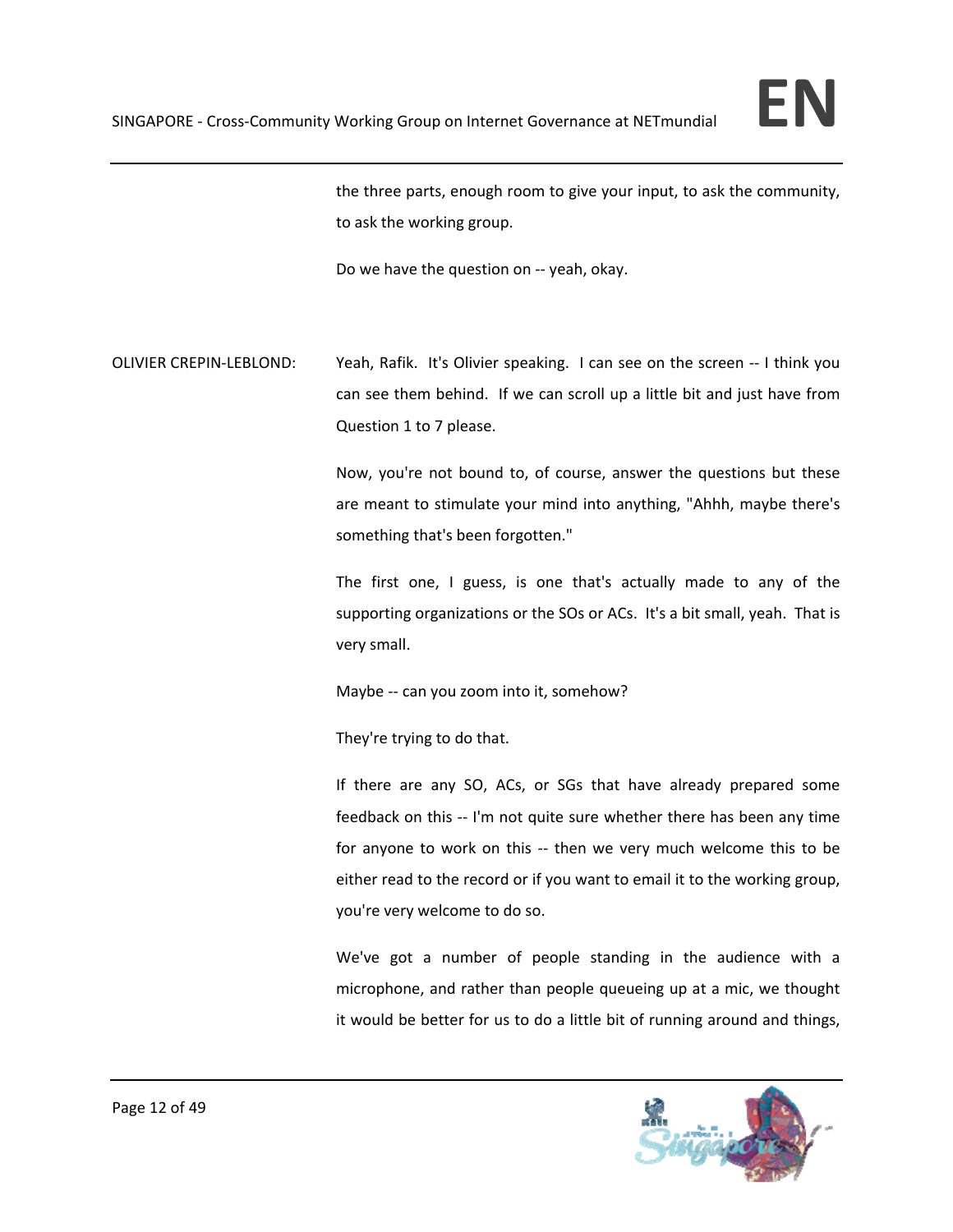

because on the one hand, it's actually better than having people wait for 15 minutes and then totally forget what they were going to say, and then afterwards, of course, it's less worrying when you can just think of something, put your hand up, and get things going.

So we've already got one, and so Marilyn's put her hand up. And the people with the mics should be able ‐‐ and we've got one over there. So let's start with the one over on the ‐‐ the furthest one.

MICHELE NEYLON: Hi. Good afternoon. It's Michele Neylon, chair of the registrar stakeholder group.

> And speaking, I suppose, as chair of the registrar stakeholder group, as a group I suspect we will probably comment on this but not straight away, and I will try to see if I can get our members to comment potentially individually. As an actual SG, we might not be able to do so.

> With respect to this entire initiative between -- with the crosscommunity group, I think just it's more of a reflection, I suppose, or an observation. It's been quite amusing because at times we've found very, very diverse interests coming together against a kind of ‐‐ an almost common enemy or a common goal. So I think that this is the kind of thing that there should be more of instead of this kind of silotype scenario that we end up having a lot of the time.

> You know, I think a lot of people forget that most people who participate in ICANN and in other Internet governance initiatives do believe in a multistakeholder model and do share many common goals,

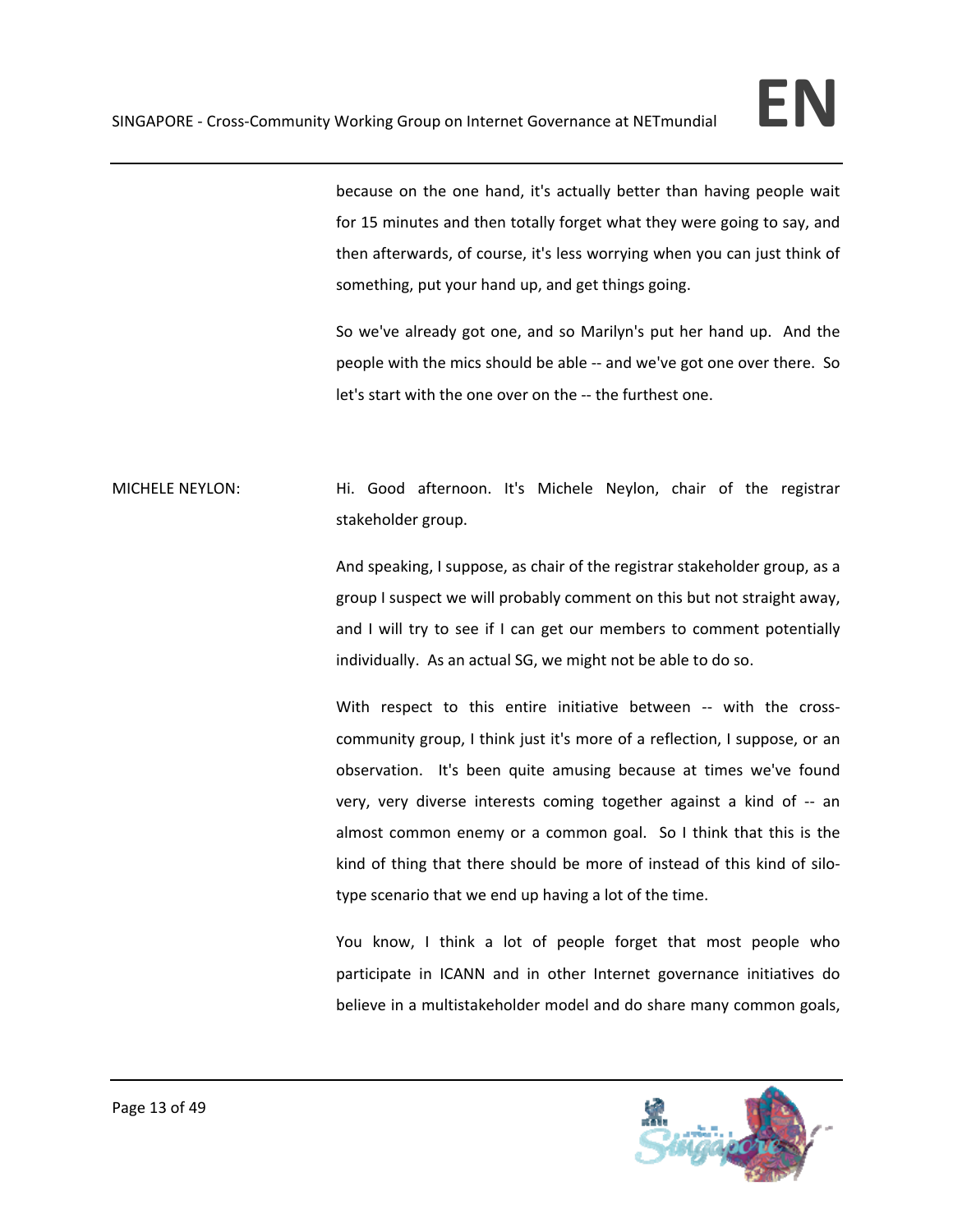but they tend to forget that because of shortsighted ‐‐ shortsighted, rather kind of extraneous and rather abstract goals.

I mean, there are certain things that we can all agree on. There's probably lots of things we won't agree on, but why -- where alcohol comes into the equation, and after a bit of alcohol, it's all so much better. Thank you.

OLIVIER CREPIN‐LEBLOND: Thank you very much, Michele, as long as you take the tab.

MICHELE NEYLON: (off microphone).

OLIVIER CREPIN‐LEBLOND: The ALAC has no funding for this unfortunately and neither does the working group.

George?

GEORGE SADOWSKY: Thank you, yes. Can you hear me? George Sadowsky, member of the board speaking on behalf of only myself.

> Two things. First of all, I appreciate that this was done in a relative hurry. The whole NETmundial process is accelerated from what we normally ‐‐ from what we normally expect.

> And so there are clearly things that now in retrospect you could improve, you could add, and that's fine.

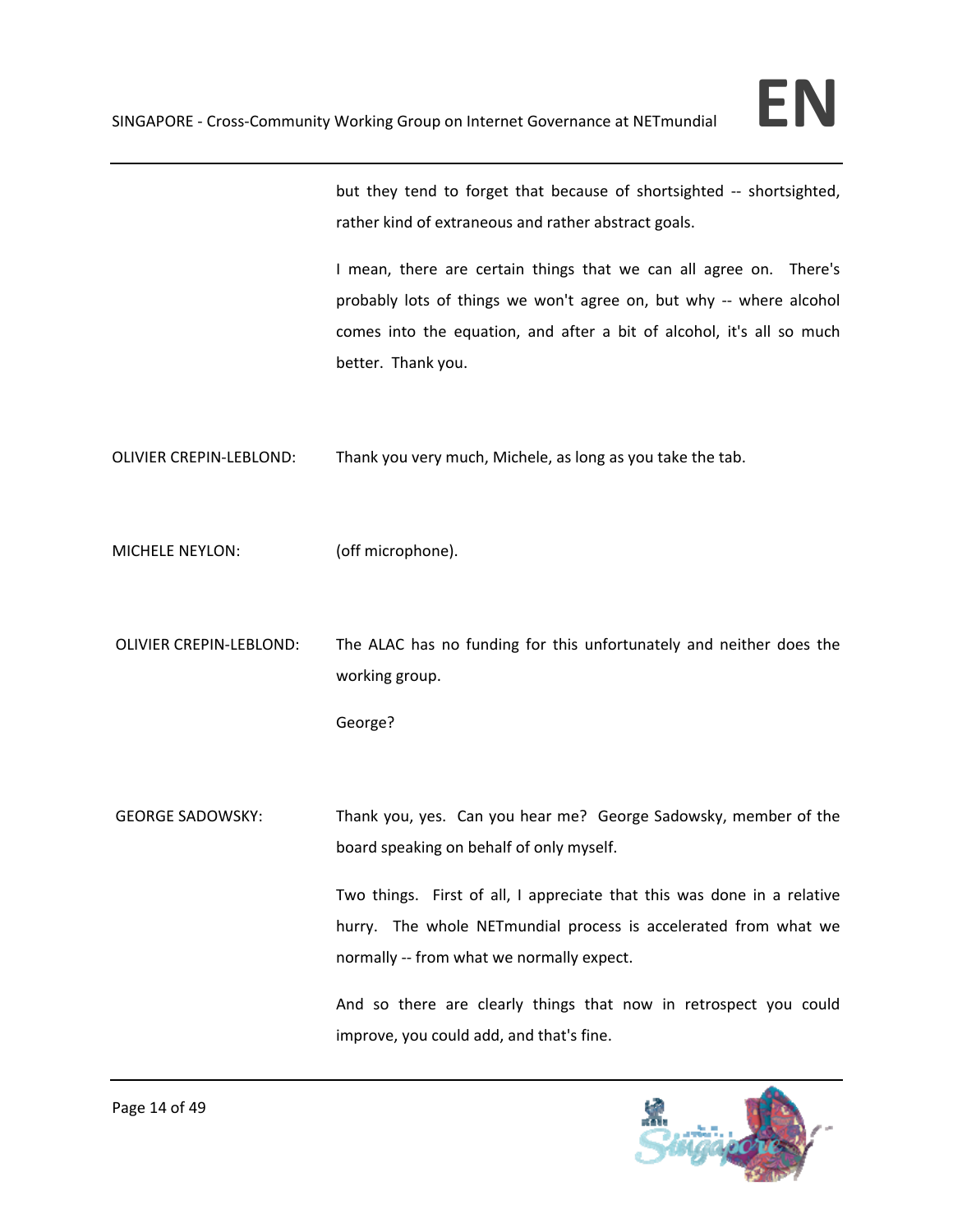But this is closed now. You've submitted it, and it's part of the submission. Yet, you're asking essentially for additions and corrections and all the rest. That's fine. But you must have some idea of how you're going to use this in the future. If it was only for Brazil, we wouldn't be here discussing it.

The secondary I'd like -- I think Maria should comment on this. It doesn't take much calculation to know if there are 700 or 800 people there and there are 510 minutes of possible talking that we're not going to be able to do a lot of discussion there.

So question is: How can ‐‐ how can statements like this be made more visible than others, perhaps? How can we bring this to the forefront? How can we make sure these are considered as opposed to just being in a cluster of things that are similar?

OLIVIER CREPIN‐LEBLOND: Yeah, thank you very much, George. Olivier speaking. I'm not quite sure we are going to provide you with immediate answers to these questions. They are very valid, indeed.

> With regards to how this work -- how is this working group going to use the contribution, as I mentioned earlier, it is hoped that we will be able to offer some fuller contribution when face-to-face in Brazil. I'm not quite sure how the contributions are going to be used by the Brazil ‐‐ by the NETmundial committee, whether they're going to be all put in one page and square brackets are going to be put around sentences or whether it's going to be a case of summarizing all the contributions into one and then perhaps discussing the separate paragraphs and so on, by

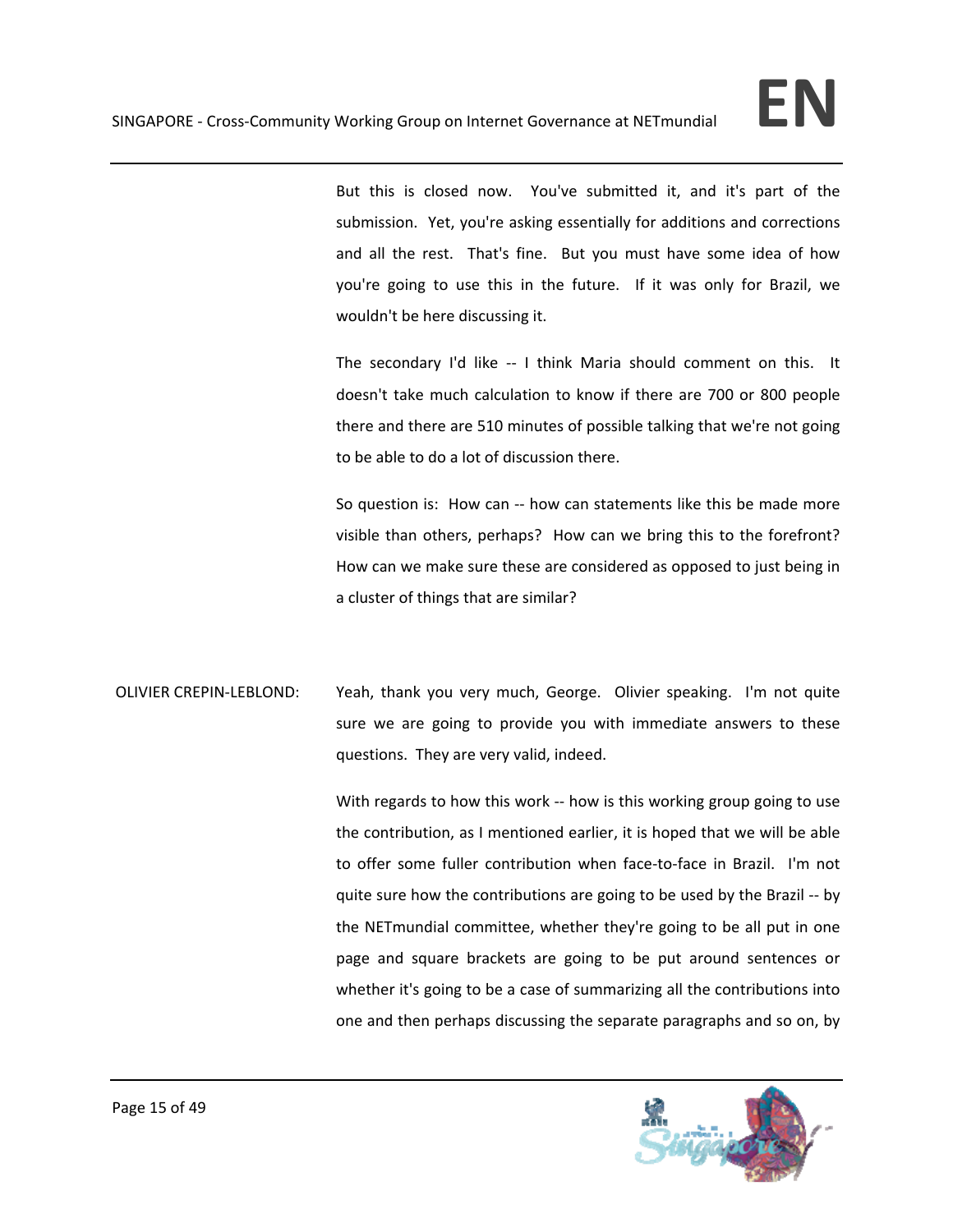

which we could take in from the additional information we have here to be able to put forward the point that was given here.

Your second question is one where we, of course, would like to have the widest amount of distribution and get the most input possible.

I'm afraid we haven't really discussed this very much. One of the things, of course, is to keep an email address open after the end of this meeting to be able to collect more input. Another one would be to launch a public comment period. I'm not quite sure how that would relate to the ICANN process since the working group itself does not have a charter and usually public comment periods are launched by advisory committees or supporting organizations.

But that's obviously something we're going to be have to work out pretty quickly if we want to be in time for the NETmundial meeting.

Louie? Okay. No, there isn't.

Okay. Bertrand and then we've got the other corner. Bertrand de La Chapelle.

BERTRAND DE LA CHAPELLE: I'm Bertrand de La Chapelle. I'm the director of the Internet and Jurisdiction Project. First of all, congrats for not having spent the initial time drafting a charter. I'm always surprised at the amount of time it requires because usually people try to solve the issue when they draft the charter. So it's probably good that you just jumped into doing the work.

Not applicable everywhere, of course, but here it was appropriate.

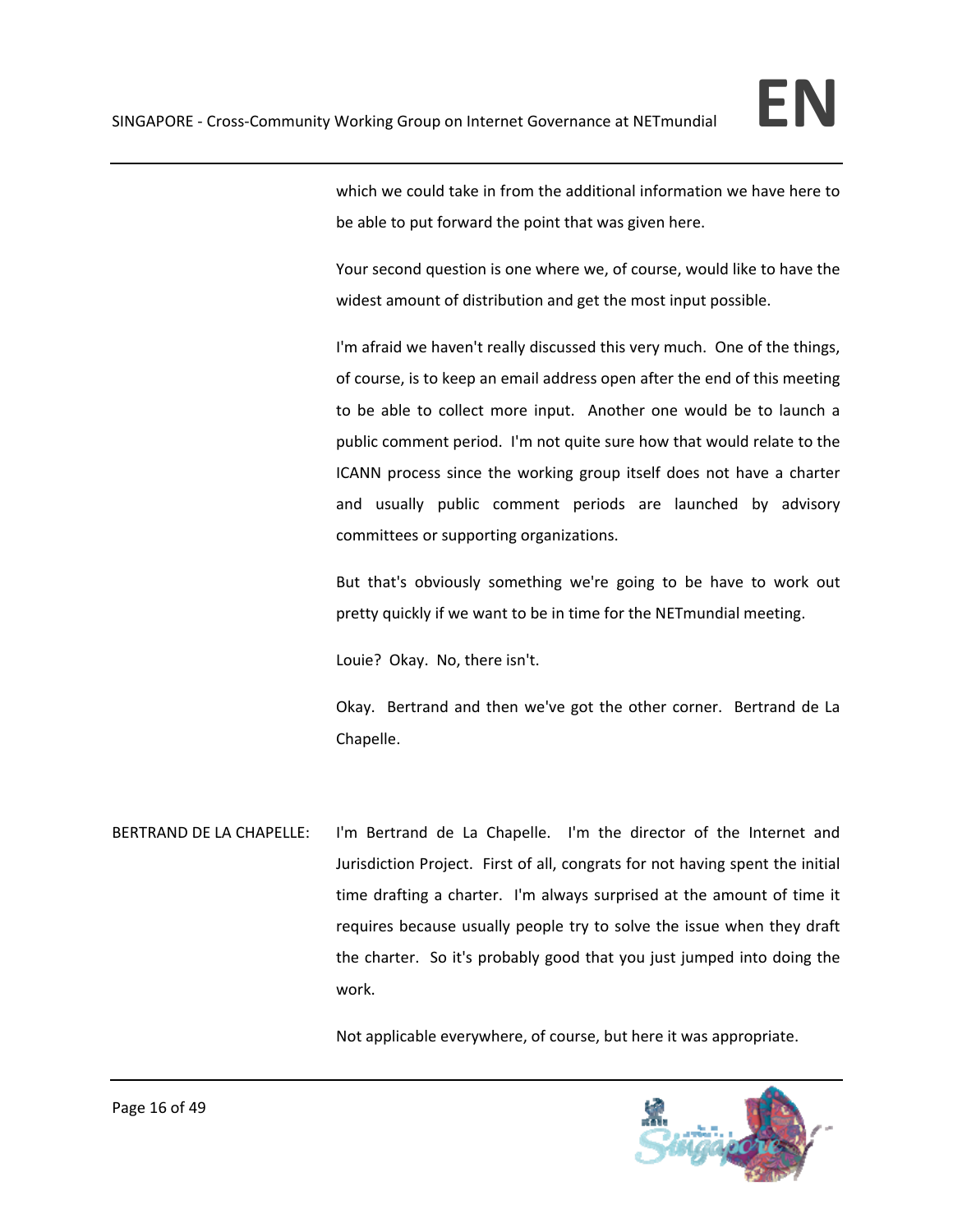The second thing is it is always delicate ‐‐ I encourage people to broaden the scope of what they're doing, but I wonder whether it is necessary for a group that is within ICANN but has the merit of being crosscommunity to limit itself to comments regarding ICANN and its evolution.

The NETmundial meeting is not going to be only about ICANN, I hope. It is about the evolution. If I make the full comment, there is the principles on one hand but, on the other hand, there's the roadmap for further evolution of the multistakeholder Internet governance ecosystem.

Each word in this long sentence means something, but the evolution of the ecosystem is not only the evolution of the existing organizations, it is also how will we collectively develop new mechanisms, new frameworks that will produce regimes, that will produce arrangements, that will produce governance networks for issues that are not within the remit of ICANN, that are not within the remit of the governance of the Internet, as I always make the distinction.

And so one of the benefits of a discussion among people who participate in ICANN is also to see how much of the way ICANN works but also other organizations work in organizing working groups, governance networks, stakeholder discussions can be transposed in another environment.

And in a nutshell, the question behind this is how much can the multistakeholder model that has worked perfectly, or rather well, for, quote‐unquote, technical issues or governance of the Internet, how much can it be transposed as is or with modifications for issues related

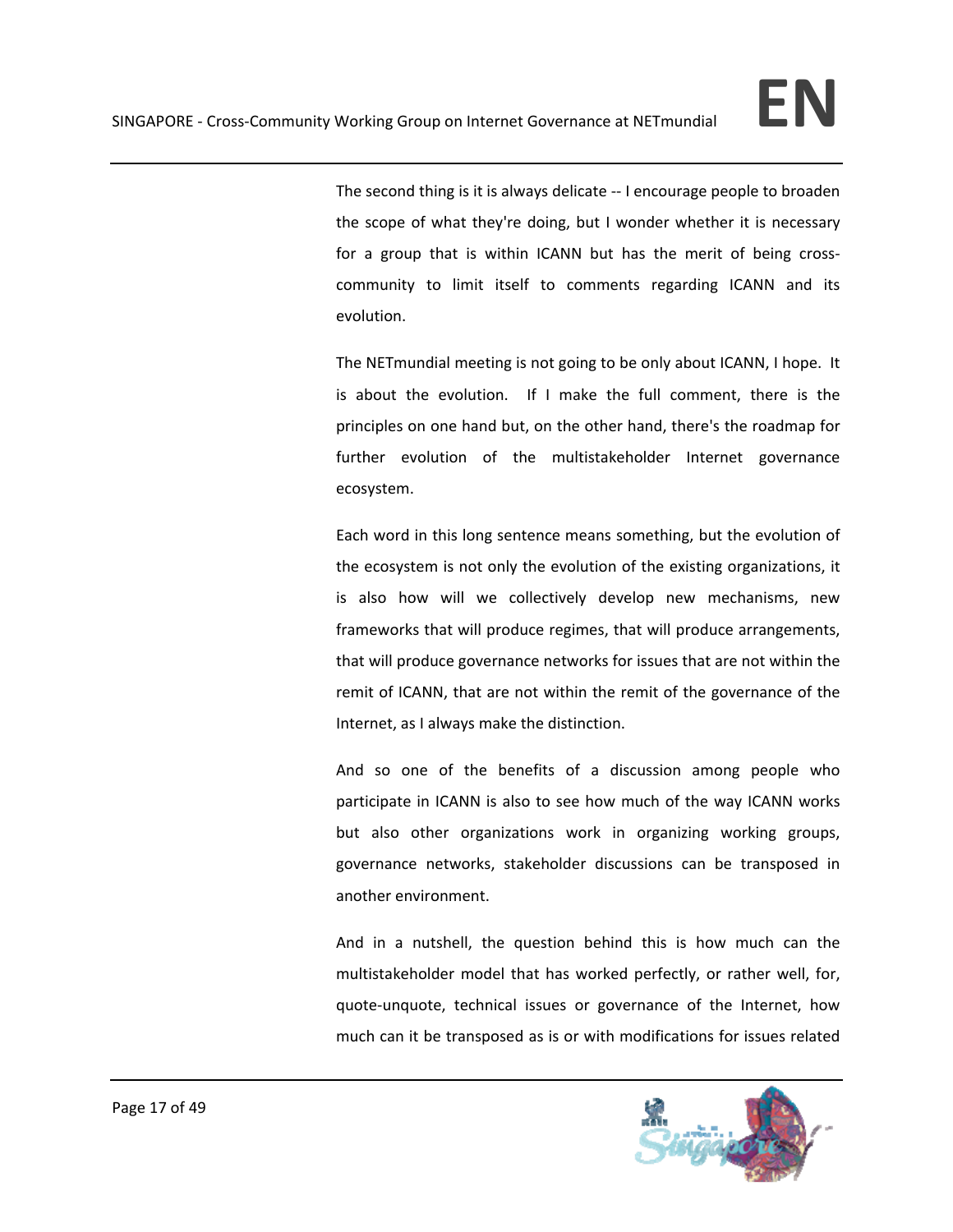to privacy, freedom of expression, conflict of norms, et cetera? I think it would be in addition to the scope of your discussion that would be useful.

OLIVIER CREPIN‐LEBLOND: Okay, thank you, Bertrand.

Just to let you all know, we'll take the input in. And the working group has a face-to-face session on Wednesday and that's when we'll then be -‐ well, we have rapporteurs that are straight throughout the room taking notes. And then we will be comparing notes and seeing what we can do with it.

Let's go over to the back with Jonathan Zuck.

JONATHAN ZUCK: Hi, Jonathan Zuck from ACT but speaking for myself. I think we are entering into so many discussions all at once, it is going to be very important for us to establish a vocabulary that we all use over and over and over again, almost to the point of dogma and almost to the point of mantra. And I see some couplings that have surfaced that I think are probably very necessary.

> One is we probably shouldn't ever mention "multistakeholder" without mentioning "bottom-up multistakeholder process." And really having an understanding of what that process means allows that word not to be co-opted to mean something else. I also don't think we should ever mention "transparency" without mentioning "accountability" because

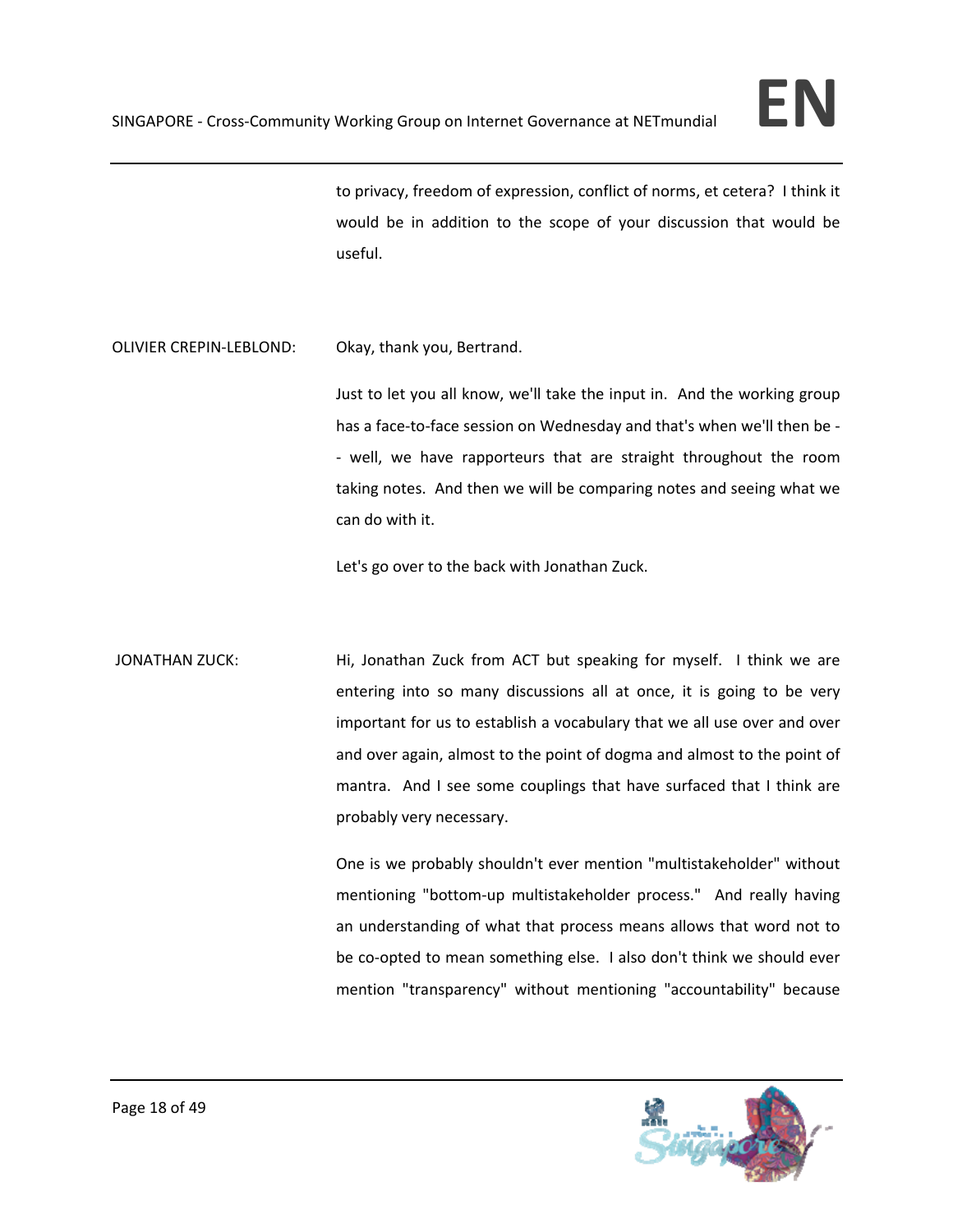

"transparency" on its own is noting but the entertainment we associate with reality television.

And so the type of transparency becomes critical as well. If it is not functional transparency that serves the ultimate goal of accountability, then it is of no use to us. So it doesn't stand alone as a goal. So, again, I don't think we should ever talk about transparency except in the context of accountability because that's how we will judge transparency.

Another thing that I think is going to continue to become an issue that we're going to have to address is the degree to which there is a distinction between ICANN the institution and ICANN the community. And we can't necessarily use those terms interchangeably as well and need to make sure that we're very specific in those contexts, especially since we are now trying to figure out how the institution becomes accountable to the community. They cannot be considered to be the same word.

I just wanted to get some of those definitions out there and make sure they are part of everything we do so we all say things the same way, in a unified way, and in a consistent way over and over and over again. Thanks.

OLIVIER CREPIN‐LEBLOND: Thank you very much, Jonathan. Actually on your last point regarding ICANN the institution versus ICANN the community, the working group did start work on this. But there was no consensus in the short amount of time that we had. So there's still going to be discussion on that.

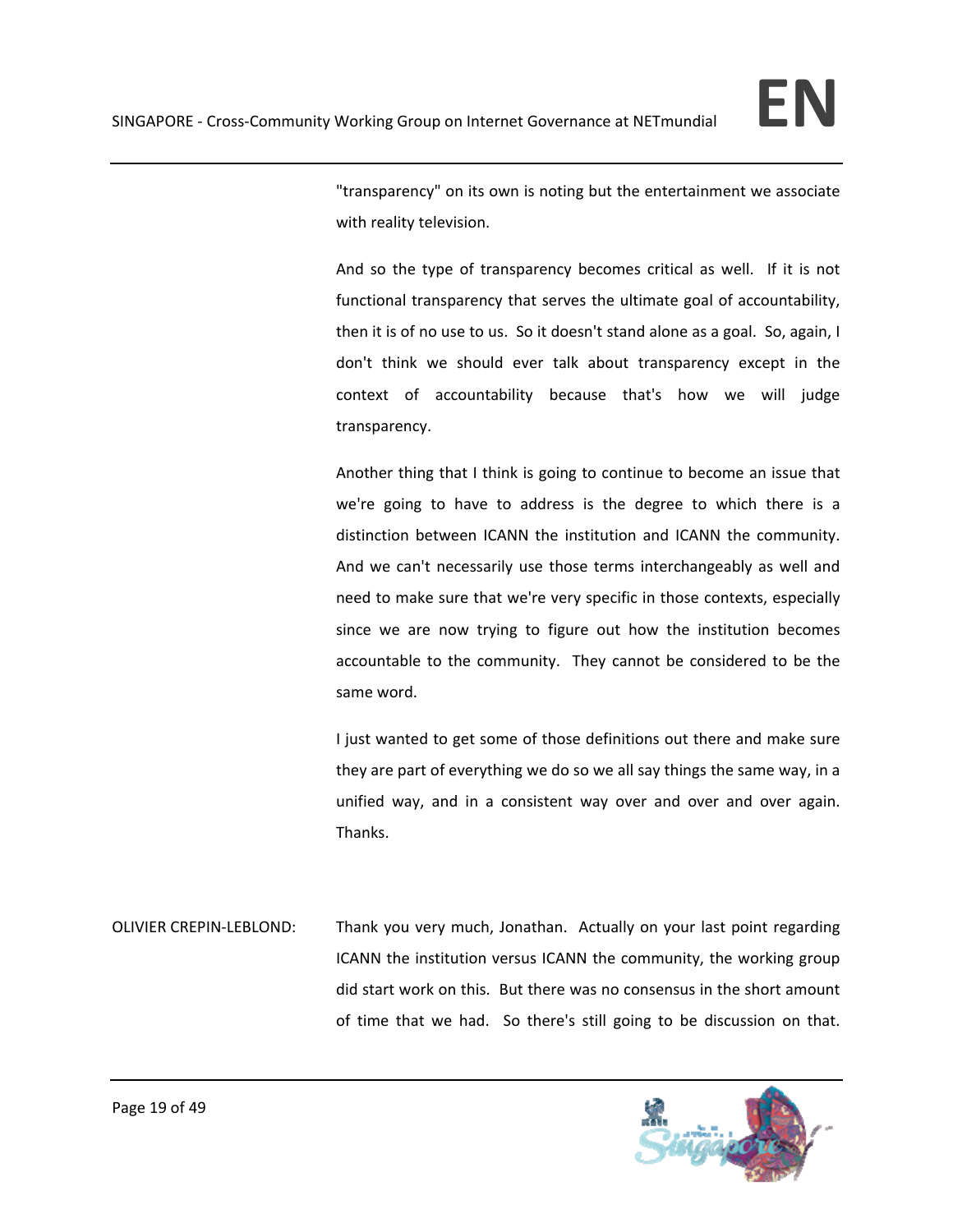

Certainly, it's obvious that to different people in different parts of the organization it means something slightly different. And sometimes to different individuals within the same organization, it means something different. So that's very much welcome.

There's a question at the front. I'm not sure -- there's quite a few questions at the front. I don't know where the mics are.

So we start with Gonzalo.

GONZALO NAVARRO: Thank you very much. Gonzalo Navarro, member of the board. I would like to reinforce the idea of having a public comment period about the contributions that you are making. Many of you guys in the last panel we had about the IANA evolution process stated that all the community is not all here, I mean inside these walls or in this very room.

> And I think it is very important to bring the opportunity to others to contribute or even to support or express this agreement about what the community is saying.

> So no matter if we don't have a charter or there is no procedural way to trigger that at this moment, we have to think about it and have to do it soon. Thank you.

OLIVIER CREPIN‐LEBLOND: Thank you very much, Gonzalo.

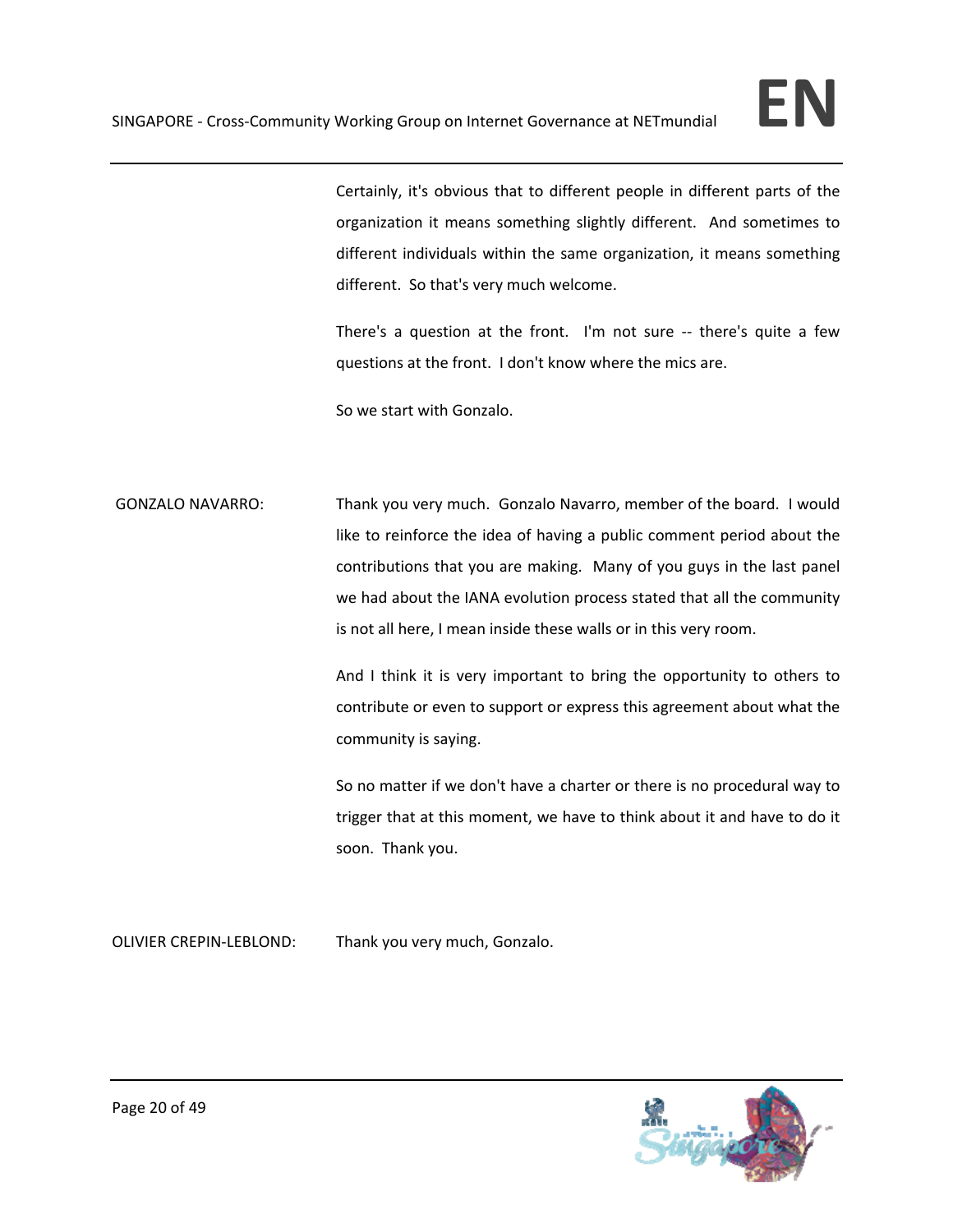

Just one comment regarding a public comment period, as you know, the standard length of a public comment period is 21 days plus 21 days. That makes it 42 days.

The NETmundial takes place on the 23rd of next month. So that's less than 42 days away. So we're going to have to work something out as well there. It sounds really as though we're doing things a bit -- a bit chaotically.

But then Fadi Chehade this morning did mention we did have some pretty serious times ahead of us. So maybe chaos might be one of the ‐‐ organized chaos may be one of the things that we need to deal with on this short notice specifically in this respect.

George?

GEORGE SADOWSKY: Gonzalo brought up a very good point. I think that we shouldn't treat NETmundial as the end of this discussion. It is really the beginning. And so the public comment period would be very useful in terms of your extending this document and refining it for future activity.

Milton?

MILTON MUELLER: Okay. So on a whole, I thought the statement was pretty good for something that has been put together so quickly. Just a few comments about it where I would pick out things that I might have done differently.

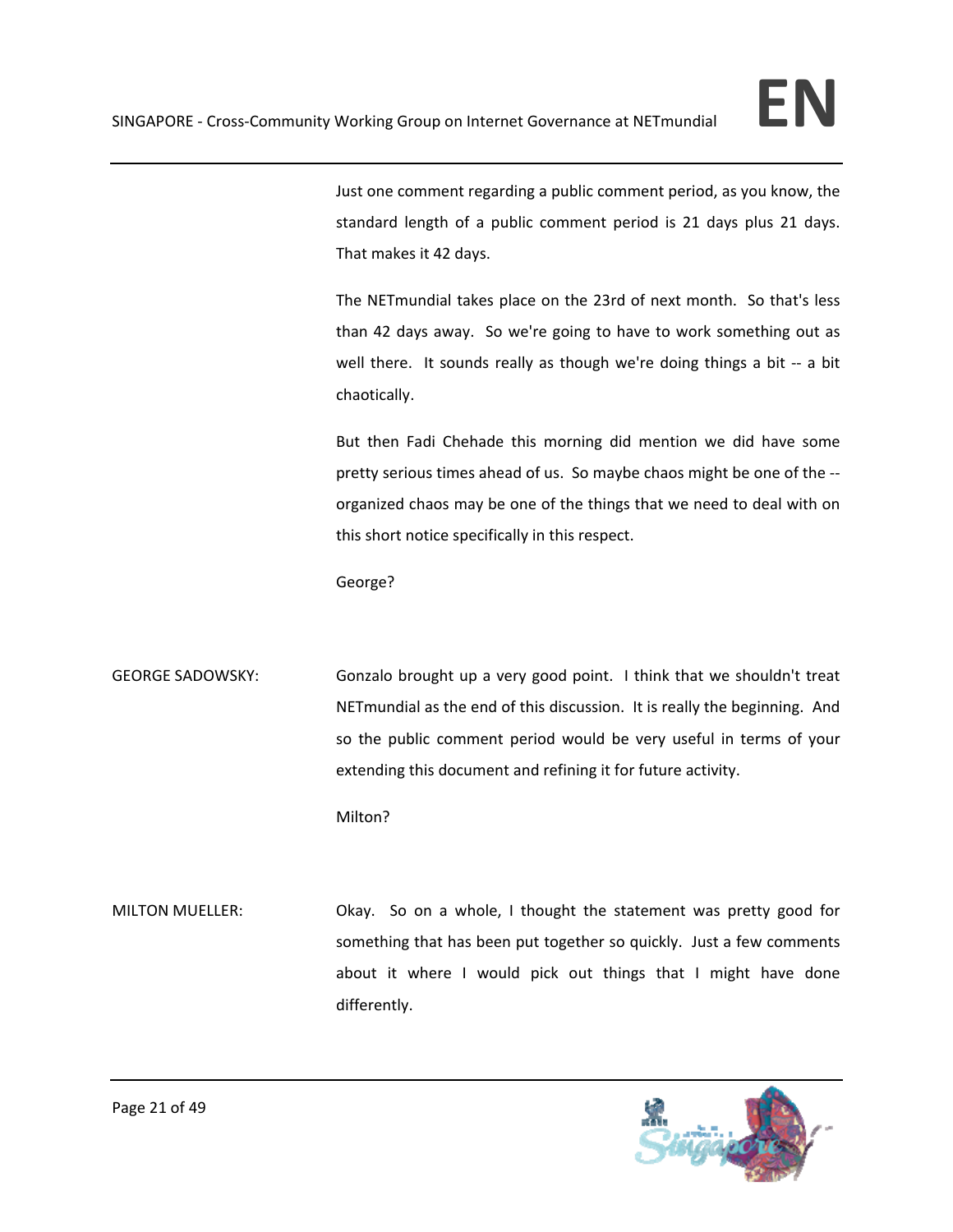I think your description of ICANN as a multistakeholder institution seems to have been made with rose-colored glasses on in a sense that it presents an idealized version of how a multistakeholder institution is supposed to function. And it sort of implies that ICANN is like that now. So that might be something that you could moderate your language a little bit about.

With respect to the root, the single root, we -- in some discussions on the 1net list, I got into one way to bridge the gap between people who might believe in multiple roots and those believing in the single root was to talk about a globally unified root. That is to say, there could be multiple roots but they are made compatible with each other so that uniqueness is maintained.

It's probably not a terribly important issue actually at this moment but as a general principle, something to keep in mind.

With respect to the roadmap, you're asking us: What is our group's position on these issues?

I just wanted to inform you that the Noncommercial Stakeholders Group has passed a statement on the Commerce Department announcement and the IANA transition, which is very compatible with what you've said here. I think Rafik can send a link to that to the list because it is a Google Doc, not necessarily endorsing any specific vendor.

[ Laughter ]

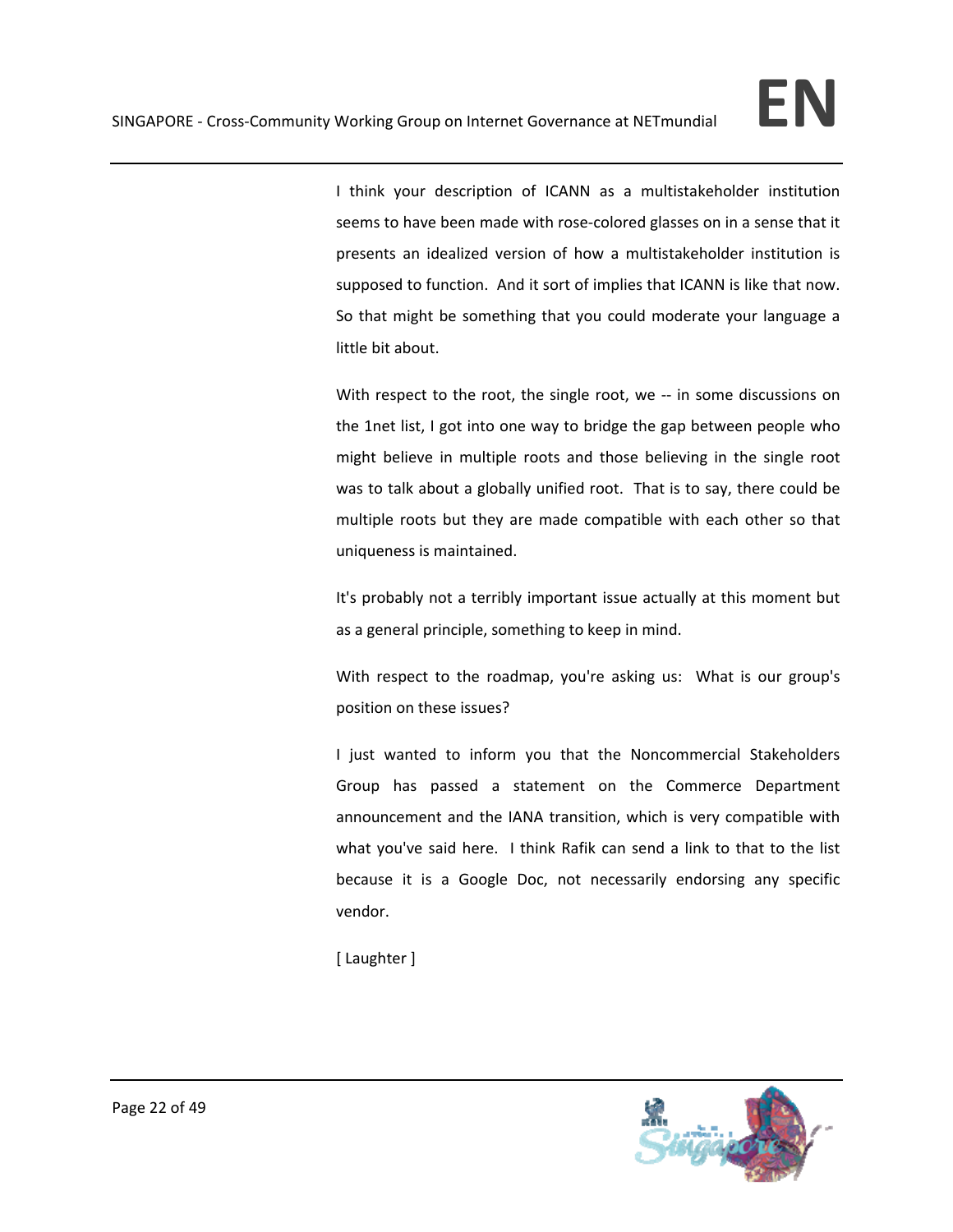| OLIVIER CREPIN-LEBLOND:        | You just did, Milton.                                                                                                                                                                                                                                                                                                                                                                           |
|--------------------------------|-------------------------------------------------------------------------------------------------------------------------------------------------------------------------------------------------------------------------------------------------------------------------------------------------------------------------------------------------------------------------------------------------|
| <b>MILTON MUELLER:</b>         | I didn't endorse any vendor. That's just where it is. It is a fact. It's<br>there. It is on Google Drive.<br>[ Laughter ]                                                                                                                                                                                                                                                                       |
| OLIVIER CREPIN-LEBLOND:        | How much was that worth?<br>[ Laughter ]                                                                                                                                                                                                                                                                                                                                                        |
| <b>MILTON MUELLER:</b>         | Ka-ching.<br>Google loves me so much, I'm sure.                                                                                                                                                                                                                                                                                                                                                 |
| <b>OLIVIER CREPIN-LEBLOND:</b> | Three times.<br>[ Laughter ]                                                                                                                                                                                                                                                                                                                                                                    |
| <b>MILTON MUELLER:</b>         | Anyway, we did do a good statement about that. And I think we would<br>like to see what other stakeholder groups are saying. This is one of the<br>potential problems with your statement, is that it obviously was written<br>before the Commerce Department announcement. Not much you can<br>do about that now. But you might want to look at our statement as to<br>how we reacted to that. |

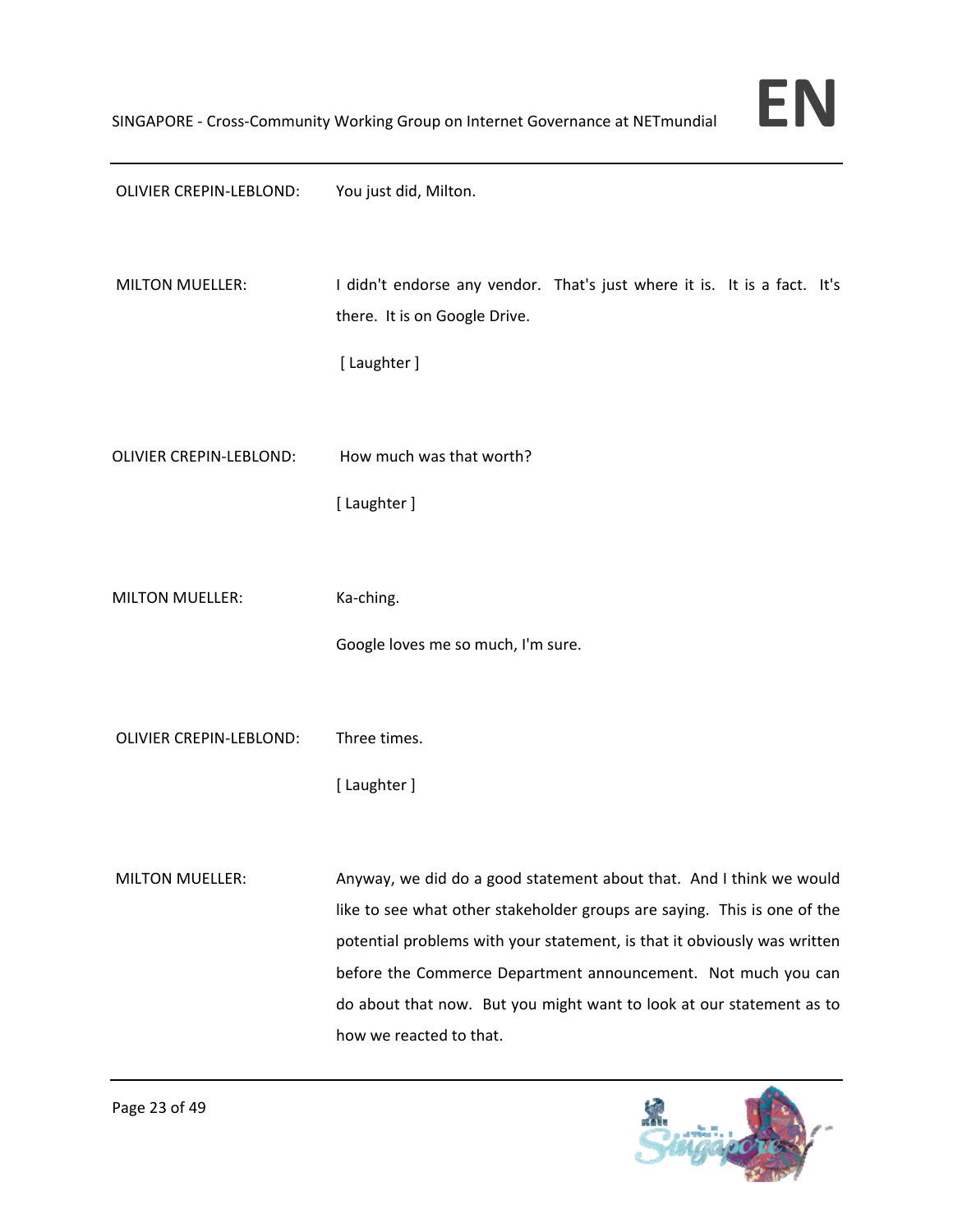

Alan?

ALAN GREENBERG: Alan Greenberg. Back on the public comment issue for a second, given how fast we moved on the NTIA statement and given how important this overall issue has been described by the chair, the board, and the CEO, hopefully, ICANN internal procedures and bureaucracy can be quickly put out of the way if we really wanted to put this out for public comment quickly. I'd hate to think our own procedures would delay it for three weeks as they otherwise might.

OLIVIER CREPIN‐LEBLOND: Any more comments? So I take it everything and anything that ever had to be said about bottom‐up multistakeholder system and everything else is included in that statement? Oh, it isn't.

Okay, Marilyn Cade.

MARILYN CADE: I note my name is Marilyn Cade. I know a lot of people in this room think I'm acting as the mic person just so I have my own mic, but I promise that's not the case.

> I am going to make a statement. But I am really going to ask you guys to think about what you can say. We need to hear from you.

> I did want to make a statement about why from my point of view as one of the participants, why it wasn't possible to address all ‐‐ what I would call all three tracks. One, obviously, the NTIA statement announcement

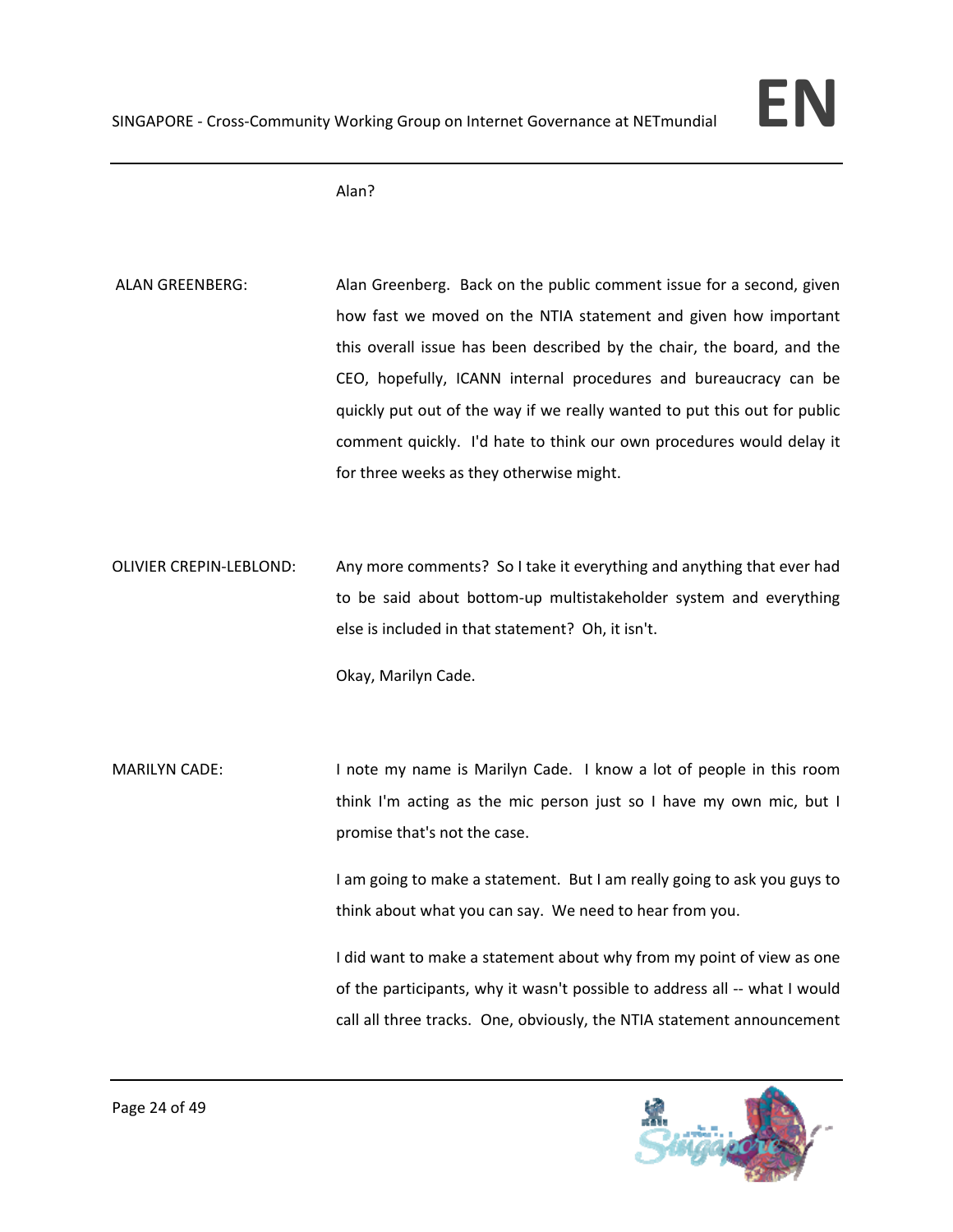came after. But I think we were also -- within the cross-community working group, we were very focused on trying to have a statement to go in that could come from the community into NETmundial because many people coming to NETmundial will not actually know about the ICANN community.

And so we were filling a void. Now, we need to hear more from you about whether, you know, we did a good job on it. And I hope you'll keep giving us comments.

But I like the comment that we've heard so far that maybe we could ask for an expedited public comment, thinking that after all, NETmundial is not the end of a process. It is an important step on the road.

So I like that. But I would really urge all of you to keep the microphone away from me and take it.

OLIVIER CREPIN‐LEBLOND: Thank you very much, Marilyn.

And, certainly, there has been a precedent with regards to an expedited public comment period. I think the board on one occasion asked a question in a shorter amount of time than an initial comment and then a reply period, so there might be some movement on this.

Just reading through some of the questions in there, I wonder, we haven't had much from anyone telling us, basically, what does the ICANN community advise that ICANN's participation should be at the Brazil meeting? I think it would be interesting to hear from the community what you think the participation of ICANN should be.

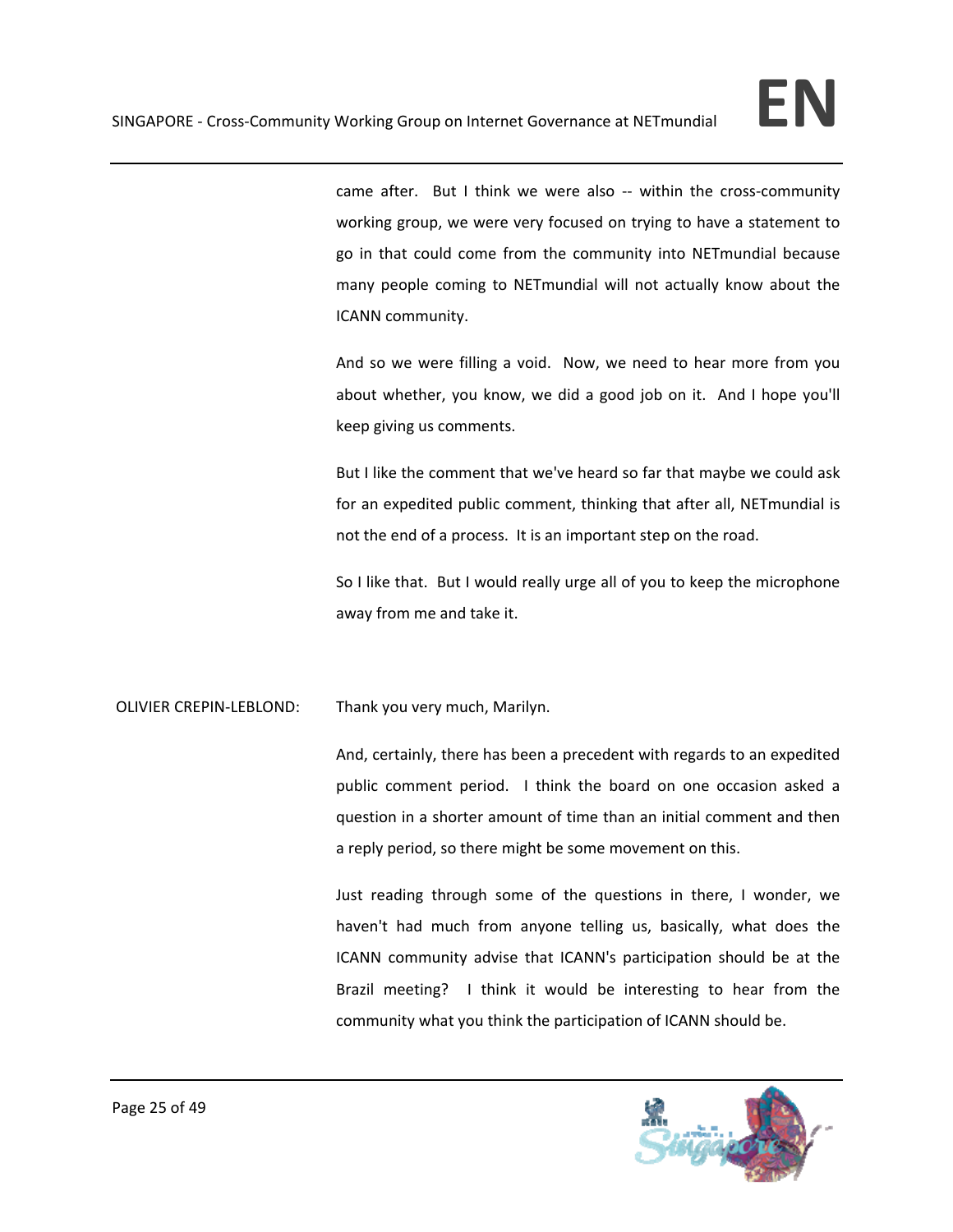

We've heard all sorts of rumors, that ICANN -- it was actually an ICANN meeting, that then it was not and ICANN had nothing to do with it, and then ICANN was hosting it and then ICANN was not. Well, anyway, it would be interesting to find out what this community thinks ICANN's involvement should be there.

Louie, you got ‐‐ John Curran.

JOHN CURRAN: John Curran, President and CEO of ARIN. I'm actually answering a prior question so sorry. It is following up on the comments of Mr. Zuck, I believe.

> It would be nice if this is going to be an ongoing group and document talking about Internet governance and not just on the focus of NETmundial. It would be good when you use the term "accountable," accountability is not only to someone like the Internet community but it is also accountability for something. You're accountable for accomplishing something or for holding to certain principles. You're not just accountable in general.

> And so it would be helpful when using the term of saying, "We're accountable to this group or this body" to say what you actually mean that accountability is. Do you mean you hold to certain principles or some other statement.

> Because where -- a lot of this are throwing this word around pretty frequently. It really doesn't matter who you're accountable to if you don't have agreement on what you're accountable for.

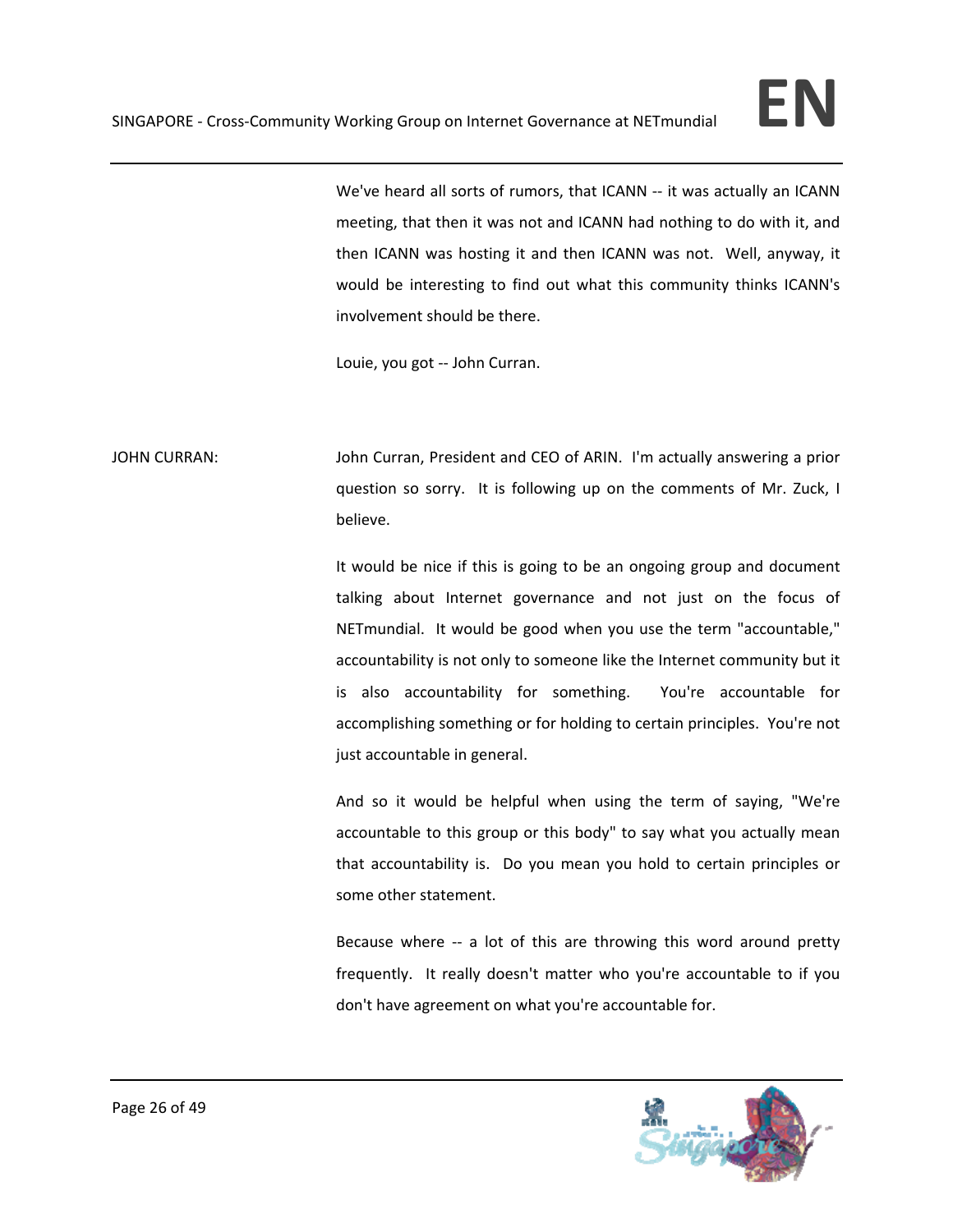OLIVIER CREPIN‐LEBLOND: I'm accountable for nothing to everyone. [ Laughter ] So... We have more -- it is funny. Everyone is pointing to everyone else, so it is very difficult to find out. Okay, Chuck Gomes. CHUCK GOMES: Thanks. First of all, I think your question ‐‐ latest question, question on what should ICANN's participation be in NETmundial needs some clarification. We constantly struggle with this. When you say "ICANN," do you mean the ICANN community or the ICANN staff? I guess my first question to you before I respond is: Did you intend one or the other? OLIVIER CREPIN‐LEBLOND: Both. CHUCK GOMES: Both, okay. I'll respond to both with my own personal assessment.

> ICANN the community, they should participate. Obviously, none of us as a community member can represent the whole community but we certainly can represent ourselves and the groups that we may represent.

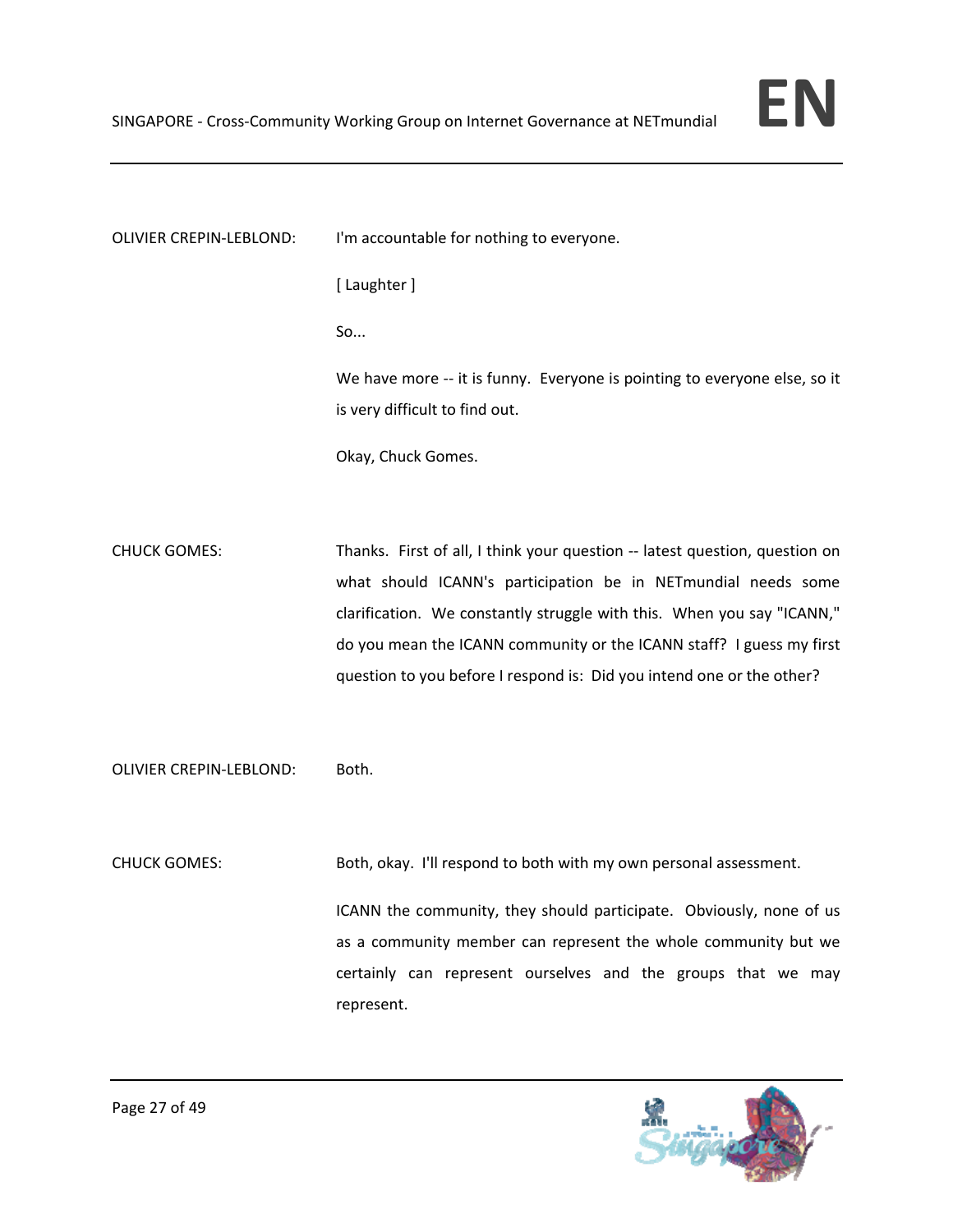With regard to ICANN staff, I think they have to be very cautious because ICANN is a community. It is not just staff. It is not just the organization. It is not just the corporation.

So to the extent that there are factual ‐‐ there's factual information that needs to be clarified, that's really appropriate to make sure the facts are straight and that people are operating with the accurate assumptions.

To the extent that they're representing any personal views or personal ambitions for the corporation or whatever, I think some caution is in order there unless there has been consensus in the community to support that.

>>  $\longrightarrow$  We have Sam.

SAM LANFRANCO: Sam Lanfranco from NPOC but I'm speaking as a social scientist and economist.

> One way to think about ICANN getting to NETmundial is to have the image of a lake and a stone. Arriving at NETmundial is like a stone hitting the water. ICANN wants to hit it with a certain amount of clarity to minimize uncertainty and so forth. But once it hits the water, it is going back into the air and two things are happening. Ripples are going to radiate out from NETmundial.

> What's important is to watch those ripples, see what happened, learn the lessons because ICANN is in the air again. It lands in London a few months later. It's in the air. Ripples go out. It is in the air again. It

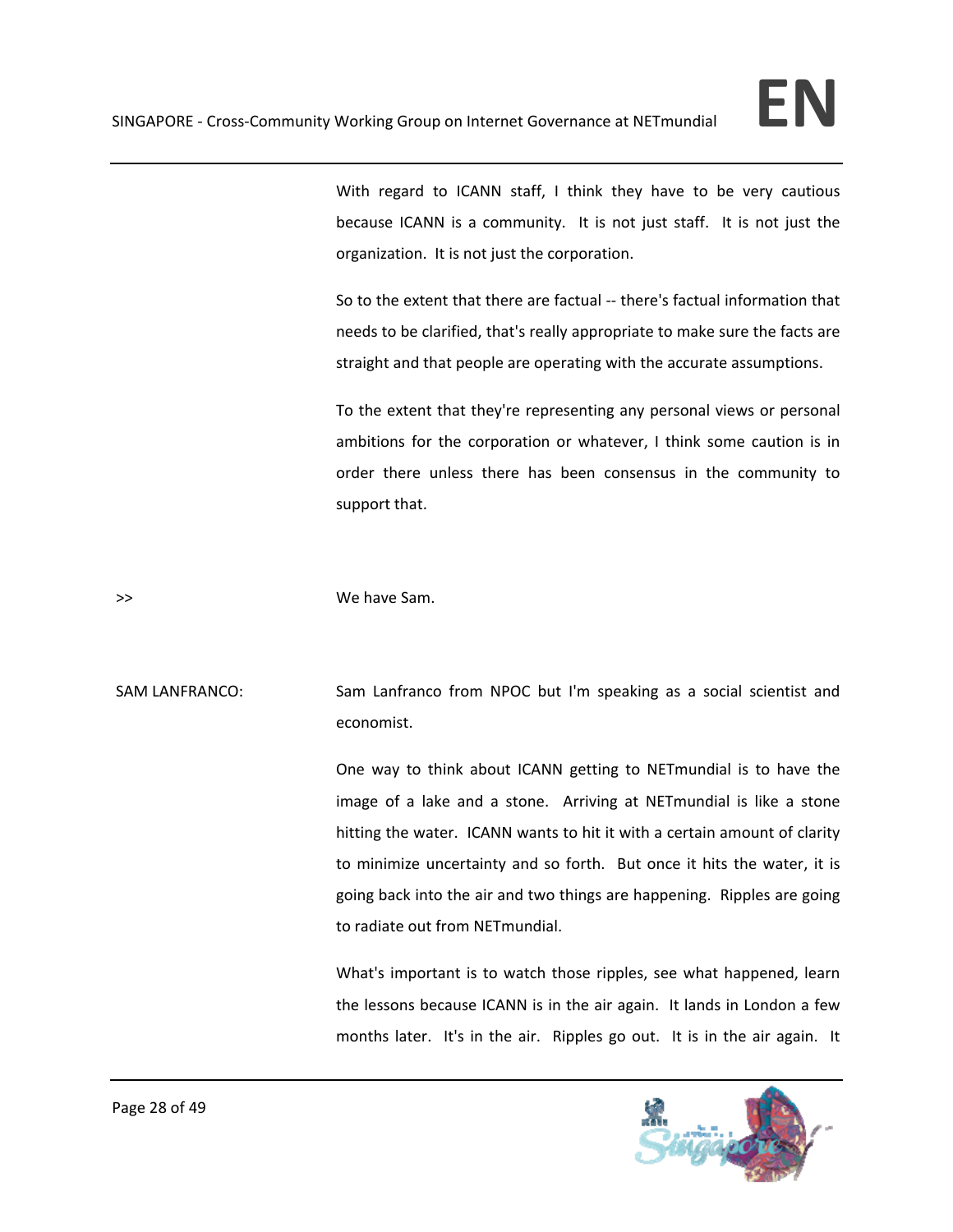

bounces off of Turkey a little later on. It keeps going. It is an ongoing process, and there is no point in time at which somebody says, It has crystallized. It is in the bottle. We know what it is.

So it is this continuous process. And what a bottom-up multistakeholder model is, is going to take probably a hundred years to get to a major milestone.

- OLIVIER CREPIN‐LEBLOND: Thank you, Sam. I guess the milestones are passing by at such a rate that it's just an ongoing milestone, I guess. George, you wanted to ‐‐ we have a mic here. Great.
- GEORGE SADOWSKY: Thank you. George Sadowsky again. Chuck said much of what I wanted to say, but there's -- there's another aspect to this, and that is that while we have our 510 minutes in the plenary session, there are going to be a lot of hallway conversations and a lot of informal meetings. And I would hope that a fair number of the members of the community would be there because we need to have our views shared. It's going to be a lot easier in some respects to share them one‐on‐one or one in few groups than in a crowded and rushed plenary.

OLIVIER CREPIN‐LEBLOND: Okay. We have Patrik.

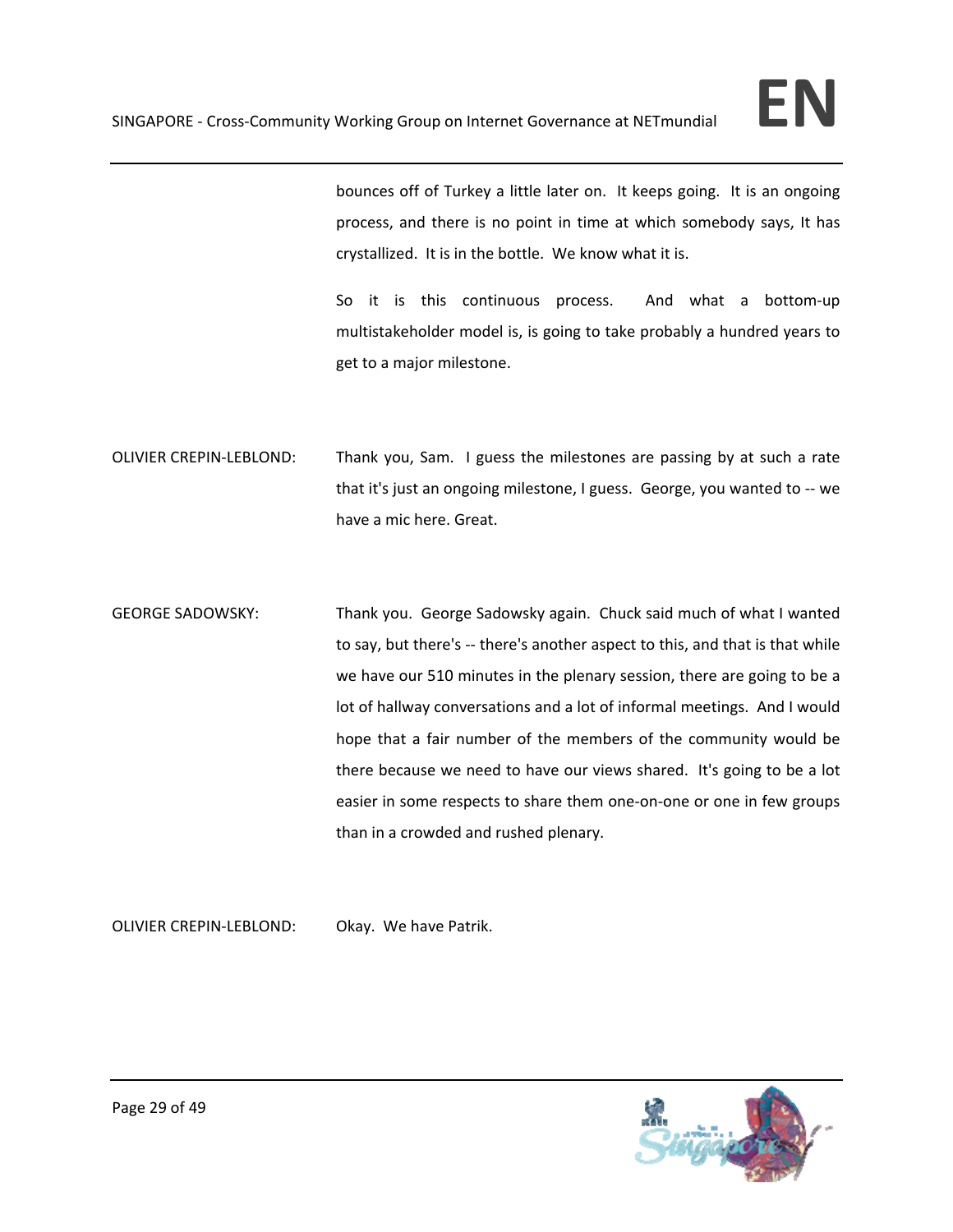PATRIK FALTSTROM: Patrik Faltstrom chair of SSAC. Just like Michele, I need to express some concerns. Of course, I also have been able to participate fully based on ‐ ‐ based on full ‐‐ based on the result of the consensus‐based process, the processes that we are using inside SSAC. That said, we are working on, given that this working group has been getting such a sort of important place in the whole ICANN structure, we have started to try to look at a simpler way of reaching consensus where we can participate more fully. We are not there yet.

> I hope that change process can go fast enough to be able to actually be able to participate. But I think all of us should acknowledge that we ‐‐ inside ICANN community -- I'm trying to use my words carefully -- we do have in each one of the stakeholder groups a consensus-based process that evolved over time that we believe in, but I claim personally that we don't have a multistakeholder process on how to bring these things together. The result from each one of the consensus‐based processes. We have these cross-community working groups just like this one where sort of everyone is participating and we don't really know how to do an efficient multistakeholder process in those groups.

> So I'm struggling personally trying to find a way of reusing, potentially, part of the consensus‐based processes we still have which unfortunately are sort of silo-based while we would like to have here and there topicbased discussions. Many of you in this room have heard me talking in the corridors with others of you on how to try to merge these two because I think we don't really have time and it would be stupid to restart. But I think this is sort of part of this problem we have. And this, of course, had to do with the previous session about IANA and how to find multistakeholder processes. But it sort of ties in to this discussion

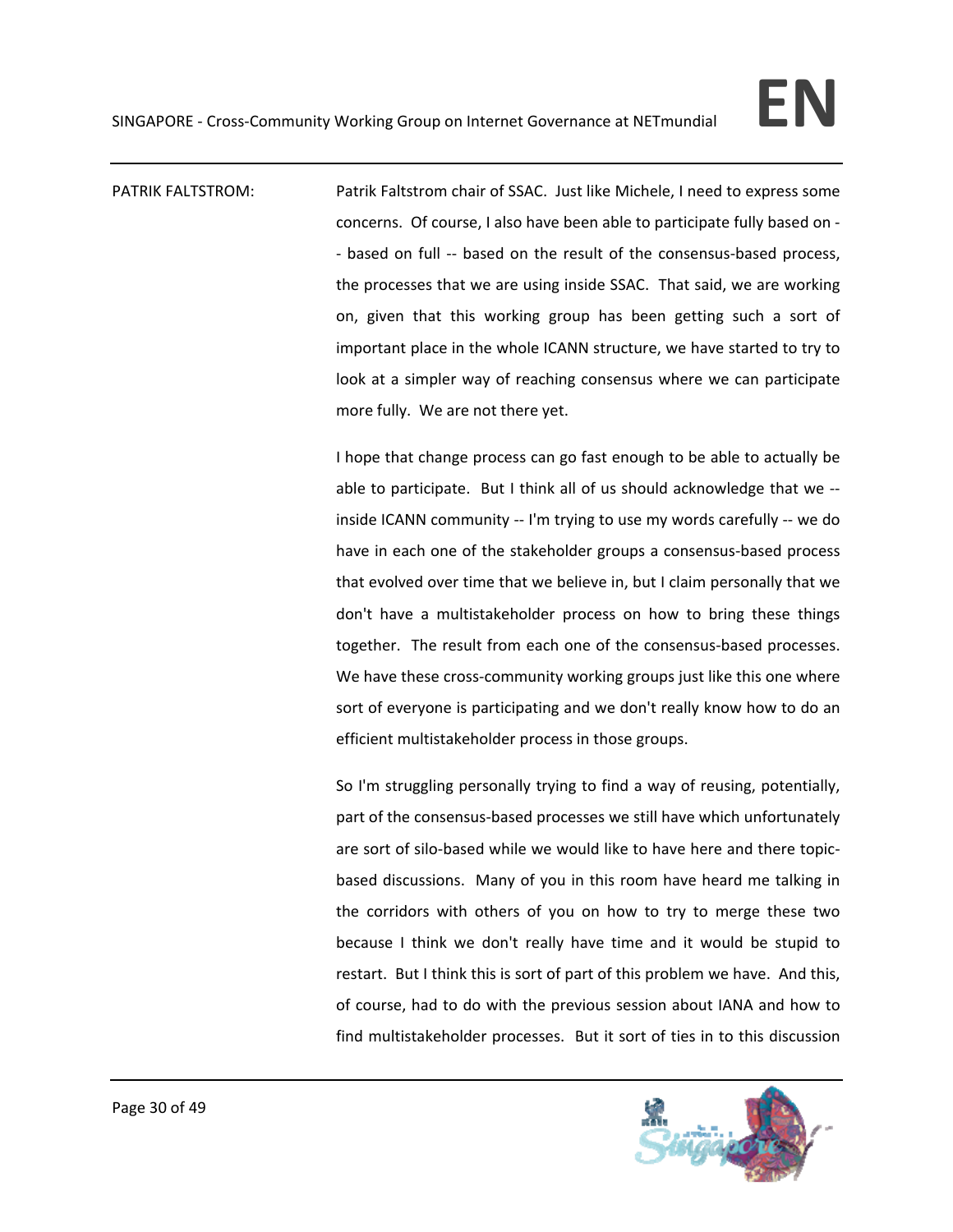

we have with Internet governance, and of course everything is sort of mixed together which makes things difficult.

>> Thanks, Patrick. I think we have -- we have a question from remote participate.

OLIVIER CREPIN‐LEBLOND: But before, in responding to ‐‐ this is Olivier speaking. Just before responding to Patrik, who was not paying attention anymore ‐‐ no, he's not. Okay, well, we move on then.

REMOTE INTERVENTION: Hello, this is Matt Ashtiani for the transcript record. We have a remote participant comment from Michael Graham.

> Michael writes: It may be useful for this work group, as well as for other groups, such as constituencies, ACs and SOs within ICANN, to develop a set of generally understood definitions of terms. I note that the GNSO's policy and implementation working group acknowledged that the variety of definitions actually became the subject of deliberations, rather than their language. The PIWG, therefore, developed a set of working definitions of specific terms accompanied by definitions that we agreed to adopt for our discussions, with the understanding that our final report might incorporate different definitions. Perhaps ICANN needs a Johnson to set down definitions of our language.

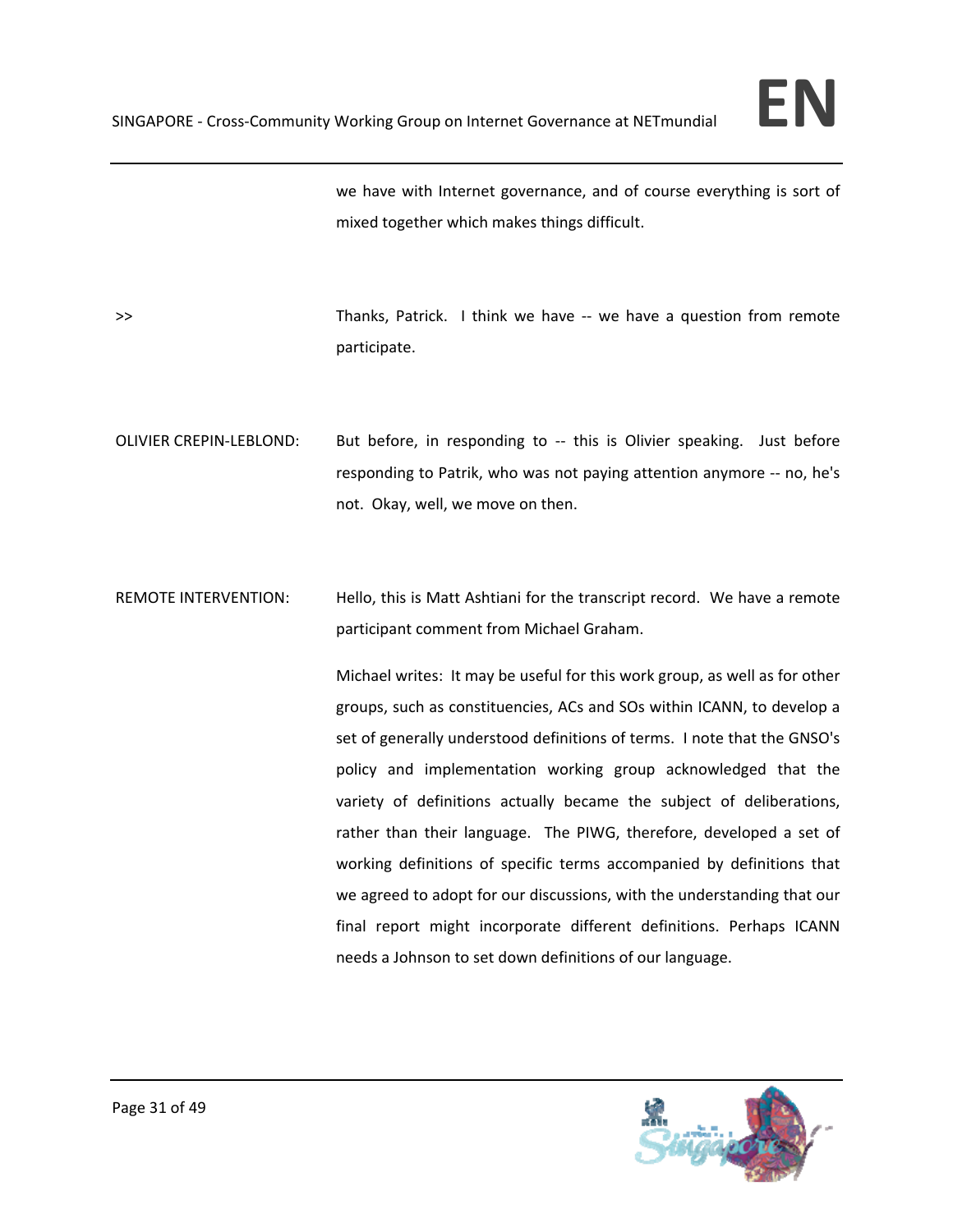BECKY BURR: 
Hi, Becky Burr. I just want to respond to Patrik Faltstrom's comments on the cross-community working group. There is actually a crosscommunity working group on cross‐community working groups.

[ Laughter ]

The GNSO council and the ccNSO council will vote on the charter this week at the meetings. Anybody who's interested and we are particularly looking for input from people who have participated in these kinds of things and have experience to bring to it, talk to either me or John Berard.

OLIVIER CREPIN‐LEBLOND: Yes, thank you very much. I was going to mention this, Becky. And it is strange, isn't it, how are you -- I mean, what are your guidelines for working a cross‐community working group on cross‐community working groups. It's a bit recursive. Next. Greg Shatan.

GREG SHATAN: Greg Shatan from the intellectual property constituency but speaking for myself. One of the things that has struck me that I think the ICANN community can write to NETmundial is a better understanding of how a multistakeholder model works in the wild. I've been participating modestly in the 1net group from time to time and one of the things that I find there is a skepticism from some corridors, even hostility, to what might be called multistakeholderism. I'm not sure that it is an "ism," but here we live the multistakeholder process. And one of the things that struck me as a member of this working group was that while we may disagree when it comes down to specific issues of policy or practice or

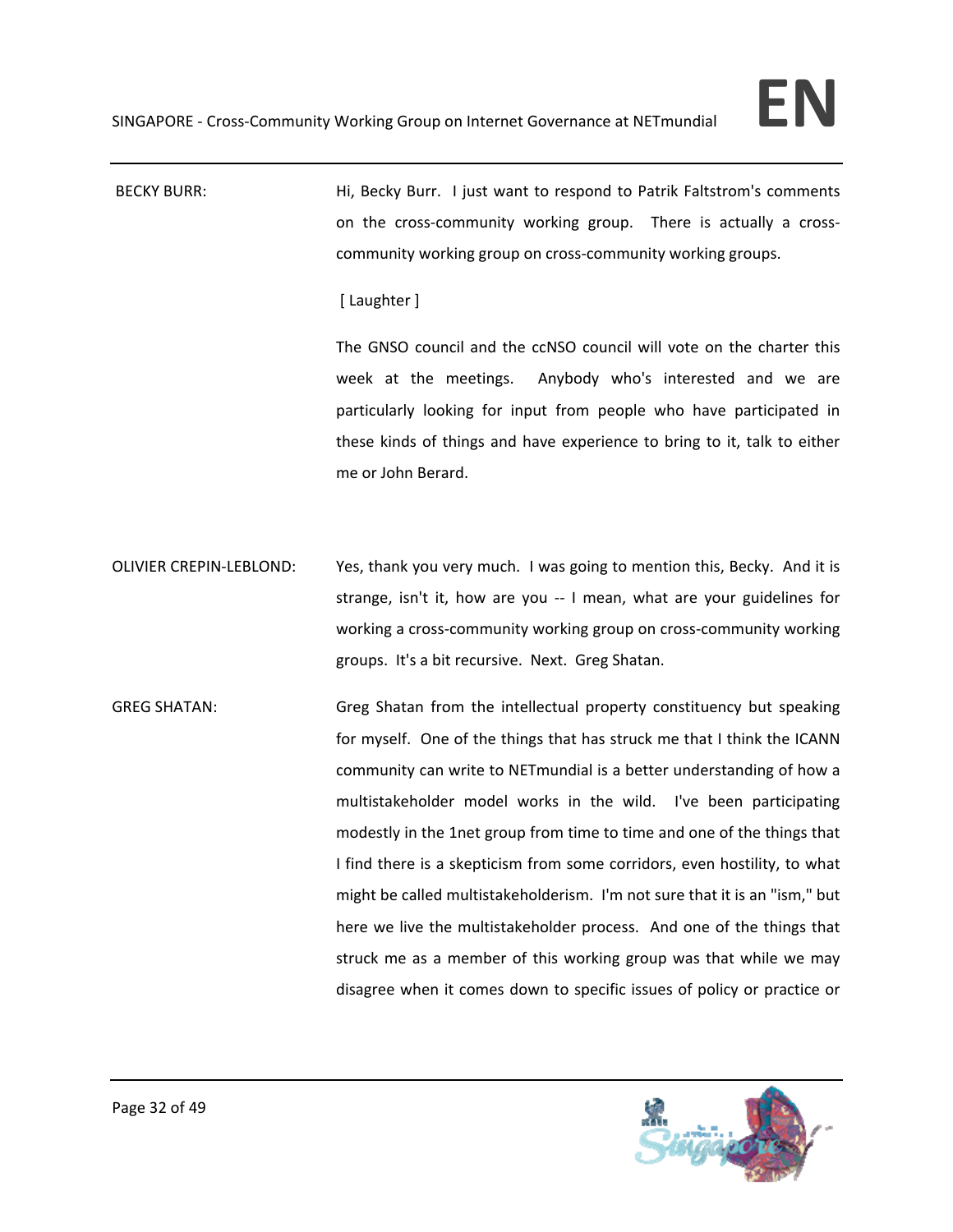

where we should go, we all agreed that the multistakeholder model works. Not perfectly, but it works.

And that we are all, to an extent, ambassadors for the multistakeholder model itself. And that there are people who believe that the multistakeholder model should not be part of Internet governance going forward, that it shouldn't be replicated, that it should somehow not be used. I think that it's important for those who will be in Sao Paulo to go forth and talk about how this works and about the checks and balances and about the ‐‐ kind of the way that if you do believe in the multistakeholder model you do act in a certain way and that you aim toward consensus and that building consensus is a difficult mental process, that once you get used to doing it, it's not so difficult, but it's still a process.

And I don't think that people who have not participated in the multistakeholder process really understand how that works and how ultimately people who come in with good faith, they may come in with interests, everyone has a position they're coming from, but we do work together. And I think that if people actually saw the multistakeholder model, while it is, as I think it was said in one of the other meetings, slow and messy, but it is still a process that in the end works and works for the constituents. And I think that needs to be explained, whether it's in the hallways or it's in the plenary session, the multistakeholder model isn't going to speak for itself. It's the stakeholders that will speak for the multistakeholder model. Thank you.

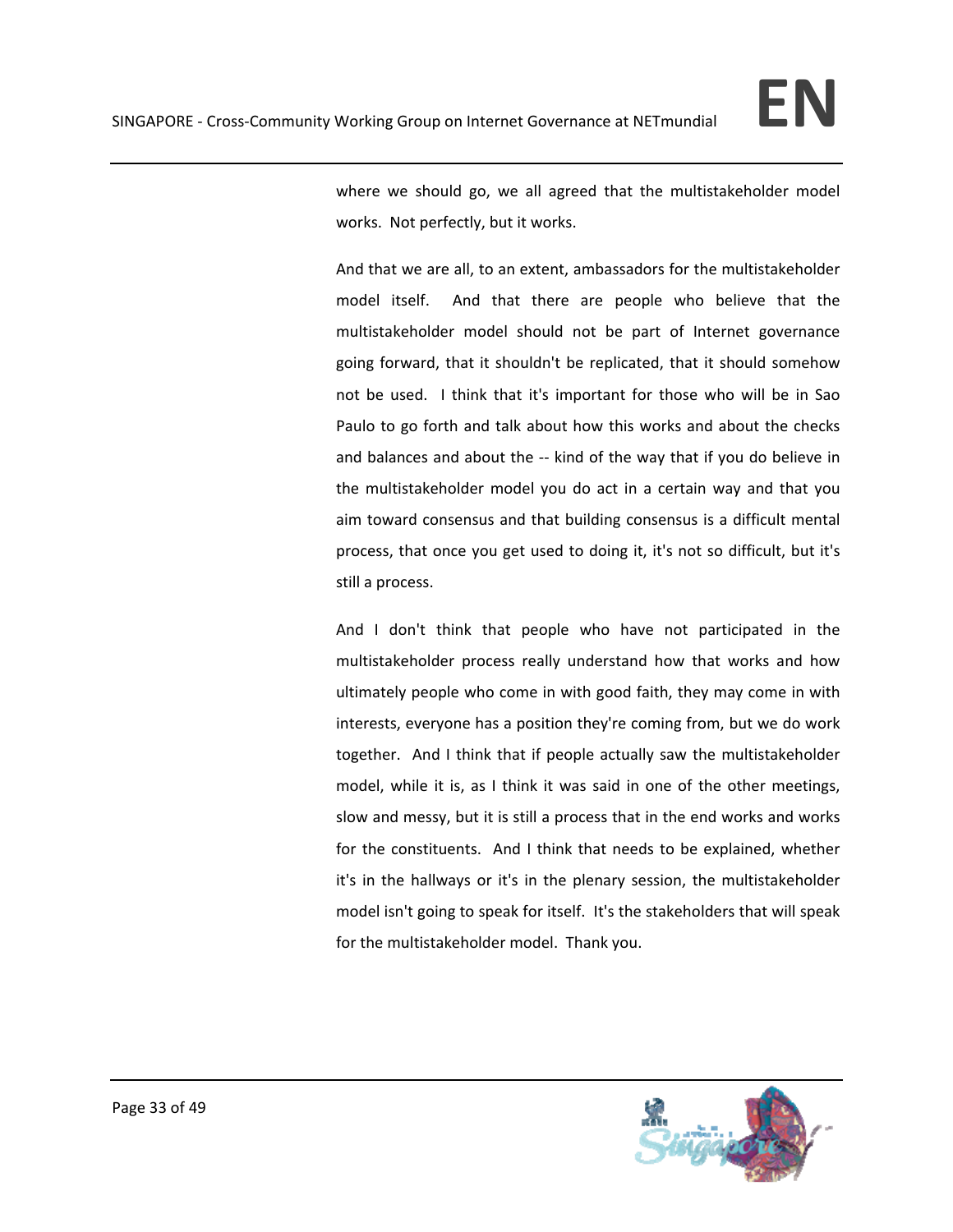- OLIVIER CREPIN‐LEBLOND: Thank you very much, Greg, and certainly from what you've said I guess you have to live the multistakeholder model ‐‐ the operational multistakeholder model to understand somehow how it works. It's a bit like reading how to ride a bicycle. You'll never learn to cycle by reading about it. So any more questions or comments? Yes. At the back. Marilyn. Go totally to the back, there's someone, please. Or -- yeah. Any other?
- RAPHEAL AZRIN: My name is Rapheal Azrin on behalf of myself. I'm from Zyraz Technology in Singapore. Okay. The thing is I've looked -- this is the first time I'm attending this ICANN meeting, okay, pardon me for budging in.

OLIVIER CREPIN‐LEBLOND: Welcome.

RAPHEAL AZRIN: Being a multistakeholder thing, what about those people who are not in the multistakeholder, what about those people who are in the micro community. Example, corporations who are not that big enough to even apply for being an ICANN member, who are -- just maybe sell 10, 20 domains a year for corporate members and all those stuff. Those people in terms of volume into some number of people are more (indiscernible) than how many of you guys here? If you're talking about numbers itself, those guys outnumber you maybe five to one compared to -- in terms of money. Of course, big companies, giants, governments, they have big monies and all that stuff. But these people must also be

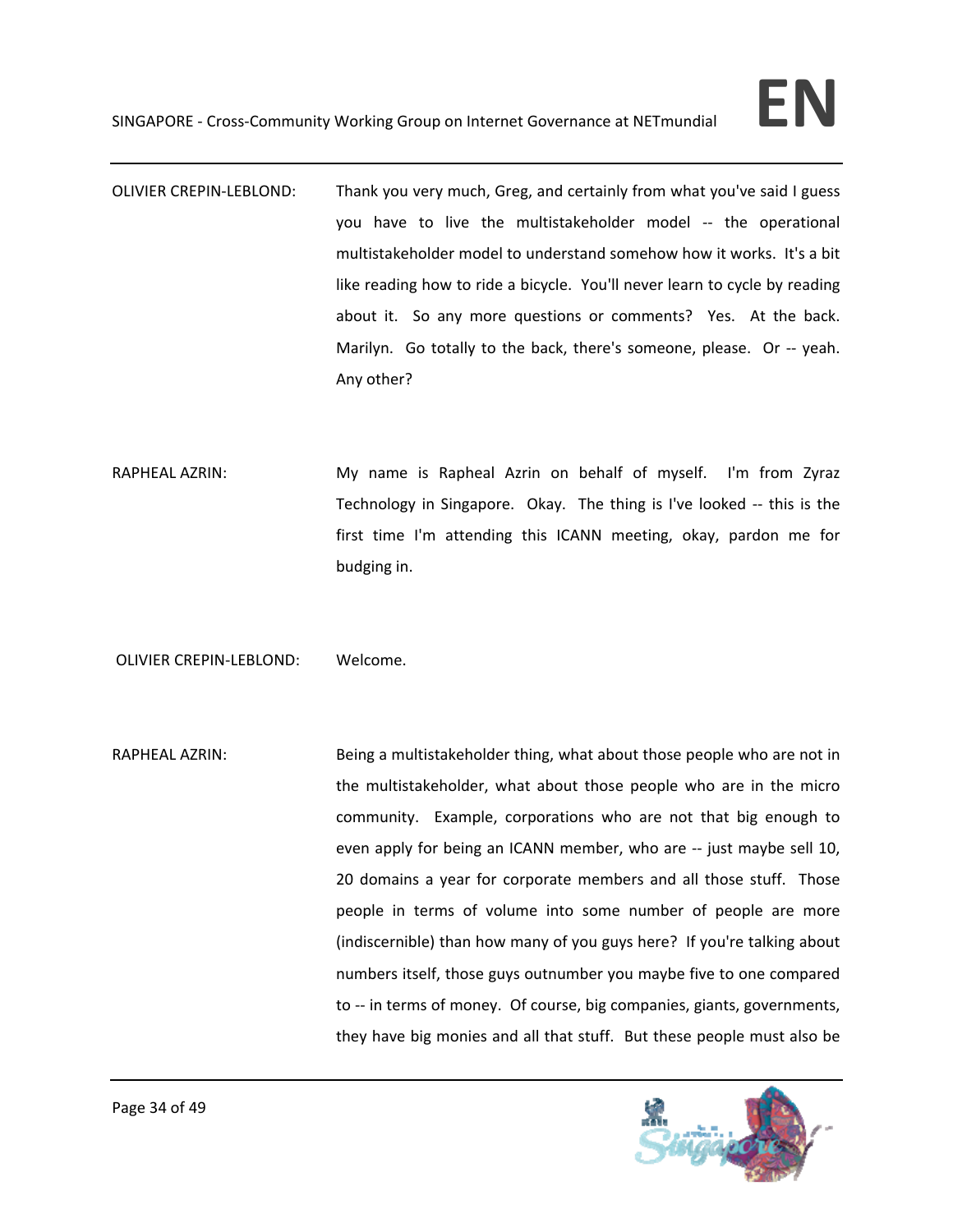represented and also their views be taken into account. For example, just now I was talking to a registrar site about price increase. I said, why don't we actually go directly with you guys and sell ‐‐ buy your domains or sell your domains to (indiscernible) registrars. But unfortunately he says, it's ICANN's regulations that you guys must be an ICANN registrar in order to sell the domains, for example dot (indiscernible) dot (indiscernible) TLDs, which I feel is not fair because the requirements of being a member is still maybe too much for them. Maybe this one is ‐‐ you know, they just want to get cheap and run it efficiently because the new generation is all running on team operator model, as cheap as possible and as much money as possible to the community.

And I -- being an example, a few of the ISPs in Singapore are operating under that kind of model. You see new ISPs coming out with \$5 million worth of (indiscernible) and being a big company. But compared to a big -- you know, at the end of the day is that monies and cents comes into play. So that's ‐‐ I would like the Board to consider what are the fate and the membership for those small micro stakeholder users. Thank you.

OLIVIER CREPIN‐LEBLOND: Thank you very much, Rapheal. As much as we'd love to be the Board, we're not the Board. But we have some members of the Board who are here who will be listening. Next, Jimson. Thank you.

JIMSON OLUFUYE: My name is Jimson Olufuye. I'm a member of the business constituency, vice chair. Well, I just want to say this to support the

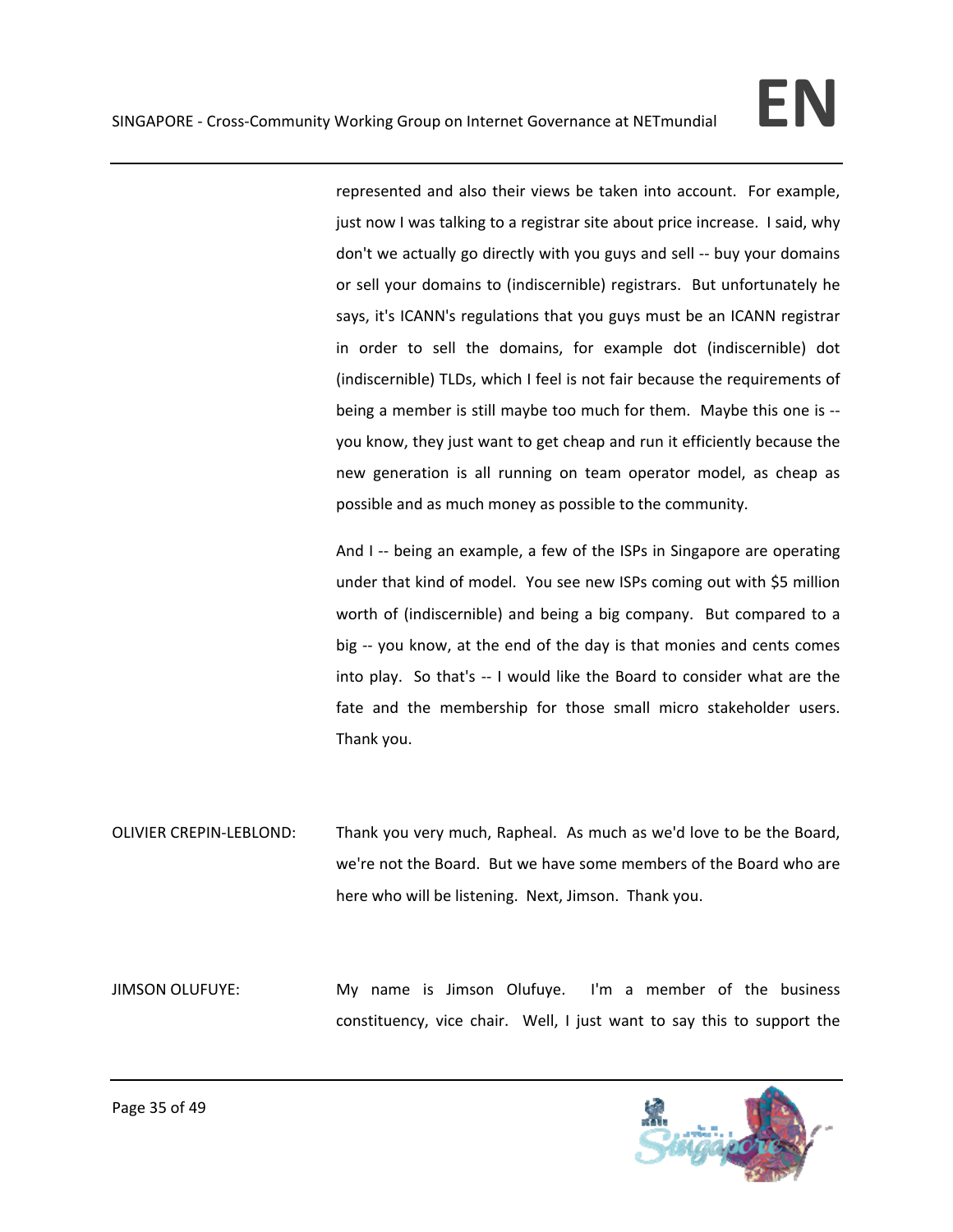multistakeholder model. I had the privilege to be a member of the CSTD working group on IGF improvement, you know, back about two years ago and I was quite stunned in the room when one of the senior officials of United Nations said oh, it's so good to hear the voices of many people, you know, many sectors, different groups, that it brings a beautiful flavor that's really nice. So really, the multistakeholder model is good. It's the way to go. But I want to really suggest perhaps if you go further to come up with some form of metrics that could show or underscore that okay, by so‐and‐so standard it is up to re ‐‐ bottom‐up multistakeholder, bottom‐up, you know, inclusive multistakeholder model of our expectation. So maybe some form of metrics, that is ‐‐ is that possible? That is all my question.

- OLIVIER CREPIN-LEBLOND: Yeah, thank you. I'm not sure this -- this working group can make any recommendations with regards to this because we have to collect input specifically for the Brazil meeting. But it's a worthwhile contribution, and I'm sure the community will be addressing this at some point. Do we have Bertrand?
- BERTRAND DE LA CHAPELLE: Yeah, Bertrand de la Chapelle again. Just a brief comment on the question, what happens after the NETmundial meeting? If there are 510 minutes, the discussion will not be NETmundial about the substance of the solutions. It will be a little bit, but this is not what is going to be decided. What will be decided there is the process moving forward. On principles maybe there will be an agreement, I don't know. But on the roadmap it basically ‐‐ I see basically two legs for this roadmap. One will

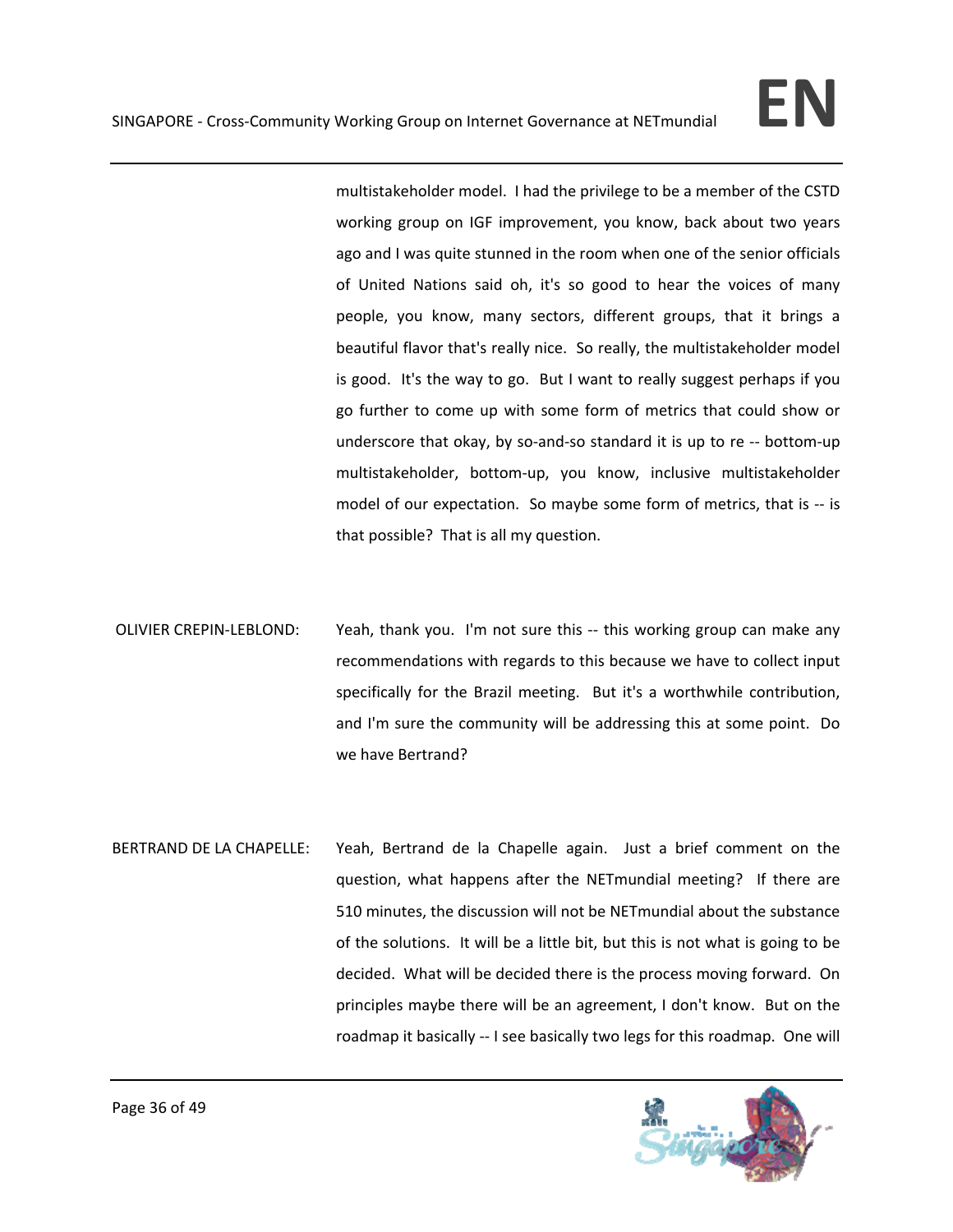be on how the process for the IANA discussion will evolve and one of the objectives will necessarily be at NETmundial to find some sort of endorsement, not formal but agreement, general consensus, that the process moving forward ‐‐ that ICANN will be presented at the facilitator is the right one and accepted as being the process. And the second leg is, as I was saying earlier, about how to develop an extended framework to address issues that are not covered today by the technical governance. And on this topic we are relatively early stages.

So I would hope that the discussion in NETmundial on this second I mention focuses on what the process will be after NETmundial to discuss this. And if we do believe in the multistakeholder approach, the process to discuss this framework needs to be multistakeholder as well. And therefore, there needs to be an ongoing dialogue in parallel with the question of the IANA evolution and the question will then become who is the facilitator for this one. Who will be taking the lead? Who after NETmundial will be actually saying we will convene, we will organize, we will be the neutral facilitator? I think that's an important element to take into account in your input. And to understand that this is what is going to be discussed at NETmundial, not solving the problem once and for all.

OLIVIER CREPIN‐LEBLOND: Thank you very much, Bertrand. Just a quick follow‐up on this. Do you think then it's -- just to be clear on this -- it's for the participants at NETmundial to ask themselves this question?

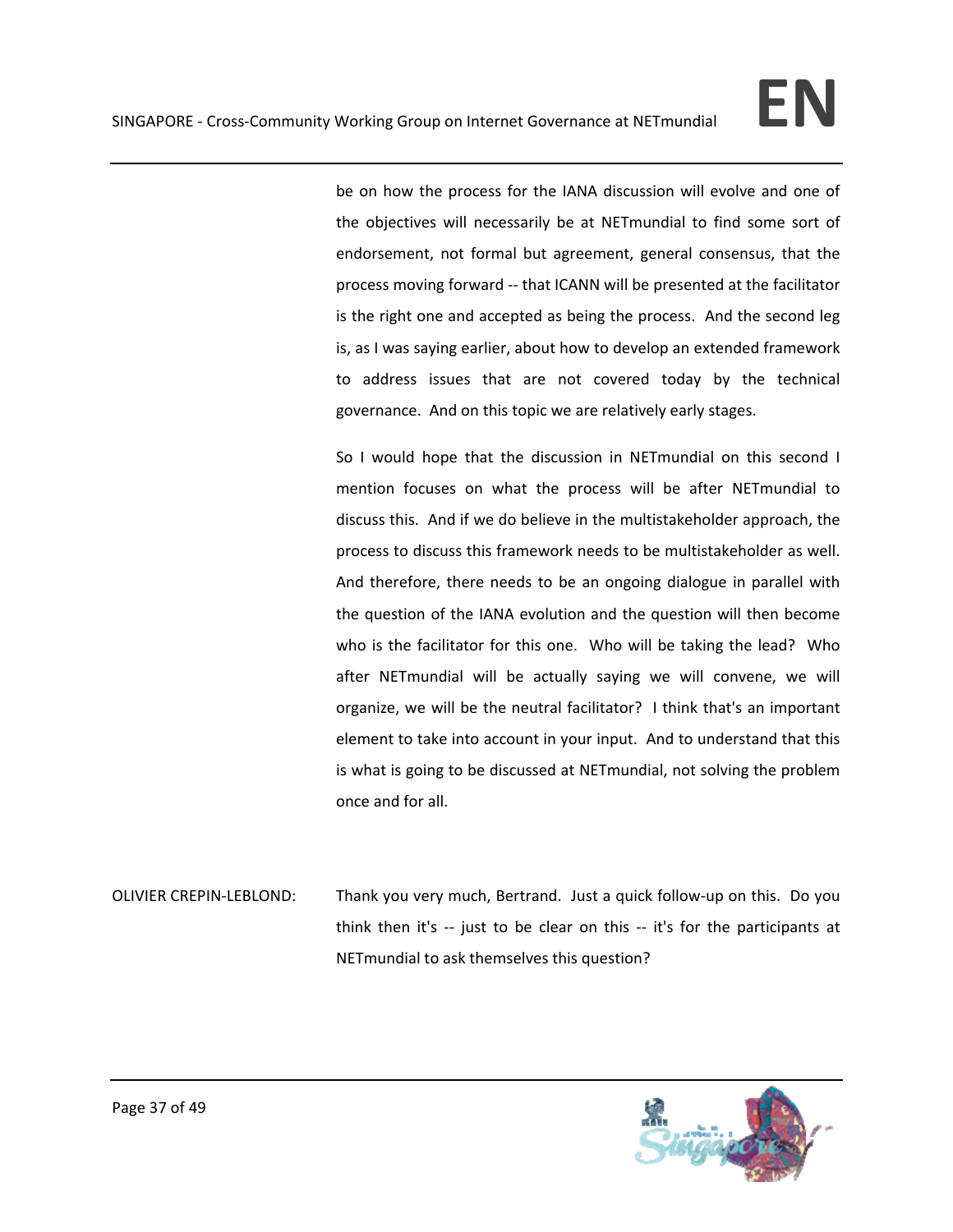- BERTRAND DE LA CHAPELLE: I believe it should be part of the questions that the organizers of NETmundial ask the participants and that the participants should contribute on the roadmap in particular. And I made a contribution to the site as if you  $-$  if you want to look on behalf of the Internet  $\&$ Jurisdiction Project but part of the notion of roadmap is milestones and how the different topics are going to be discussed afterwards in the IGF, in other meetings, and heading towards the WSIS+10, whatever the format of this thing is going to be in 2015 is part of the discussion of NETmundial. What is the process to develop the international framework.
- ERIK HUIZER: Hello, my name is Erik Huizer. I'm a member of the strategy panel on ICANN's role in the Internet governance ecosystem. And a couple of things. I'd like to support the statement of one of the previous speakers that I think one of the best things we can take away from the NETmundial Brazil meeting would be support for the multistakeholder model. Because as obvious as that might be in this community, it's certainly not outside of this community.

As input, you're asking what other additional input the ICANN community participants should receive to better participate. I'd recommend, of course, our report of the panel which you already referred to earlier and specifically to ‐‐ to the principles we document in there, being reciprocity, respect, robustness, reasonableness, and reality. I think if we can discuss these principles as a basis of a multistakeholder model for Internet governance that would be great if we succeed in discussing that in Brazil. Thank you.

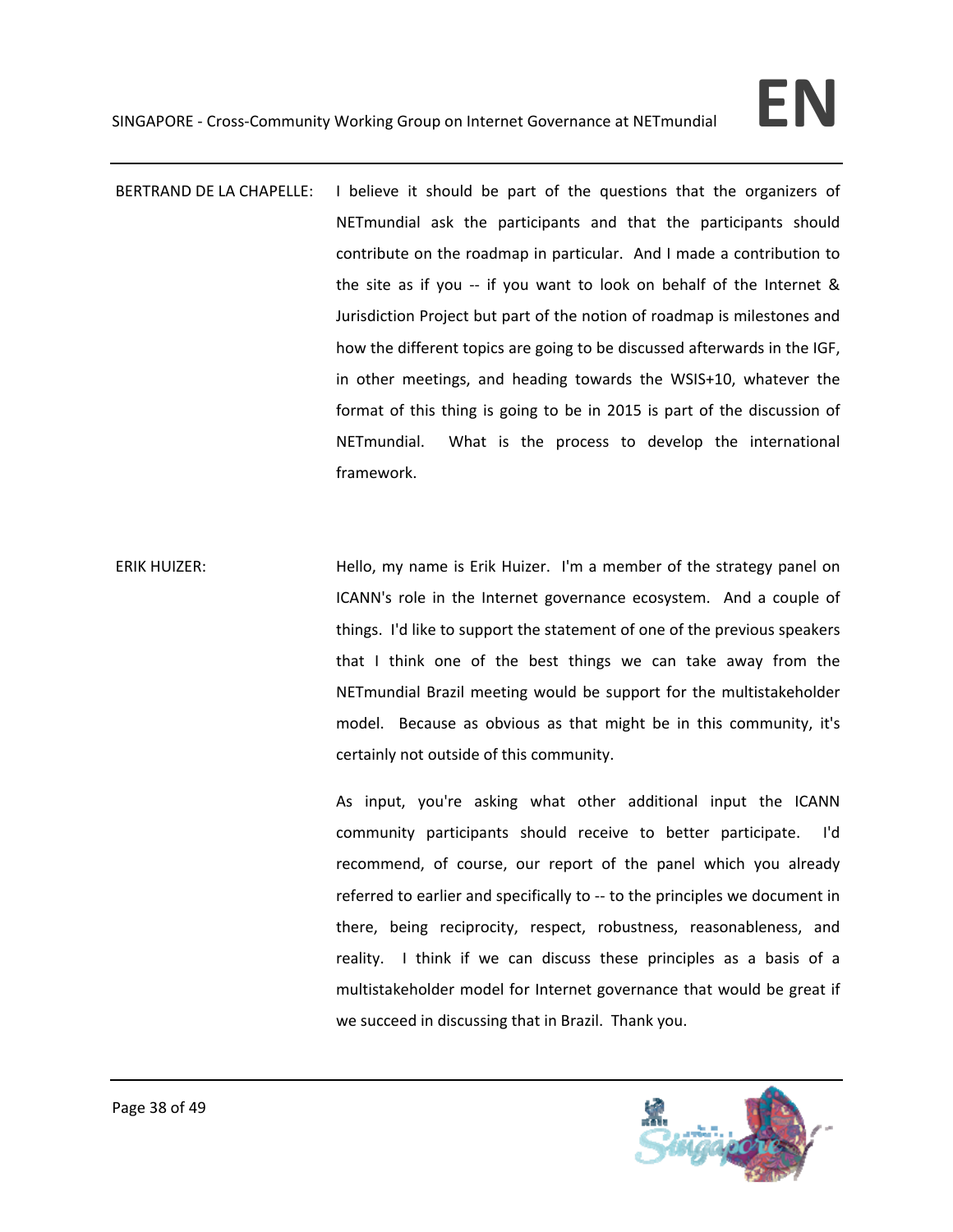MARILYN CADE: My name is Marilyn Cade and I'm going to provide a piece of information and ask the audience to respond to it.

> I listened to what Bertrand de la Chapelle had to say, and I think it would be helpful to just inform people that during the recent multistakeholder advisory committee meeting of the Internet Governance Forum, the MAG developed a statement that was then forwarded to the Under Secretary of the U.N. for submission in to NETmundial, and it has been submitted, which calls on the -- which notes that the Internet Governance Forum will happen in Turkey this fall, and invites the organizers of NETmundial and others, such as WSIS+10 and others who are engaged in this debate, to come to Turkey and to participate in a session, a main session, that is being organized there.

So I want to just go back to that and ask this room.

because we need the ICANN community's input, if ‐‐ do we look at NETmundial as one in a series of events and activities important, but recognize that there are other activities that are going on as well, and then come together, plan to come together, as many from the ICANN community do, at the IGF?

Is that something that the ICANN stakeholders are expecting?

OLIVIER CREPIN‐LEBLOND: Any response?

>> (off microphone.)



Page 39 of 49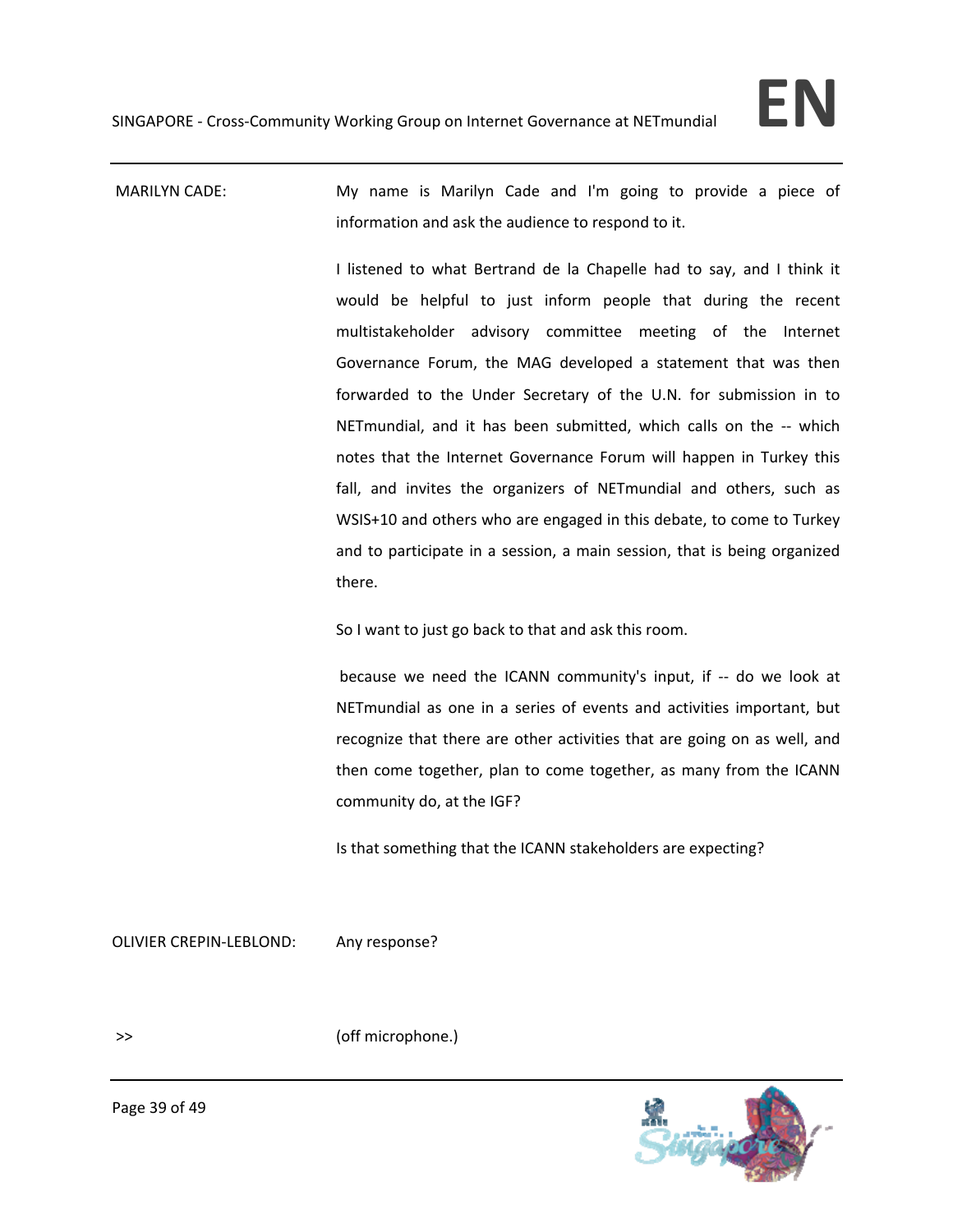| OLIVIER CREPIN-LEBLOND: | Humming. I thought about humming earlier, but I thought about<br>humming just on one question at the end of this, so                                                                        |
|-------------------------|---------------------------------------------------------------------------------------------------------------------------------------------------------------------------------------------|
|                         | At the moment, we've got dead silence.                                                                                                                                                      |
| >>                      | (off microphone.)                                                                                                                                                                           |
| <b>MARILYN CADE:</b>    | Bertrand, it's Marilyn again. I'm actually going to suggest that from the<br>days of launching ICANN, we had a slightly different transition --<br>tradition. It was applauding and booing. |
|                         | Fortunately, we gave up the booing.                                                                                                                                                         |
|                         | [ Laughter ]                                                                                                                                                                                |
| OLIVIER CREPIN-LEBLOND: | Well, do you want to launch this?                                                                                                                                                           |
| <b>MARILYN CADE:</b>    | So I'd just ask a question. Does the community at ICANN think that we                                                                                                                       |
|                         | should be looking forward to come together at the IGF with others and<br>continue to talk about the output of NETmundial and other activities in                                            |
|                         | relation to Internet governance?                                                                                                                                                            |
|                         | And I would prefer that we applaud.                                                                                                                                                         |
|                         | [Applause]                                                                                                                                                                                  |

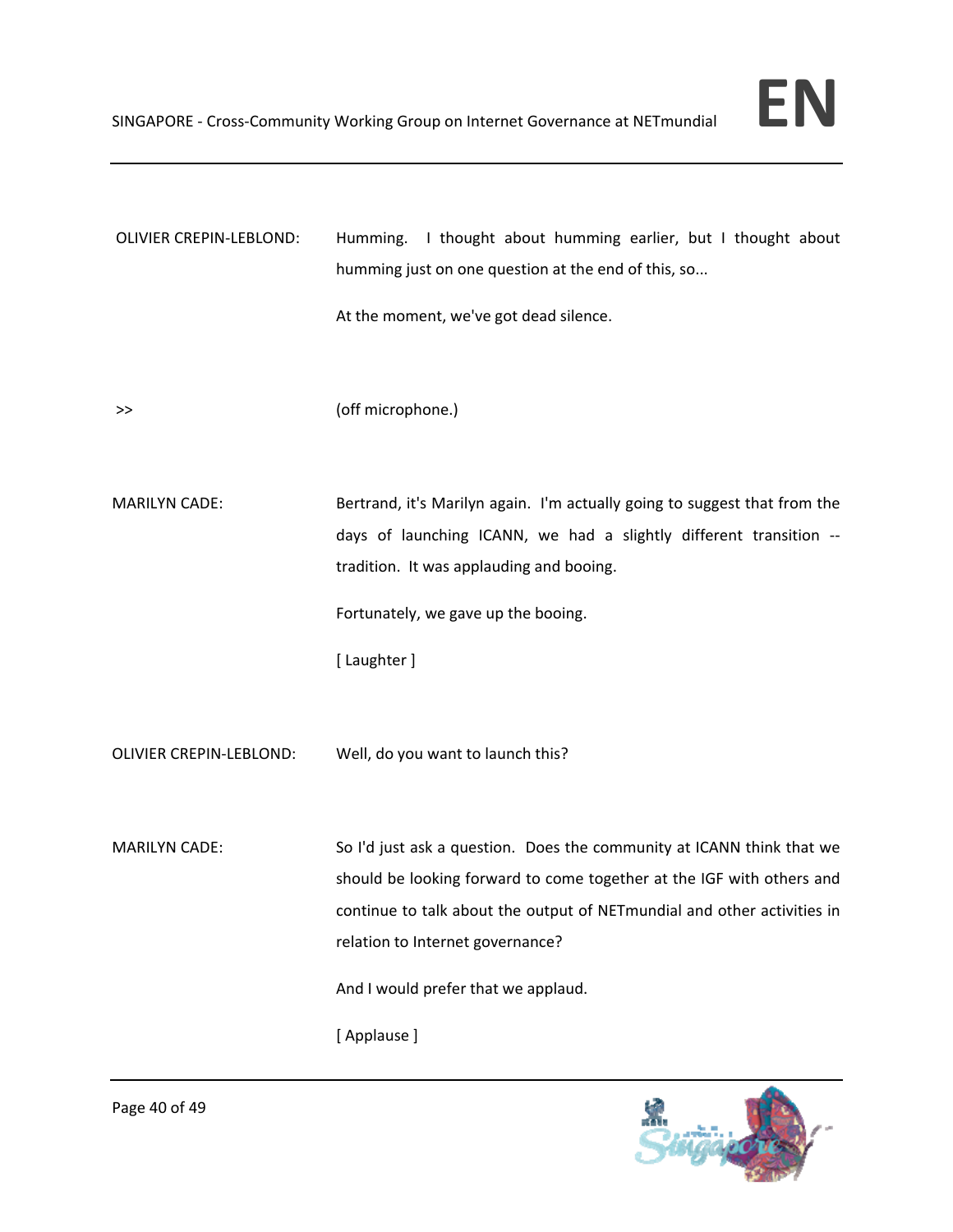

| OLIVIER CREPIN-LEBLOND: | So how do you know if there's anyone that doesn't want to do so?                                                                                                                                                                                                                                                                                                                                               |
|-------------------------|----------------------------------------------------------------------------------------------------------------------------------------------------------------------------------------------------------------------------------------------------------------------------------------------------------------------------------------------------------------------------------------------------------------|
|                         | [ Laughter ]                                                                                                                                                                                                                                                                                                                                                                                                   |
| OLIVIER CREPIN-LEBLOND: | Do you have to hum if you're against it, so then you measure the<br>applause against the hum?                                                                                                                                                                                                                                                                                                                  |
|                         | [ Laughter ]                                                                                                                                                                                                                                                                                                                                                                                                   |
| OLIVIER CREPIN-LEBLOND: | Okay. Marilia?                                                                                                                                                                                                                                                                                                                                                                                                 |
| <b>MARILIA MACIEL:</b>  | Hi, this is Marilia. I'm a member of the working group.                                                                                                                                                                                                                                                                                                                                                        |
|                         | I'd like to make a follow-up question to Bertrand and then to Marilyn.<br>The follow-up question is: We have the working group on enhanced<br>cooperation that is trying to discuss what would be this new mechanism<br>for the broader Internet governance, and they had meetings so far, and<br>the last meeting that was supposed to be the last one, they could not<br>reach an agreement on how to do it. |
|                         | And so what basically you propose is that we find multistakeholder ways<br>to move the discussion forward at Brazil, which I agree, but how do you<br>see that we're going to untie some deadlocks that are preventing the<br>working group on enhanced cooperation that is multistakeholder to<br>move forward?                                                                                               |

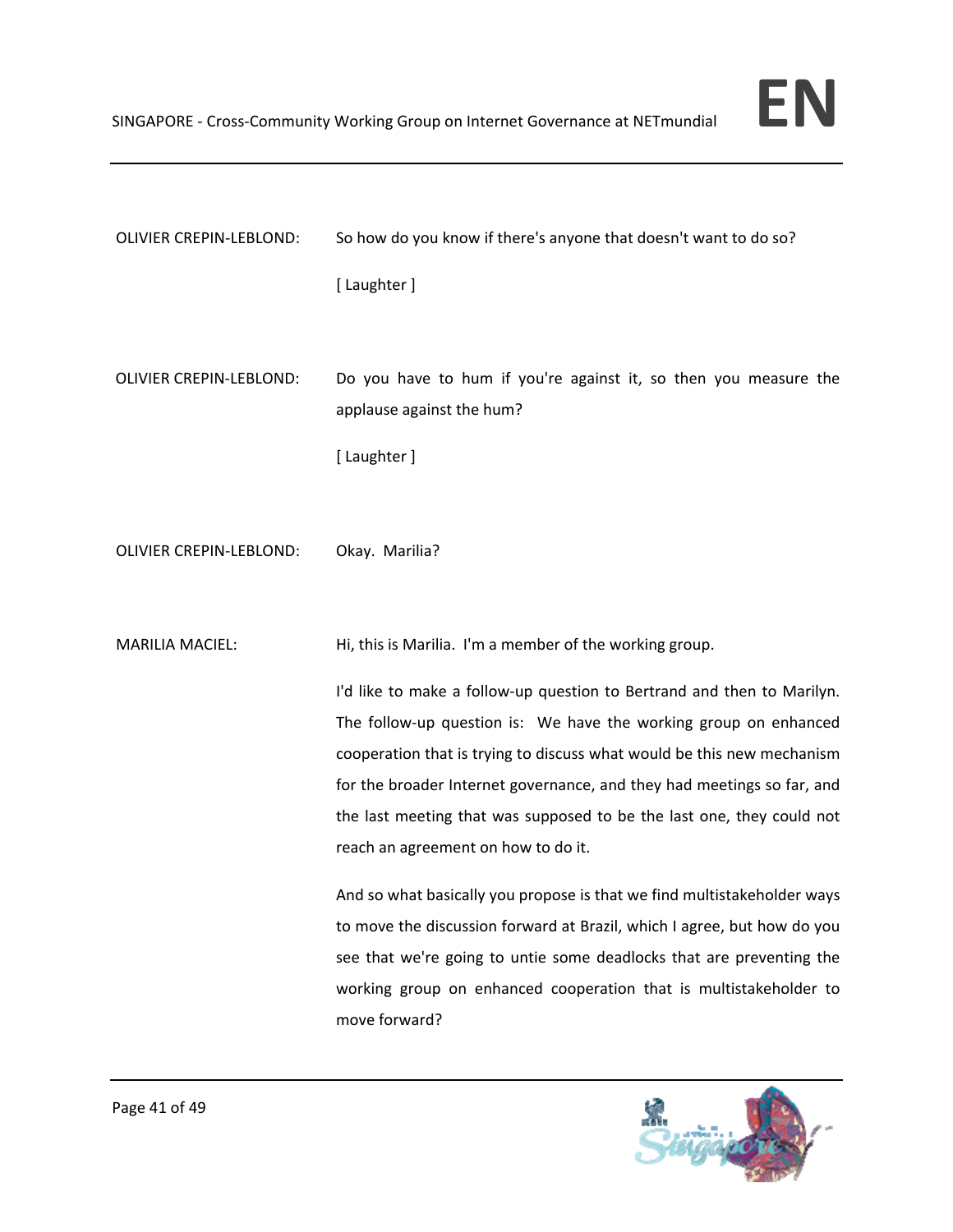And I'd like to support the suggestion that was made by Marilyn. I think we need to discuss this in the IGF. But do you envision a deadline and maybe the WSIS+10 could be a deadline to the discussion? That we could develop an agenda until the WSIS+10?

MARILYN CADE: So do you want me -- I'll respond quickly and then --

"WSIS+10" may be ‐‐ it's Marilyn speaking.

"WSIS+10" may be a kind of a codeword to some of you, so real quickly, there is a World Summit on the Information Society plus 10 evaluation process going on, and it's going on in a number of places, but there is a scheduled event that has been agreed to that will take place, a high‐ level event that will take place in June of this year in Geneva.

It is part of the evaluation of the follow‐up to the WSIS.

So I -- Marilia, I just need to be sure I understand your question.

Would it be that perhaps we also ought to be proposing to have a presence and input into that high-level event, or were you thinking about something beyond that?

MARILIA MACIEL: I think we should map on the agenda what are the events related to the WSIS evaluation and among us we have a deadline to reach an agreement or at least to have some clear proposal about this discussion, because I'm totally for -- I'm totally for continuing the discussion but I think that have to have a clear roadmap and a clear deadline to say,

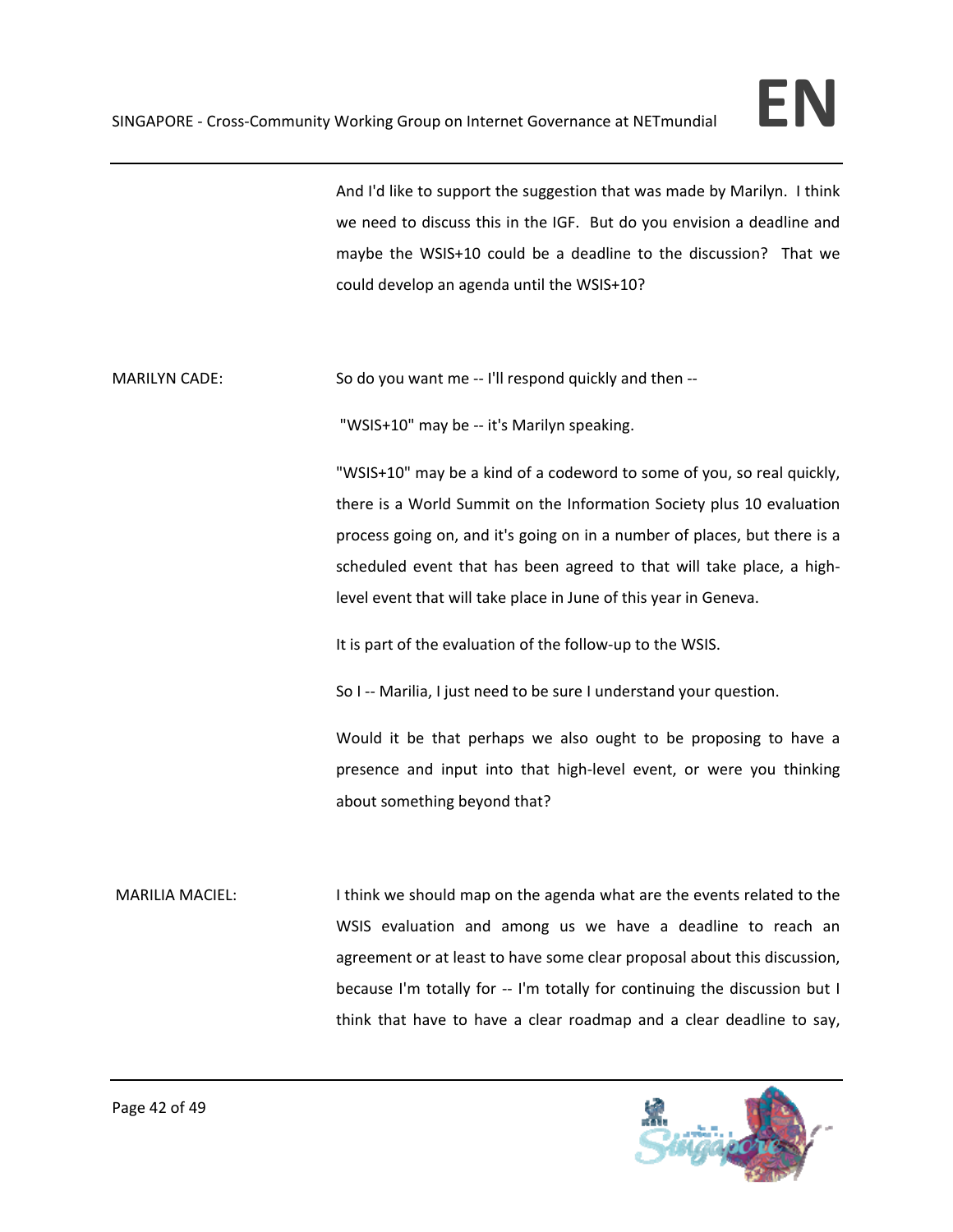"Okay, this is the point that we will arrive with something," because we have already started discussing in many different forums and we have to make sure that there is not so much duplication of efforts and that we have a clear deadline to reach an agreement.

MARILYN CADE: MARILYN CADE: And I also have a speaker over here.

OLIVIER CREPIN‐LEBLOND: And that's probably going to be the last speaker on this topic.

KERRY BARRETT: Hi. Kerry Barrett from the Organization of American States, but I'm speaking on behalf of me, not the OAS.

> I think one thing that ICANN has to focus on ‐‐ and even as Marilyn says, moving forward with all the other meetings ‐‐ is governance for persons who are afraid of the multistakeholder approach means that a decision has to be made. Oftentimes when you have this multistakeholder approach that has worked for ICANN, it works because there was a decision‐maker.

> Now, if governance is handed over to someone, I think as you go into the meetings in Brazil and going forward, persons who have not been persuaded need to understand how will decisions be made.

> The criteria given by the U.S. government in terms of stability, security, those two factors in terms of your governance model has to be determined, because if no one makes a decision, the Internet becomes

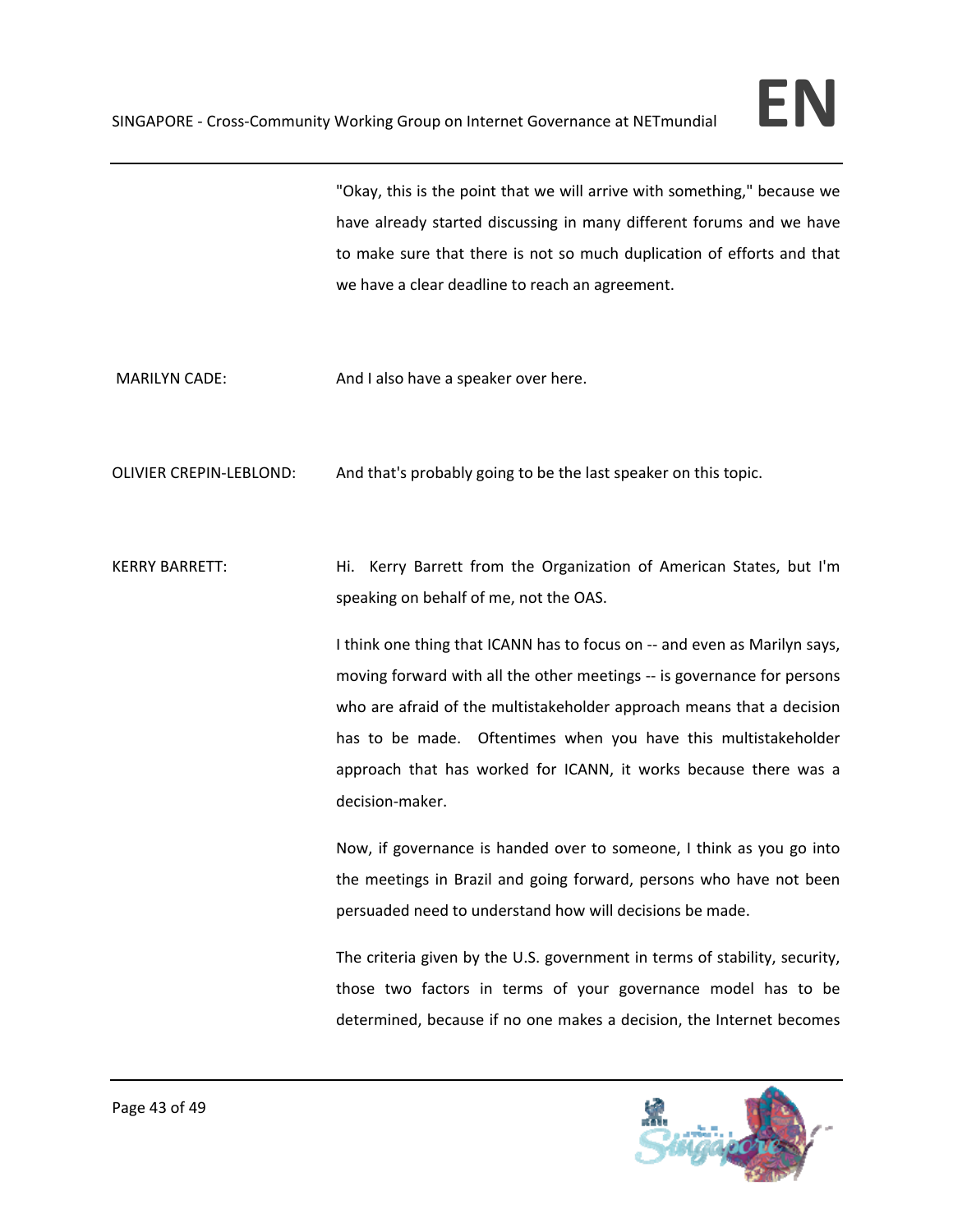unstable because you'll have constant dialogue like this going on while governance has to occur. And from my profession, governance is critical and a decision has to be made as to how that discussion will be led.

OLIVIER CREPIN‐LEBLOND: Okay. Thank you very much for this. We'll take it into account as well.

We've reached near to the end of this session, actually. It's gone really fast.

There was a second part of questions which were going to relate specifically to the cross‐community working group itself, asking whether the -- what should be the next priority of the Cross-Community Working Group, how the working group and the ICANN community could support stakeholder -- multistakeholder cooperation and dialogue in other key settings, and which actions should ICANN avoid on its task of driving the public consultation on the IANA functions issues, sort of a question that was tagged on after Question 10.

As you know, this is the start of a process. I think we've heard from several people that there is an interest in continuing this discussion, so I think we'll be meeting -- the working group itself will be meeting on Wednesday -- Wednesday morning, I think -- face-to-face and will be taking in all of the input that it has received over here, and from there, it will be, I think -- and this is just pure speculation -- be trying to sort out some email address for people to continue sending their contributions in.

I don't know if this can be arranged quickly.

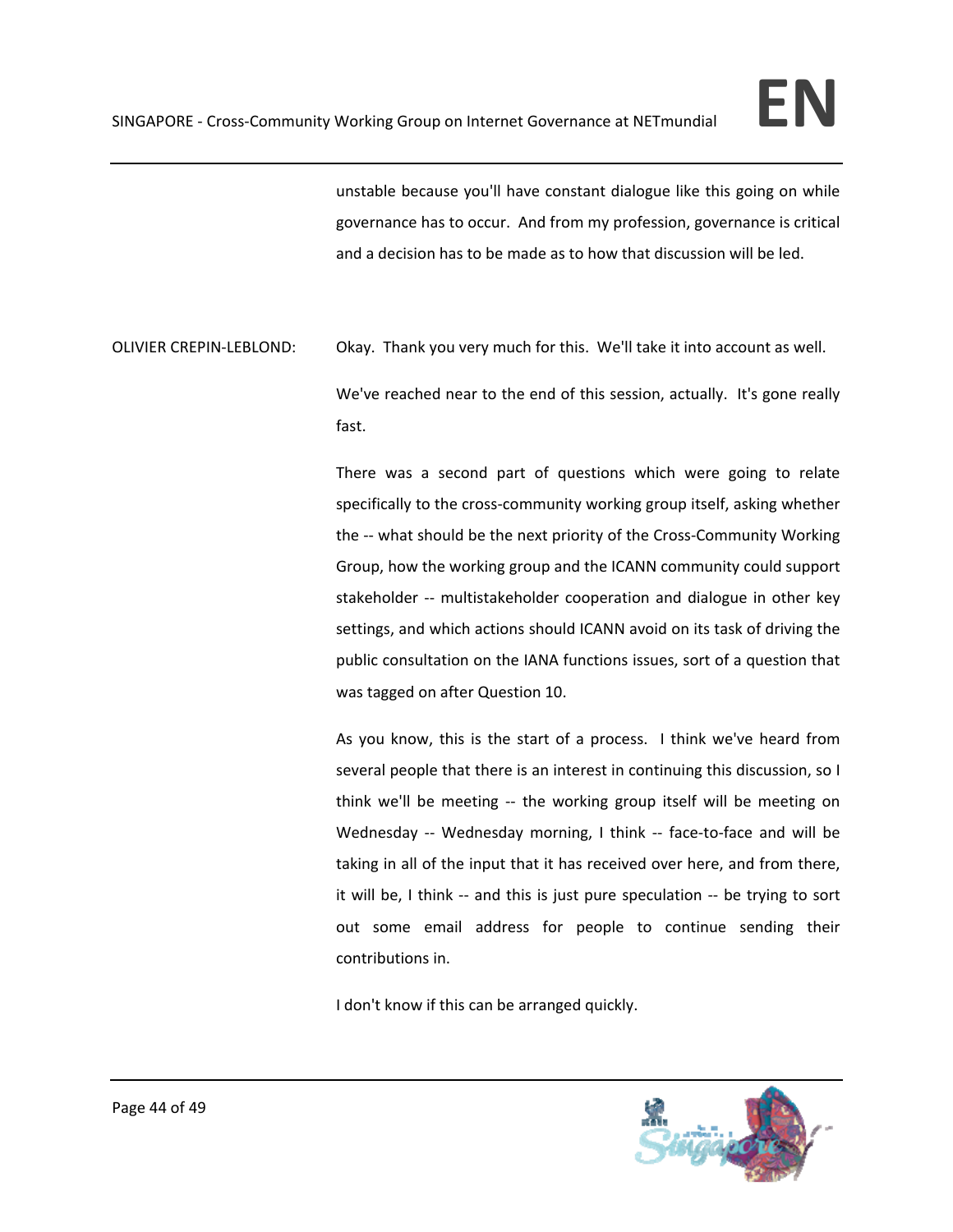

Ergys, can you do the magic and create an email address for the working group to receive public contributions?

Okay. In the meantime, and of course, if it decides to and is able to produce a public comment period, a shortened public comment period, that would be of great help.

Rafik, you wanted to take us it to the rapporteurs, perhaps?

RAFIK DAMMAK: But just to -- we will ask Marilia and Leon to share with us, I mean, the summary of -- a quick summary of this discussion.

LEON SANCHEZ: Thank you, Rafik. This is Leon Sanchez.

Well, some of the highlights, because of course there were many important things said in the forum, but one of them is, is it necessary to center the group's activity on NETmundial or should it be expanded to a broader scope and other activities.

It would be convenient and desirable to link the multistakeholder model concept to a bottom‐up concept, too, and transparency to accountability. It would be nice if this is an ongoing group and doesn't dissolve after NETmundial, and the document should state accountability for what and in front of whom.

And staff should be very cautious because ICANN as a community, they have to make sure that facts are straight and accurate in NETmundial, and what happens to those that are out of the multistakeholder model

![](_page_44_Picture_10.jpeg)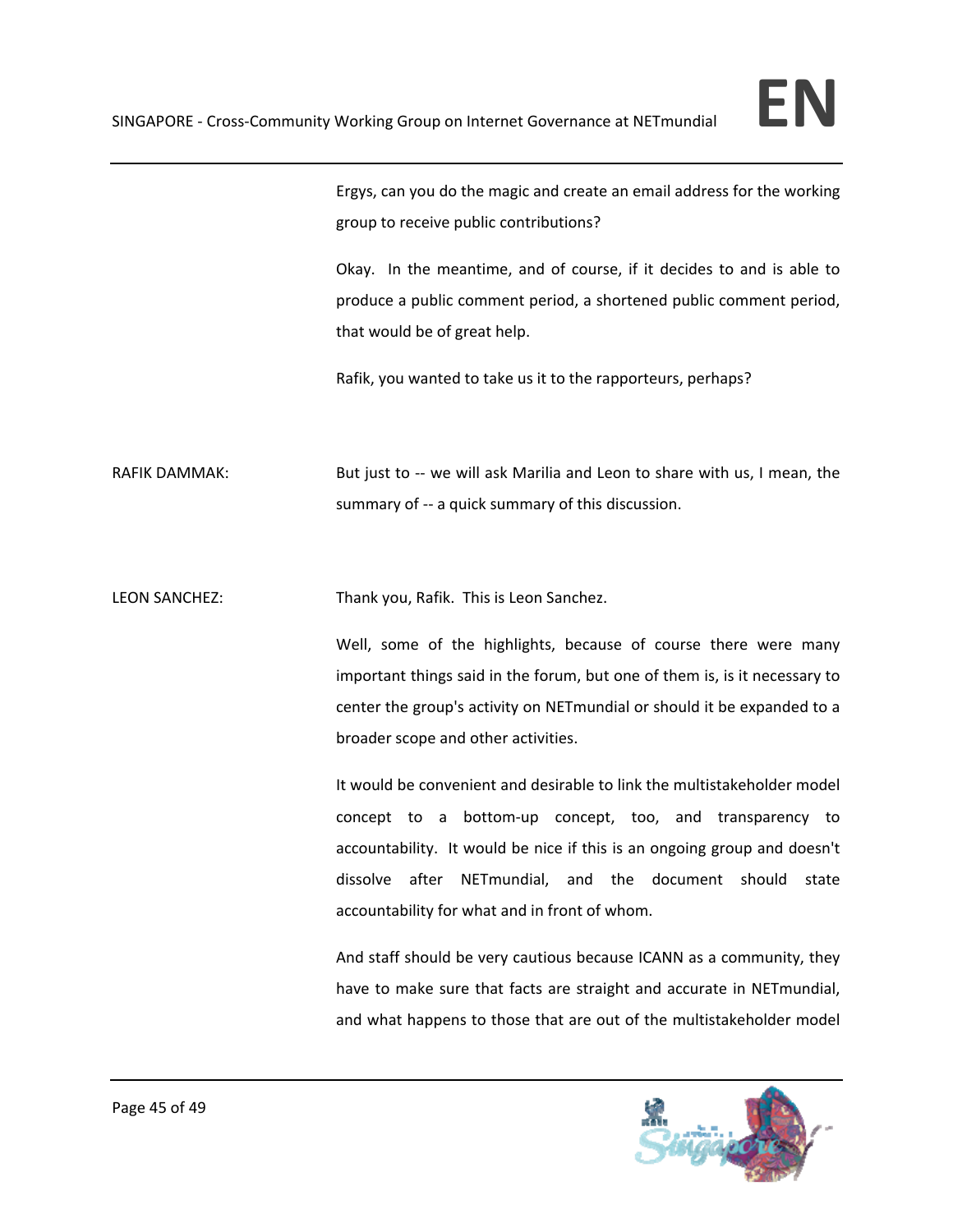environment and how do we assure that these people are, in fact, represented in the Internet governance ecosystem.

OLIVIER CREPIN‐LEBLOND: Thank you very much, Leon. Our second rapporteur, Young Eum Lee.

YOUNG EUM LEE: **South A COUNG EUM LEE: South A COUNG EUM Lee, dot kr, in the group as a representative -**well, as a member of the ccNSO, but I actually participated in this group a bit later than the Brazil meeting. And seeing what this group has been doing or the process that this has ‐‐ this group has been going through actually has enlightened me as to what actually the multistakeholder model is.

> Who gave us the authority? Nobody. We are just a bunch of groups ‐‐ I mean, a bunch of individuals from various groups in the community and we talked about ICANN as a structure and ICANN as a community, but do we actually represent the community? No, I don't think so.

How can we represent the community?

This is the mechanism. We listen to the people, we -- I mean, many people have said that we should look at other models ‐‐ the NCUC model, the business constituency model ‐‐ and that's what we should be doing.

But we also know that there are silos within ICANN that are actually working on some detailed principles and guidelines. How are we different from that?  $I -$  we are all  $-I$  think we're all representing ICANN.

![](_page_45_Picture_9.jpeg)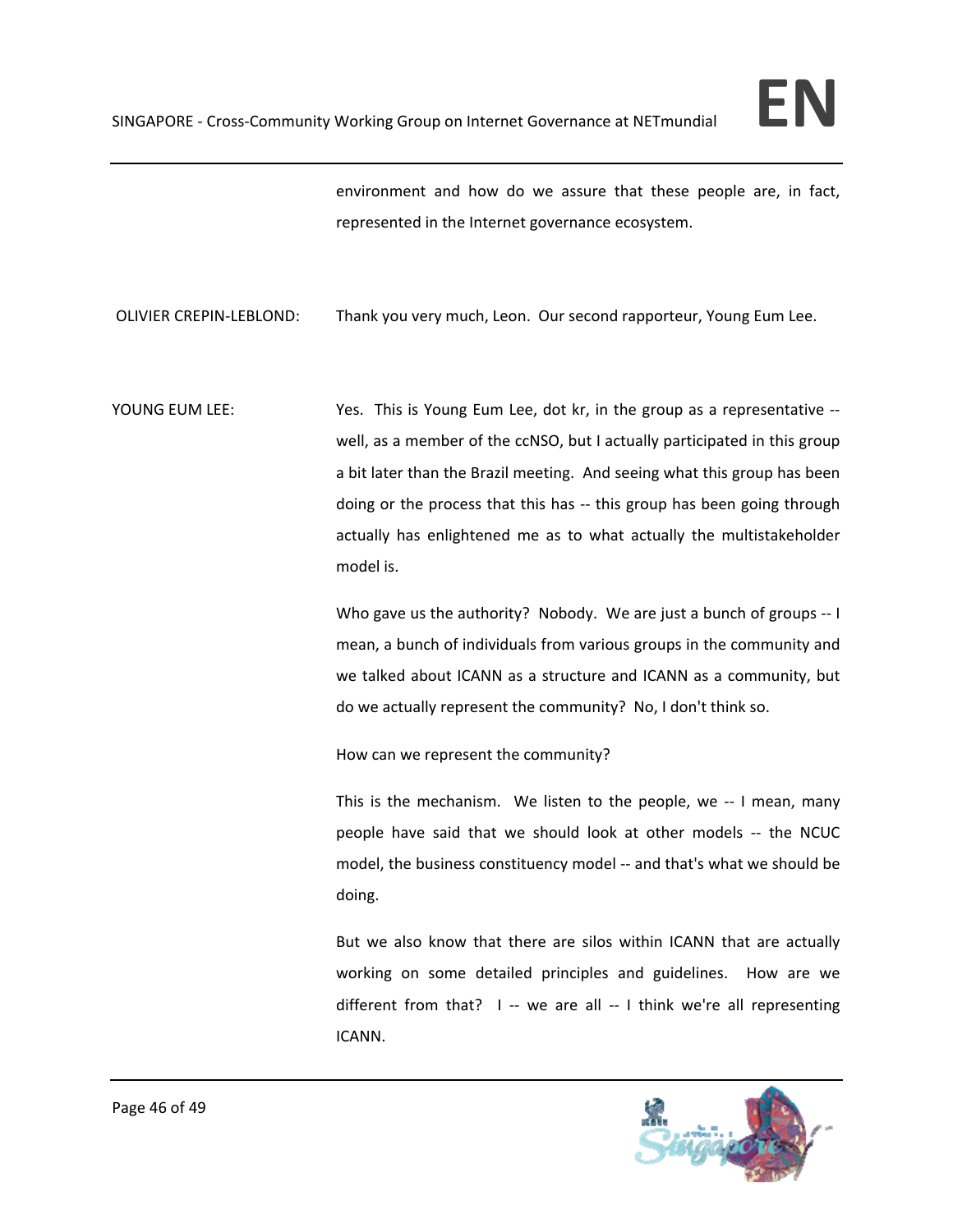And as for the future, not just NETmundial but IGF or whatever, many of us have been going, not ‐‐ going not just to ICANN, but to IGF and some to IETF.

I mean, the community members of ICANN actually make a lot of ‐‐ a good proportion of the other groups in other meetings as well.

And so I would just like to point out that -- so how -- how can we say that we are a cross‐constituency working group if we come out with a proposal or a statement that most of the members of the community can agree on? And I think that's what we're trying to do.

OLIVIER CREPIN‐LEBLOND: Thank you very much, Young Eum Lee, and of course that's one of the questions that we all ask ourselves before going to sleep at night. At least those of us that don't collapse at night.

> But, yeah, certainly it's something we all have to ask ourselves: Are we representative of the wider Internet world, the wider Internet community.

> Well, we certainly have enough people in the room here. Do we have any further -- another rapporteur? Marilia?

MARILIA MACIEL: Yeah. Very quickly, I think that it's important to highlight that most of the people here show the appreciation for the document and for the work carried out by the group and I think that a sign of that is that people have asked how to move forward and make this document

![](_page_46_Picture_9.jpeg)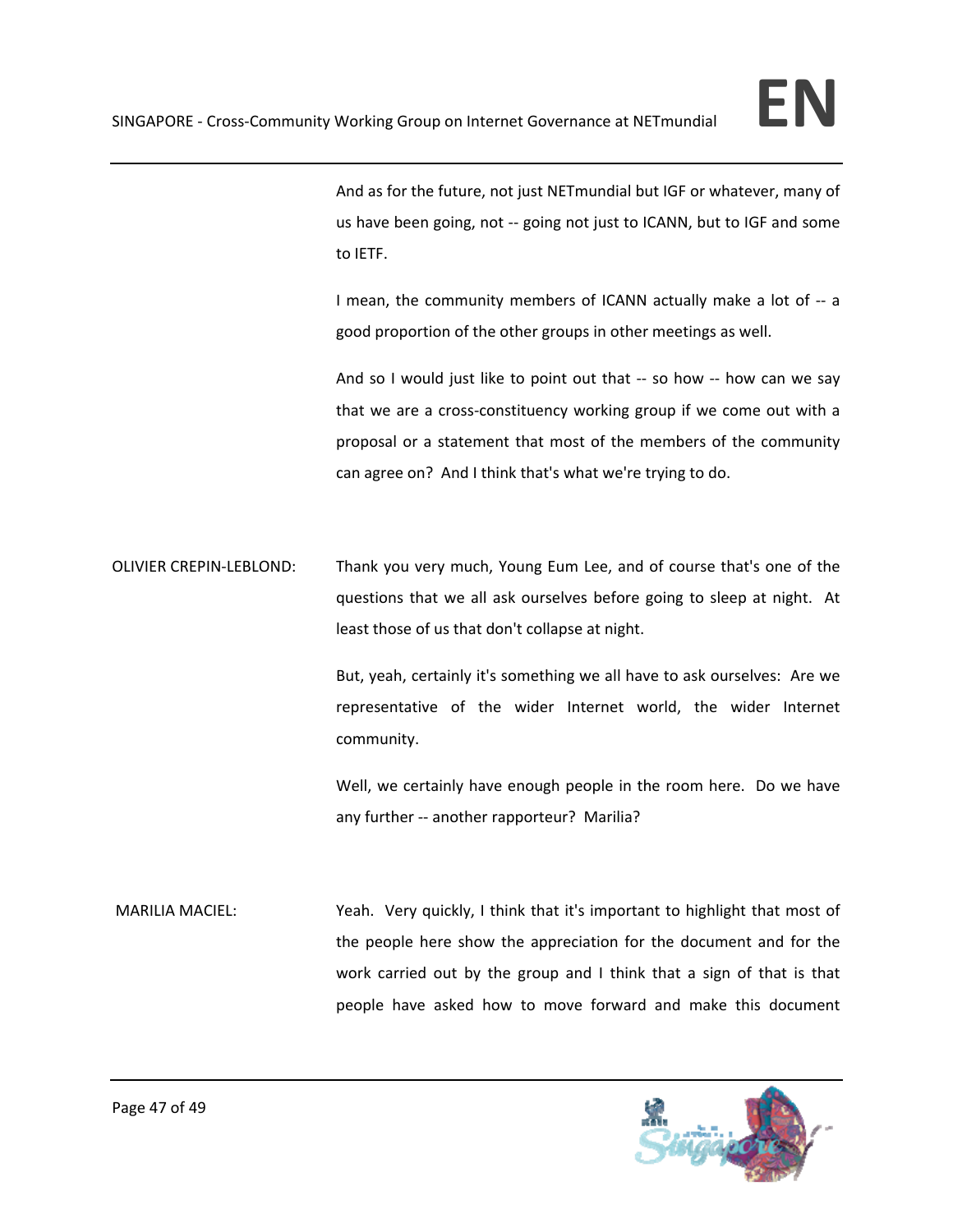![](_page_47_Picture_1.jpeg)

better and more visible during NETmundial, so it's a sign of appreciation.

An important comment that was made is that maybe the group could be a little bit more outward‐looking and see how much the way that ICANN organizes itself and develops the bottom‐up multistakeholder model could be transposed to other environments. I think it was a very good suggestion.

Regarding the document itself, someone commented that the vocabulary, it's very important that we have a unified vocabulary. We try to do that with the definitions and I think that we can continue to improve that and, for instance, define what is ICANN the organization and ICANN the communities, it's an important distinction. Regarding still -- regarding the document, someone -- many people suggested that we put the document under public comment, an expedited public comment. I think it was a good suggestion as well.

And regarding NETmundial, I think that the main takeaway is that NETmundial should not be the point of arrival of anything. It's just a step in the process and we may continue to discuss these topics in London and Turkey and in other events as well.

OLIVIER CREPIN‐LEBLOND: So I think it's about time for us all to go to the next session or for a quick break, so thanks very much to all of you for coming here and bringing your input.

> As we said, we're listening more. If you have any further input for us, please email us or you'll hear from us very soon.

![](_page_47_Picture_8.jpeg)